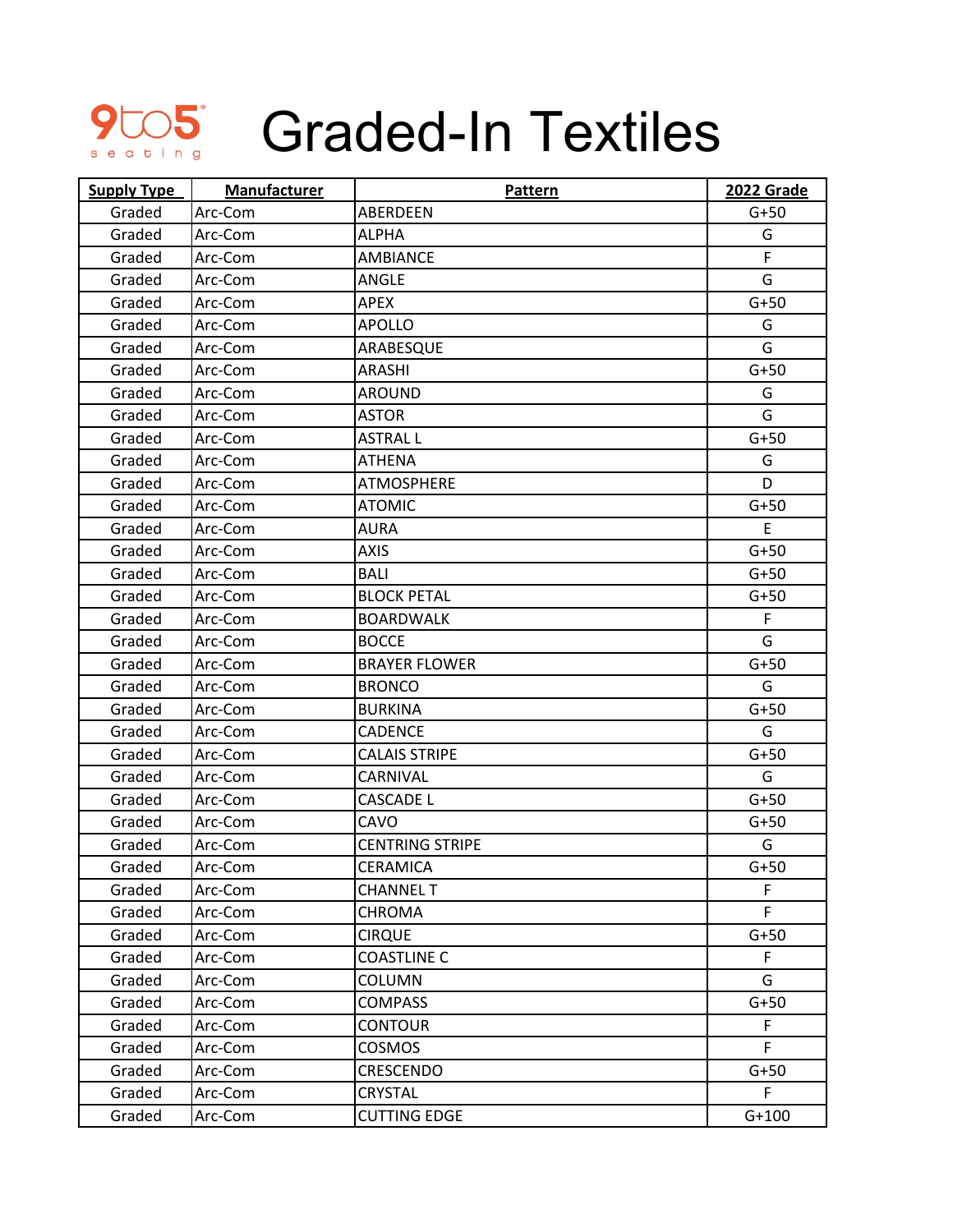| Graded | Arc-Com | DAKOTA <sub>2</sub>      | F      |
|--------|---------|--------------------------|--------|
| Graded | Arc-Com | DAKOTA C                 | F.     |
| Graded | Arc-Com | <b>DAYTONA</b>           | $G+50$ |
| Graded | Arc-Com | DAZZLE L                 | $G+50$ |
| Graded | Arc-Com | <b>DELPHI</b>            | F      |
| Graded | Arc-Com | DELTA C                  | F      |
| Graded | Arc-Com | <b>DRIFTER</b>           | F      |
| Graded | Arc-Com | <b>DURANGO C</b>         | E      |
| Graded | Arc-Com | <b>DYNASTY</b>           | G      |
| Graded | Arc-Com | <b>EDEN</b>              | G      |
| Graded | Arc-Com | <b>ELEMENTARY</b>        | $G+50$ |
| Graded | Arc-Com | <b>ELEVADO</b>           | $G+50$ |
| Graded | Arc-Com | <b>EMERSON</b>           | E      |
| Graded | Arc-Com | <b>EMPRESS</b>           | F      |
| Graded | Arc-Com | <b>ENCORE</b>            | F      |
| Graded | Arc-Com | <b>ENGRAVE</b>           | G      |
| Graded | Arc-Com | <b>EQUINOX T</b>         | E      |
| Graded | Arc-Com | <b>ETCH</b>              | F      |
| Graded | Arc-Com | <b>EVOLUTION</b>         | $G+50$ |
| Graded | Arc-Com | <b>FACET L</b>           | $G+50$ |
| Graded | Arc-Com | <b>FIJI</b>              | G      |
| Graded | Arc-Com | <b>FRAGMENT</b>          | $G+50$ |
| Graded | Arc-Com | FRANCESCA WOOL           | $G+50$ |
| Graded | Arc-Com | <b>FRANCESCA WOOL II</b> | $G+50$ |
| Graded | Arc-Com | <b>FRONTIER C</b>        | E.     |
| Graded | Arc-Com | <b>GALAXY</b>            | $G+50$ |
| Graded | Arc-Com | GAMMA                    | F      |
| Graded | Arc-Com | <b>GARDENIA</b>          | F.     |
| Graded | Arc-Com | <b>GATSBY</b>            | F      |
| Graded | Arc-Com | <b>GEM</b>               | F.     |
| Graded | Arc-Com | <b>GEOSTITCH</b>         | $G+50$ |
| Graded | Arc-Com | <b>GLAM</b>              | G      |
| Graded | Arc-Com | <b>GLINDA</b>            | $G+50$ |
| Graded | Arc-Com | <b>GLO</b>               | G      |
| Graded | Arc-Com | <b>GREAT WALL</b>        | $G+50$ |
| Graded | Arc-Com | <b>GRID</b>              | G      |
| Graded | Arc-Com | <b>HANJI</b>             | $G+50$ |
| Graded | Arc-Com | <b>HARLEQUIN</b>         | $G+50$ |
| Graded | Arc-Com | <b>HIGH RISE</b>         | $G+50$ |
| Graded | Arc-Com | <b>HIGHLANDS</b>         | $G+50$ |
| Graded | Arc-Com | <b>HUSH</b>              | G      |
| Graded | Arc-Com | <b>ILLUSION 2</b>        | E      |
| Graded | Arc-Com | <b>ILLUSION C</b>        | E      |
| Graded | Arc-Com | INFRASTRUCTURE           | $G+50$ |
| Graded | Arc-Com | <b>INSIGHT</b>           | E      |
| Graded | Arc-Com | <b>INTAGLIO</b>          | G      |
| Graded | Arc-Com | <b>INTAGLIO 2</b>        | G      |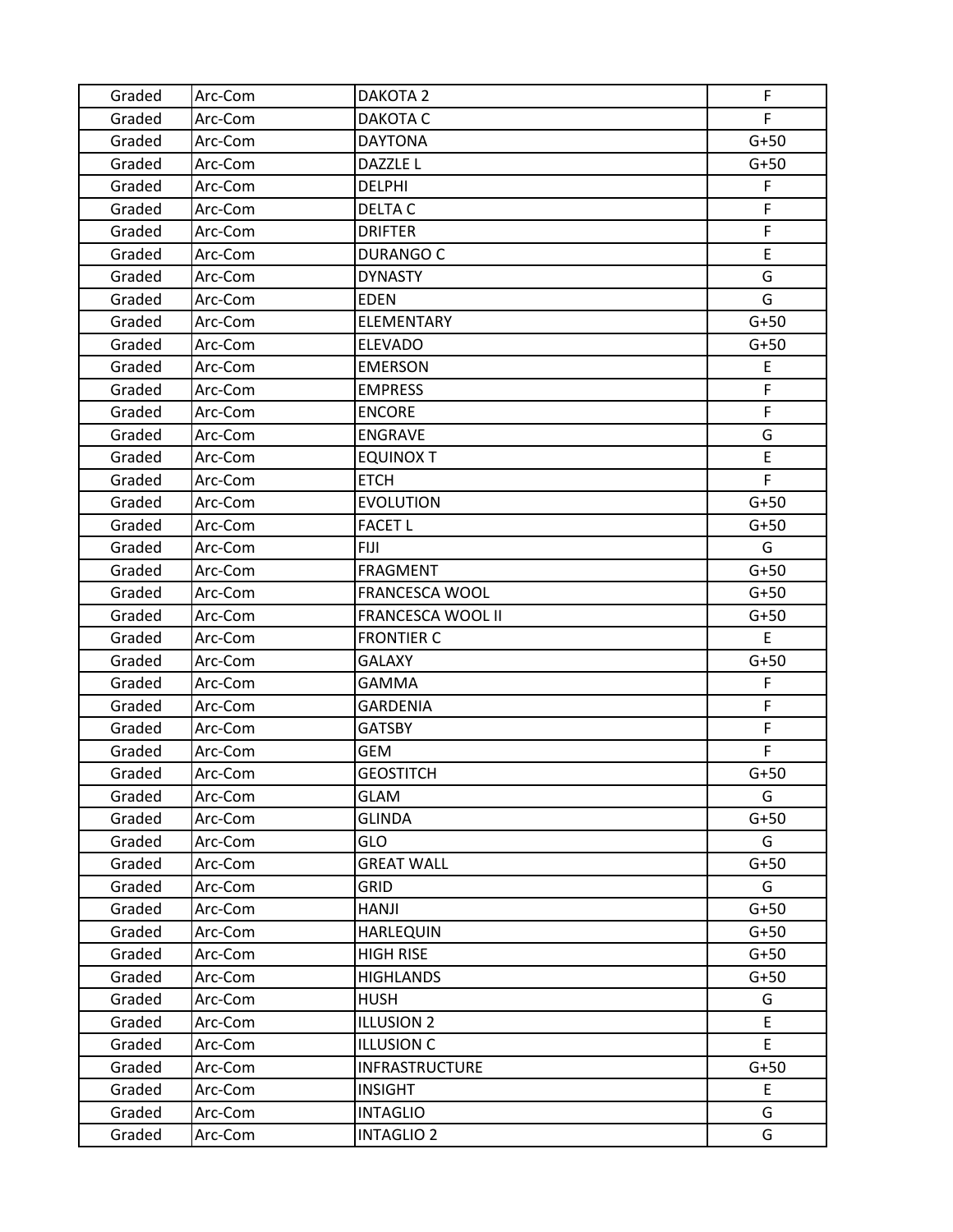| Graded | Arc-Com | <b>INTERSECT C</b>  | G      |
|--------|---------|---------------------|--------|
| Graded | Arc-Com | <b>INTERSTATE</b>   | G      |
| Graded | Arc-Com | <b>IONA</b>         | F      |
| Graded | Arc-Com | <b>ISABELLA</b>     | F.     |
| Graded | Arc-Com | <b>ITAJIME</b>      | $G+50$ |
| Graded | Arc-Com | <b>JIVE</b>         | G      |
| Graded | Arc-Com | <b>JOURNEY</b>      | $G+50$ |
| Graded | Arc-Com | <b>KAOLIN T</b>     | F      |
| Graded | Arc-Com | <b>KATANO</b>       | G      |
| Graded | Arc-Com | <b>KEY</b>          | G      |
| Graded | Arc-Com | <b>KINETIC L</b>    | $G+50$ |
| Graded | Arc-Com | <b>KUBA</b>         | $G+50$ |
| Graded | Arc-Com | <b>KUMO</b>         | $G+50$ |
| Graded | Arc-Com | <b>LEGACY C</b>     | G      |
| Graded | Arc-Com | <b>LEGEND</b>       | $G+50$ |
| Graded | Arc-Com | <b>LINEA</b>        | $G+50$ |
| Graded | Arc-Com | LOARA               | $G+50$ |
| Graded | Arc-Com | <b>LORE</b>         | $G+50$ |
| Graded | Arc-Com | <b>LUNETTE</b>      | $G+50$ |
| Graded | Arc-Com | <b>LUXE</b>         | $G+50$ |
| Graded | Arc-Com | Lyre                | F      |
| Graded | Arc-Com | <b>LYRIC</b>        | $G+50$ |
| Graded | Arc-Com | <b>MAJORCA T</b>    | $G+50$ |
| Graded | Arc-Com | <b>MARATHON</b>     | G      |
| Graded | Arc-Com | <b>MARQUEE</b>      | $G+50$ |
| Graded | Arc-Com | <b>MASON</b>        | $G+50$ |
| Graded | Arc-Com | <b>MASON STRIPE</b> | $G+50$ |
| Graded | Arc-Com | <b>MEADOW</b>       | $G+50$ |
| Graded | Arc-Com | <b>MESA</b>         | G      |
| Graded | Arc-Com | <b>MONTAGE</b>      | $G+50$ |
| Graded | Arc-Com | <b>MOON BEAM 2</b>  | $G+50$ |
| Graded | Arc-Com | <b>MOON BEAM C</b>  | $G+50$ |
| Graded | Arc-Com | <b>MORGAN</b>       | G      |
| Graded | Arc-Com | <b>MOROCCO</b>      | $G+50$ |
| Graded | Arc-Com | <b>NAHOURI</b>      | $G+50$ |
| Graded | Arc-Com | <b>NETWORK</b>      | $G+50$ |
| Graded | Arc-Com | NIAGARA L C         | $G+50$ |
| Graded | Arc-Com | <b>OCULUS</b>       | G      |
| Graded | Arc-Com | <b>ODYSSEY</b>      | G      |
| Graded | Arc-Com | <b>OMBRE PETAL</b>  | $G+50$ |
| Graded | Arc-Com | OMEGA               | G      |
| Graded | Arc-Com | <b>PALATINE 2</b>   | G      |
| Graded | Arc-Com | <b>PALATINE C</b>   | G      |
| Graded | Arc-Com | PARAGON             | $G+50$ |
| Graded | Arc-Com | <b>PAXTON</b>       | $G+50$ |
| Graded | Arc-Com | <b>PERSPECTIVE</b>  | $G+50$ |
| Graded | Arc-Com | POLISHED            | G      |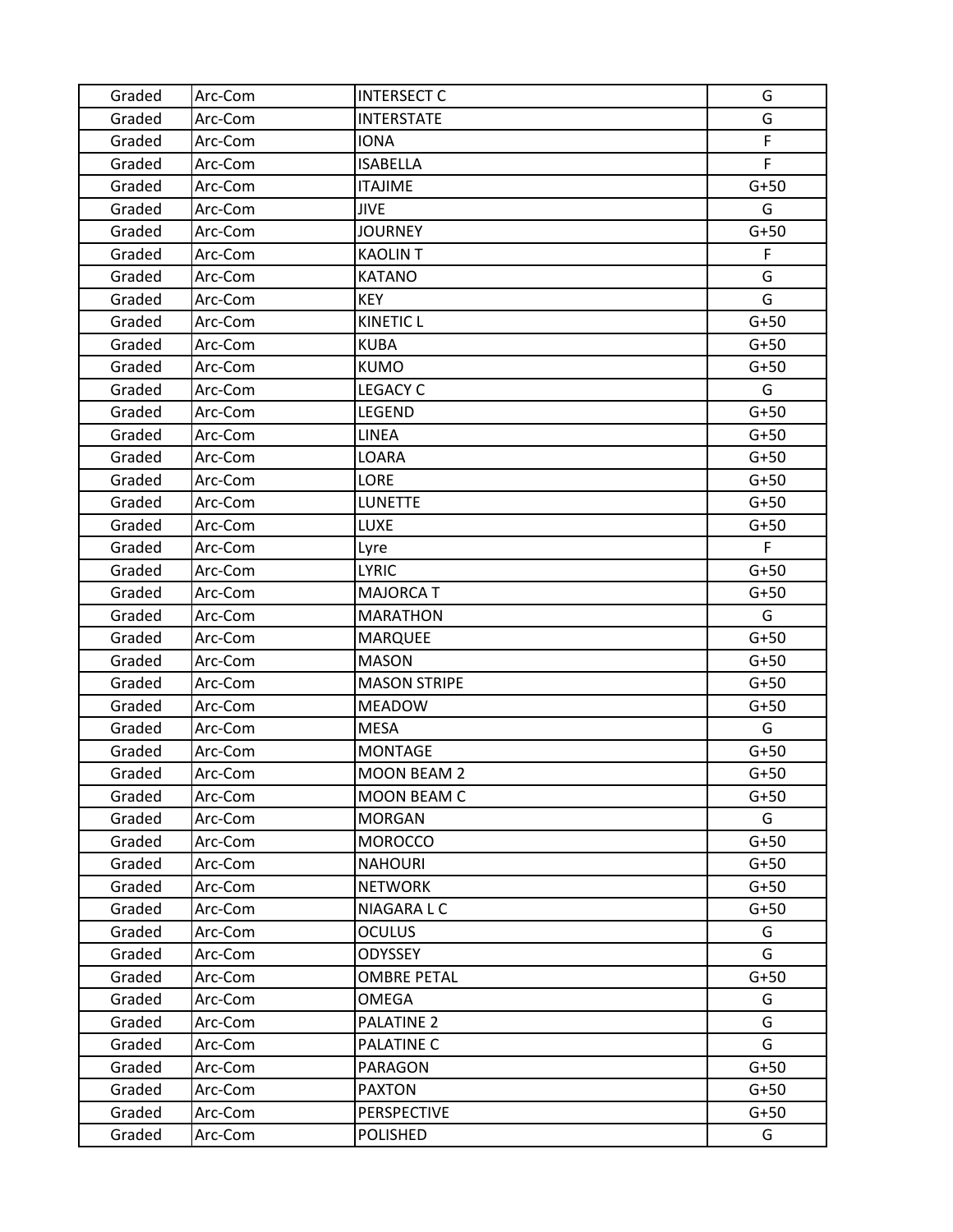| Graded | Arc-Com | <b>POLO</b>          | $G+50$  |
|--------|---------|----------------------|---------|
| Graded | Arc-Com | POSH <sub>C</sub>    | $G+50$  |
| Graded | Arc-Com | PRIMAVERA            | G       |
| Graded | Arc-Com | PRISM CL             | E       |
| Graded | Arc-Com | <b>PROVENCE</b>      | $G+100$ |
| Graded | Arc-Com | QUEST                | $G+50$  |
| Graded | Arc-Com | <b>RADIUS</b>        | $G+50$  |
| Graded | Arc-Com | <b>RAYA</b>          | $G+50$  |
| Graded | Arc-Com | <b>REALITY CHECK</b> | G       |
| Graded | Arc-Com | <b>RODEO</b>         | E       |
| Graded | Arc-Com | RODEO <sub>2</sub>   | E       |
| Graded | Arc-Com | <b>ROGUE</b>         | G       |
| Graded | Arc-Com | ROUNDABOUT           | F       |
| Graded | Arc-Com | <b>SANTA FE</b>      | $G+50$  |
| Graded | Arc-Com | <b>SANTORINI T</b>   | $G+50$  |
| Graded | Arc-Com | SAXON                | $G+50$  |
| Graded | Arc-Com | <b>SEA WILLOW</b>    | $G+50$  |
| Graded | Arc-Com | <b>SECTOR</b>        | $G+50$  |
| Graded | Arc-Com | <b>SHERLOCK</b>      | F       |
| Graded | Arc-Com | <b>SHERLOCK 2</b>    | F.      |
| Graded | Arc-Com | SHIFT L              | $G+50$  |
| Graded | Arc-Com | <b>SHIMMER</b>       | F       |
| Graded | Arc-Com | SHIMMER 2            | F       |
| Graded | Arc-Com | <b>SILVERADO</b>     | F       |
| Graded | Arc-Com | SILVERADO 2          | F       |
| Graded | Arc-Com | <b>SKYE</b>          | $G+50$  |
| Graded | Arc-Com | SOHO                 | E.      |
| Graded | Arc-Com | <b>SOLITUDE</b>      | $G+50$  |
| Graded | Arc-Com | SONATA STRIPE        | $G+50$  |
| Graded | Arc-Com | <b>SONIC</b>         | $G+50$  |
| Graded | Arc-Com | SPECTRUM             | F       |
| Graded | Arc-Com | SPEEDWAY             | $G+50$  |
| Graded | Arc-Com | <b>SPIN</b>          | $G+50$  |
| Graded | Arc-Com | SPINNAKER            | $G+50$  |
| Graded | Arc-Com | SPIRIT C             | F       |
| Graded | Arc-Com | <b>SQUARE ONE</b>    | $G+50$  |
| Graded | Arc-Com | <b>STACCATO</b>      | $G+50$  |
| Graded | Arc-Com | <b>STALLION T</b>    | E       |
| Graded | Arc-Com | <b>STRATA</b>        | F       |
| Graded | Arc-Com | <b>STREAMLINE</b>    | F.      |
| Graded | Arc-Com | <b>SUKHALA</b>       | $G+50$  |
| Graded | Arc-Com | <b>SUMMITT</b>       | E       |
| Graded | Arc-Com | SUNDIAL              | $G+50$  |
| Graded | Arc-Com | <b>SYNC</b>          | G       |
| Graded | Arc-Com | <b>TAILORED</b>      | G       |
| Graded | Arc-Com | TALAVERA             | $G+50$  |
| Graded | Arc-Com | <b>TALLY</b>         | F       |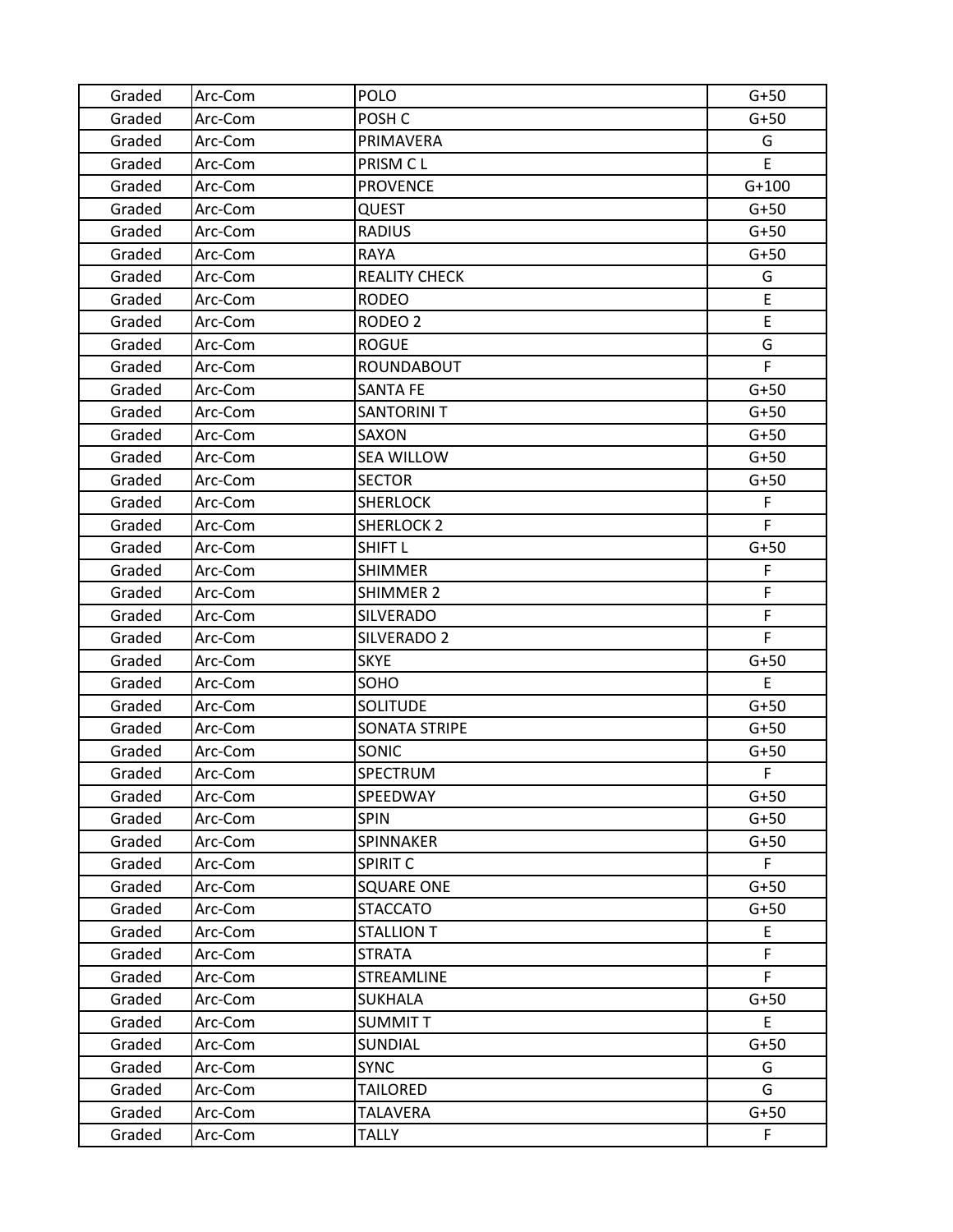| Graded | Arc-Com  | <b>TECTONIC</b>    | F       |
|--------|----------|--------------------|---------|
| Graded | Arc-Com  | THE PLAID          | $G+50$  |
| Graded | Arc-Com  | <b>THEORY L</b>    | D       |
| Graded | Arc-Com  | <b>TICK-TOCK</b>   | G       |
| Graded | Arc-Com  | <b>TIEBELE</b>     | $G+50$  |
| Graded | Arc-Com  | TOP NOTCH          | $G+100$ |
| Graded | Arc-Com  | <b>TRANSFORM T</b> | E       |
| Graded | Arc-Com  | <b>TRAVERSE</b>    | G       |
| Graded | Arc-Com  | <b>TRITIK</b>      | $G+50$  |
| Graded | Arc-Com  | <b>TUDOR ROSE</b>  | $G+100$ |
| Graded | Arc-Com  | <b>URBAN</b>       | $G+50$  |
| Graded | Arc-Com  | VANDERBILT         | G       |
| Graded | Arc-Com  | VAULT              | G       |
| Graded | Arc-Com  | <b>VELOCITY</b>    | $G+50$  |
| Graded | Arc-Com  | <b>VENTURE</b>     | $G+50$  |
| Graded | Arc-Com  | <b>VICTORIA</b>    | $G+50$  |
| Graded | Arc-Com  | <b>VIVO</b>        | $G+50$  |
| Graded | Arc-Com  | <b>VOLT</b>        | $G+50$  |
| Graded | Arc-Com  | <b>WANDERER</b>    | $G+50$  |
| Graded | Arc-Com  | WATSON             | E.      |
| Graded | Arc-Com  | <b>WELSH CHECK</b> | $G+50$  |
| Graded | Arc-Com  | <b>WINDLASS</b>    | $G+50$  |
| Graded | Arc-Com  | YORK PLAID         | $G+50$  |
| Graded | Arc-Com  | YO-YO L            | $G+50$  |
| Graded | Arc-Com  | ZIP LINE L         | $G+50$  |
| Graded | Architex | 45 RPM             | F       |
| Graded | Architex | 57 Chevron         | $G+50$  |
| Graded | Architex | <b>78 RPM</b>      | F.      |
| Graded | Architex | Aberdeen           | $G+100$ |
| Graded | Architex | <b>Adare Manor</b> | F.      |
| Graded | Architex | Adlon              | $G+50$  |
| Graded | Architex | Affinity           | $G+50$  |
| Graded | Architex | Alcantara          | $G+150$ |
| Graded | Architex | Allure             | $G+50$  |
| Graded | Architex | Althrop            | $G+100$ |
| Graded | Architex | Amagansett         | $G+50$  |
| Graded | Architex | Americas Cup       | F.      |
| Graded | Architex | Andromeda          | $G+50$  |
| Graded | Architex | Anemone            | $G+50$  |
| Graded | Architex | Angora Mohair      | $G+100$ |
| Graded | Architex | Animal             | G       |
| Graded | Architex | Annual             | $G+50$  |
| Graded | Architex | Antico             | $G+50$  |
| Graded | Architex | Aperture           | F       |
| Graded | Architex | Aphrodisiac        | G       |
| Graded | Architex | Array              | $G+50$  |
| Graded | Architex | Artesima           | $G+50$  |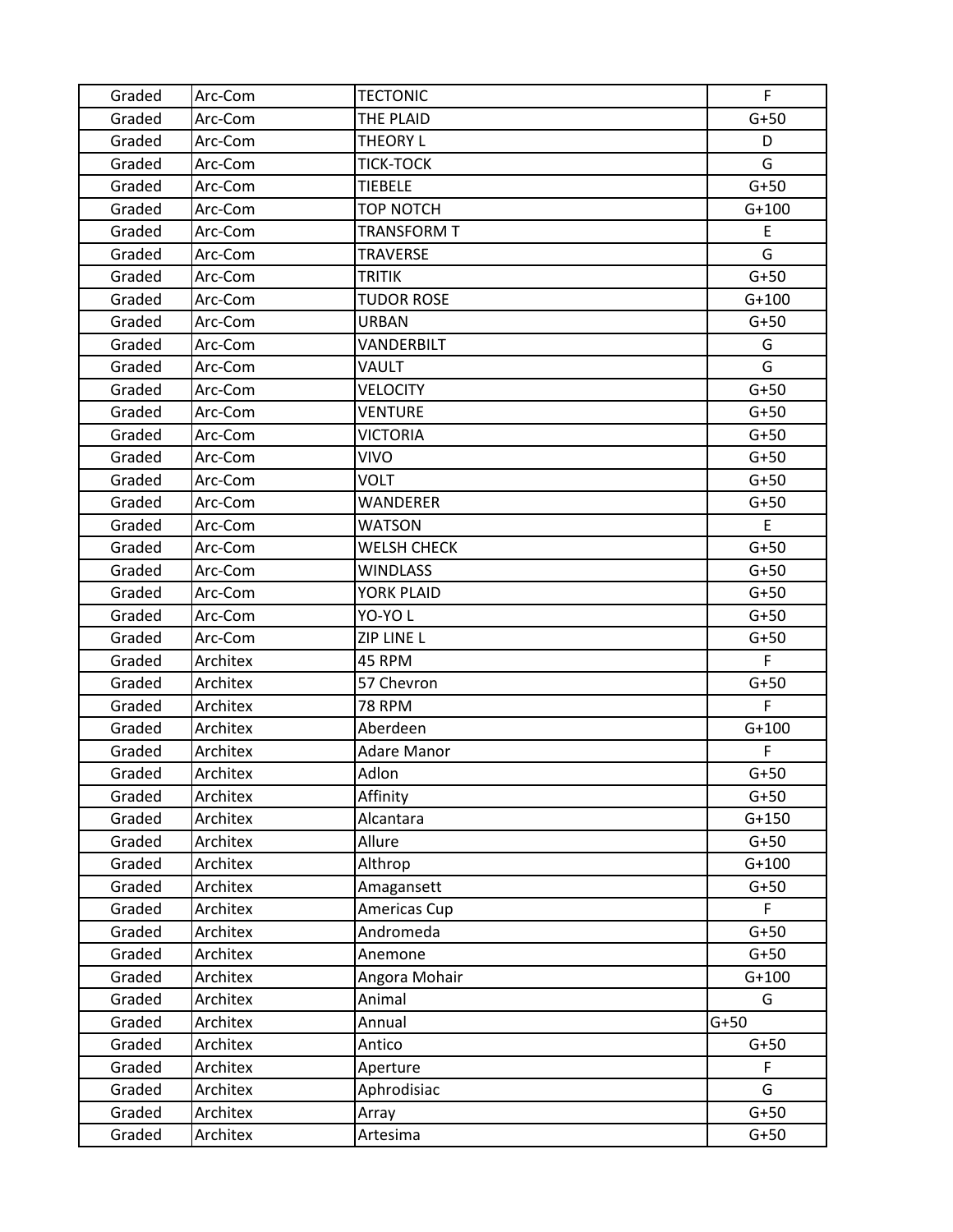| Graded | Architex | Askrigg                 | $G+100$ |
|--------|----------|-------------------------|---------|
| Graded | Architex | Astronomy               | $G+50$  |
| Graded | Architex | Athena                  | G       |
| Graded | Architex | Atherton                | G       |
| Graded | Architex | Aura                    | G       |
| Graded | Architex | Autobahn                | F       |
| Graded | Architex | Aventura                | $G+50$  |
| Graded | Architex | <b>B</b> and <b>B</b>   | G       |
| Graded | Architex | Baby I Am A Star        | G       |
| Graded | Architex | <b>Badlands</b>         | G       |
| Graded | Architex | <b>Bal Harbour</b>      | $G+50$  |
| Graded | Architex | Balcony                 | $G+50$  |
| Graded | Architex | Bamboozled              | G       |
| Graded | Architex | Bargello                | $G+50$  |
| Graded | Architex | <b>Barnard</b>          | $G+50$  |
| Graded | Architex | <b>Bauble</b>           | $G+50$  |
| Graded | Architex | Bayside                 | $G+50$  |
| Graded | Architex | Beachcomb               | $G+50$  |
| Graded | Architex | <b>Bedrock</b>          | G       |
| Graded | Architex | <b>Beehive</b>          | F       |
| Graded | Architex | <b>Bellevue</b>         | $G+100$ |
| Graded | Architex | Ben Day                 | F       |
| Graded | Architex | Bergerac                | G       |
| Graded | Architex | <b>Berkshire</b>        | G       |
| Graded | Architex | Bermuda                 | $G+50$  |
| Graded | Architex | <b>Biarritz</b>         | G       |
| Graded | Architex | Bibury                  | $G+100$ |
| Graded | Architex | <b>Big Bird</b>         | G       |
| Graded | Architex | <b>Big Game</b>         | G       |
| Graded | Architex | <b>Billow</b>           | $G+50$  |
| Graded | Architex | <b>Bluff</b>            | $G+50$  |
| Graded | Architex | Boardwalk               | $G+50$  |
| Graded | Architex | <b>Bobbin</b>           | E       |
| Graded | Architex | Boheme                  | F       |
| Graded | Architex | Boston                  | G       |
| Graded | Architex | <b>Boucle</b>           | $G+50$  |
| Graded | Architex | Boudoir                 | F       |
| Graded | Architex | <b>Boulevard</b>        | G       |
| Graded | Architex | Boyle                   | $G+100$ |
| Graded | Architex | <b>Brick and Mortar</b> | F       |
| Graded | Architex | <b>Brigantine</b>       | $G+50$  |
| Graded | Architex | <b>Brixton</b>          | $G+100$ |
| Graded | Architex | Brompton                | F       |
| Graded | Architex | <b>Bryn Mawr</b>        | $G+50$  |
| Graded | Architex | Buccaneer               | $G+50$  |
| Graded | Architex | <b>Buenos Aires</b>     | G       |
| Graded | Architex | Burlington              | G       |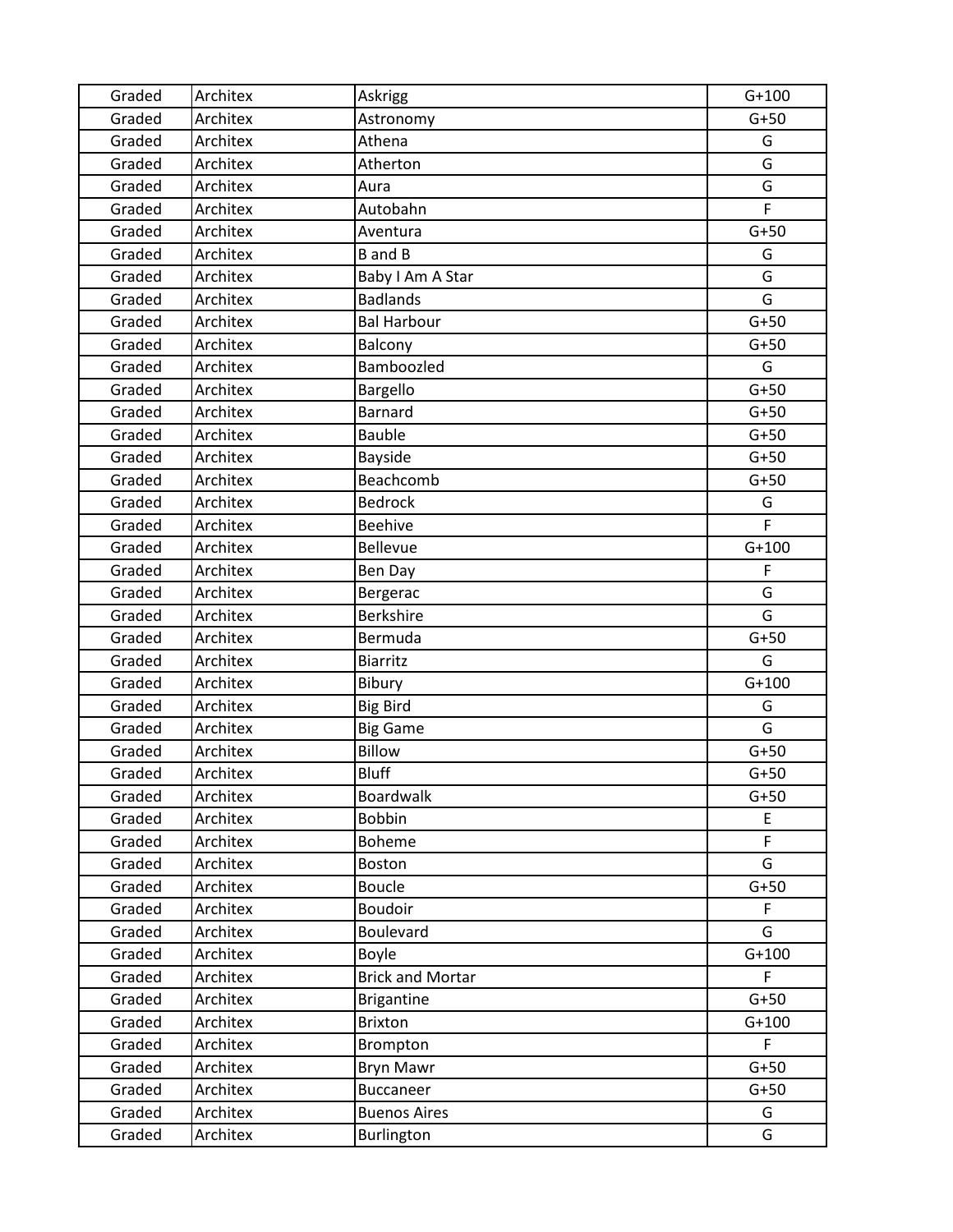| Graded | Architex | Cabin                     | $G+50$  |
|--------|----------|---------------------------|---------|
| Graded | Architex | Cadillac                  | G       |
| Graded | Architex | Calabasas                 | G       |
| Graded | Architex | Calf                      | $G+50$  |
| Graded | Architex | Calyx                     | $G+50$  |
| Graded | Architex | Cambric                   | $G+50$  |
| Graded | Architex | Cancan                    | G       |
| Graded | Architex | Cape Town                 | G       |
| Graded | Architex | Caracas                   | $G+50$  |
| Graded | Architex | Carat                     | $G+50$  |
| Graded | Architex | Cardiff                   | G       |
| Graded | Architex | Carrel                    | $G+50$  |
| Graded | Architex | Casco                     | $G+50$  |
| Graded | Architex | Catch Me If You Can       | G       |
| Graded | Architex | Catty Corner              | F       |
| Graded | Architex | Catwalk                   | G       |
| Graded | Architex | Cavern Club               | G       |
| Graded | Architex | Cetus                     | $G+50$  |
| Graded | Architex | Chain Link                | G       |
| Graded | Architex | Chaise                    | G       |
| Graded | Architex | Chambray                  | $G+50$  |
| Graded | Architex | Champagne                 | $G+50$  |
| Graded | Architex | Charleston                | G       |
| Graded | Architex | Charlotte                 | F.      |
| Graded | Architex | Charted                   | $G+50$  |
| Graded | Architex | <b>Charted Reverse</b>    | $G+50$  |
| Graded | Architex | Chatterbox                | $G+50$  |
| Graded | Architex | Chaucer                   | $G+100$ |
| Graded | Architex | Chauffeur                 | F       |
| Graded | Architex | Check Out                 | G       |
| Graded | Architex | <b>Chenille Waistcoat</b> | F       |
| Graded | Architex | Chesham                   | $G+100$ |
| Graded | Architex | Chetlenham                | $G+100$ |
| Graded | Architex | Chronicle                 | $G+50$  |
| Graded | Architex | Cirque                    | G       |
| Graded | Architex | Cirrus                    | $G+50$  |
| Graded | Architex | Classic                   | $G+50$  |
| Graded | Architex | Clipper                   | $G+50$  |
| Graded | Architex | Clique                    | G       |
| Graded | Architex | Clydesdale                | E       |
| Graded | Architex | Coalesce                  | $G+50$  |
| Graded | Architex | Coconut Grove             | $G+50$  |
| Graded | Architex | Coexist                   | $G+50$  |
| Graded | Architex | <b>Collins Ave</b>        | $G+50$  |
| Graded | Architex | Community                 | $G+50$  |
| Graded | Architex | Composed                  | $G+50$  |
| Graded | Architex | Cool Comfort              | G       |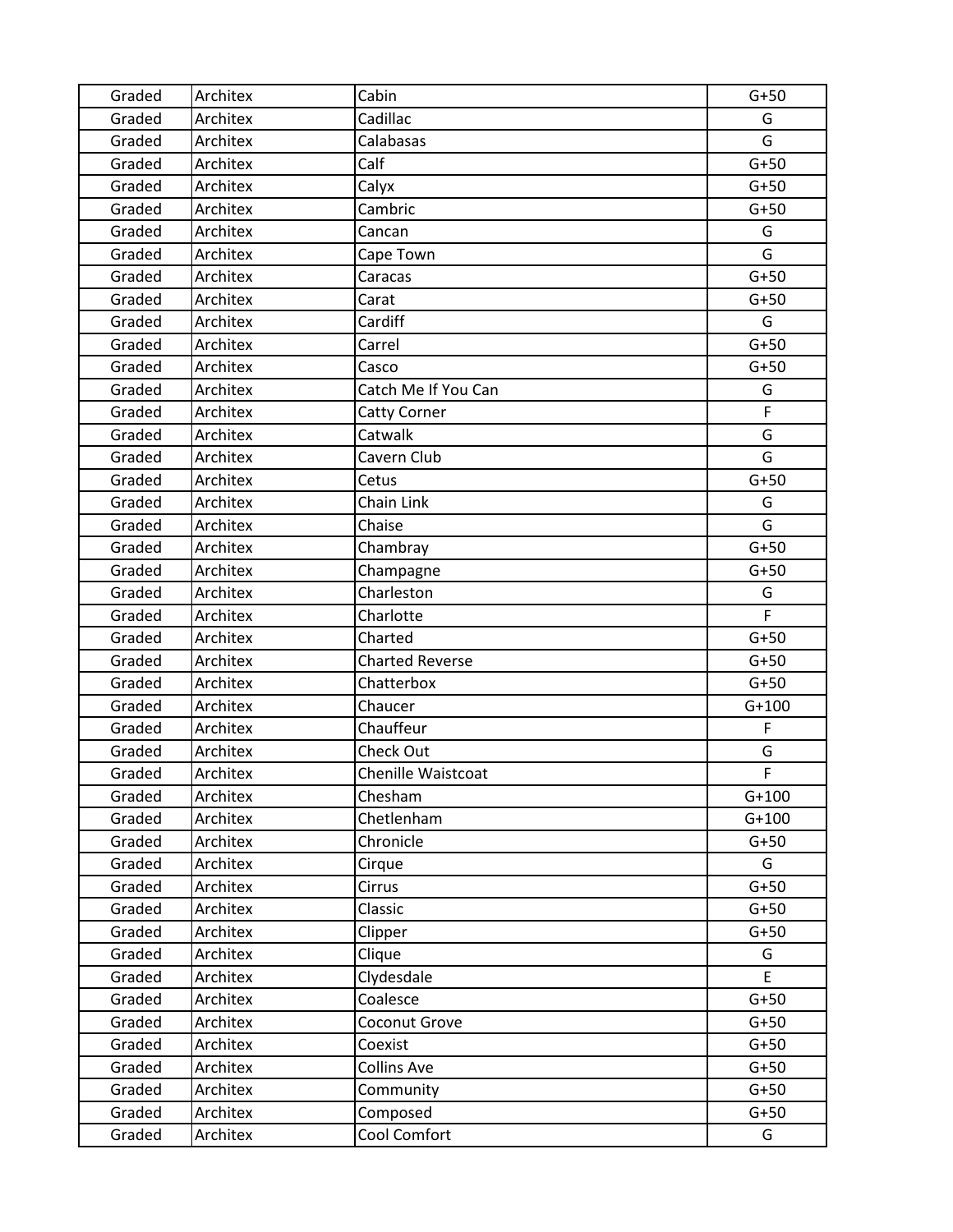| Graded | Architex | <b>Coral Gables</b>  | $G+50$      |
|--------|----------|----------------------|-------------|
| Graded | Architex | Corddry              | G           |
| Graded | Architex | Corinthian           | F           |
| Graded | Architex | Couture              | G           |
| Graded | Architex | Cowboy               | F           |
| Graded | Architex | Crazy Horse          | $\mathsf F$ |
| Graded | Architex | Crepon               | F           |
| Graded | Architex | Crew                 | F           |
| Graded | Architex | Crossover            | F           |
| Graded | Architex | Cruise               | $G+50$      |
| Graded | Architex | Cupertino            | $G+50$      |
| Graded | Architex | Cupid                | F           |
| Graded | Architex | <b>Cutting Edge</b>  | $G+50$      |
| Graded | Architex | Dakar                | F           |
| Graded | Architex | Dakota               | G           |
| Graded | Architex | Damen                | F           |
| Graded | Architex | Dance Line           | $G+50$      |
| Graded | Architex | Dance Party          | G           |
| Graded | Architex | Dante                | $G+50$      |
| Graded | Architex | Dapple               | $G+50$      |
| Graded | Architex | Dash                 | F           |
| Graded | Architex | Daydream             | F           |
| Graded | Architex | Debonair             | E           |
| Graded | Architex | Deco District        | $G+50$      |
| Graded | Architex | Deepdale             | $G+100$     |
| Graded | Architex | Digital              | $G+50$      |
| Graded | Architex | District             | E           |
| Graded | Architex | Division             | $G+50$      |
| Graded | Architex | Doric                | G           |
| Graded | Architex | Draper               | G           |
| Graded | Architex | Dream Weaver         | G           |
| Graded | Architex | <b>Drizzle</b>       | $\mathsf F$ |
| Graded | Architex | <b>Dublin</b>        | F           |
| Graded | Architex | Dumbo                | E           |
| Graded | Architex | Duomo                | $G+50$      |
| Graded | Architex | Duotone              | $G+50$      |
| Graded | Architex | Dupioni              | F           |
| Graded | Architex | Edge                 | G           |
| Graded | Architex | Editor               | $G+50$      |
| Graded | Architex | Element              | G           |
| Graded | Architex | Emergent             | $G+50$      |
| Graded | Architex | Enamored             | E           |
| Graded | Architex | English Leather      | G           |
| Graded | Architex | <b>English Suede</b> | G           |
| Graded | Architex | Enthusiast           | $G+50$      |
| Graded | Architex | Epingle              | F           |
| Graded | Architex | Equestrian           | $G+50$      |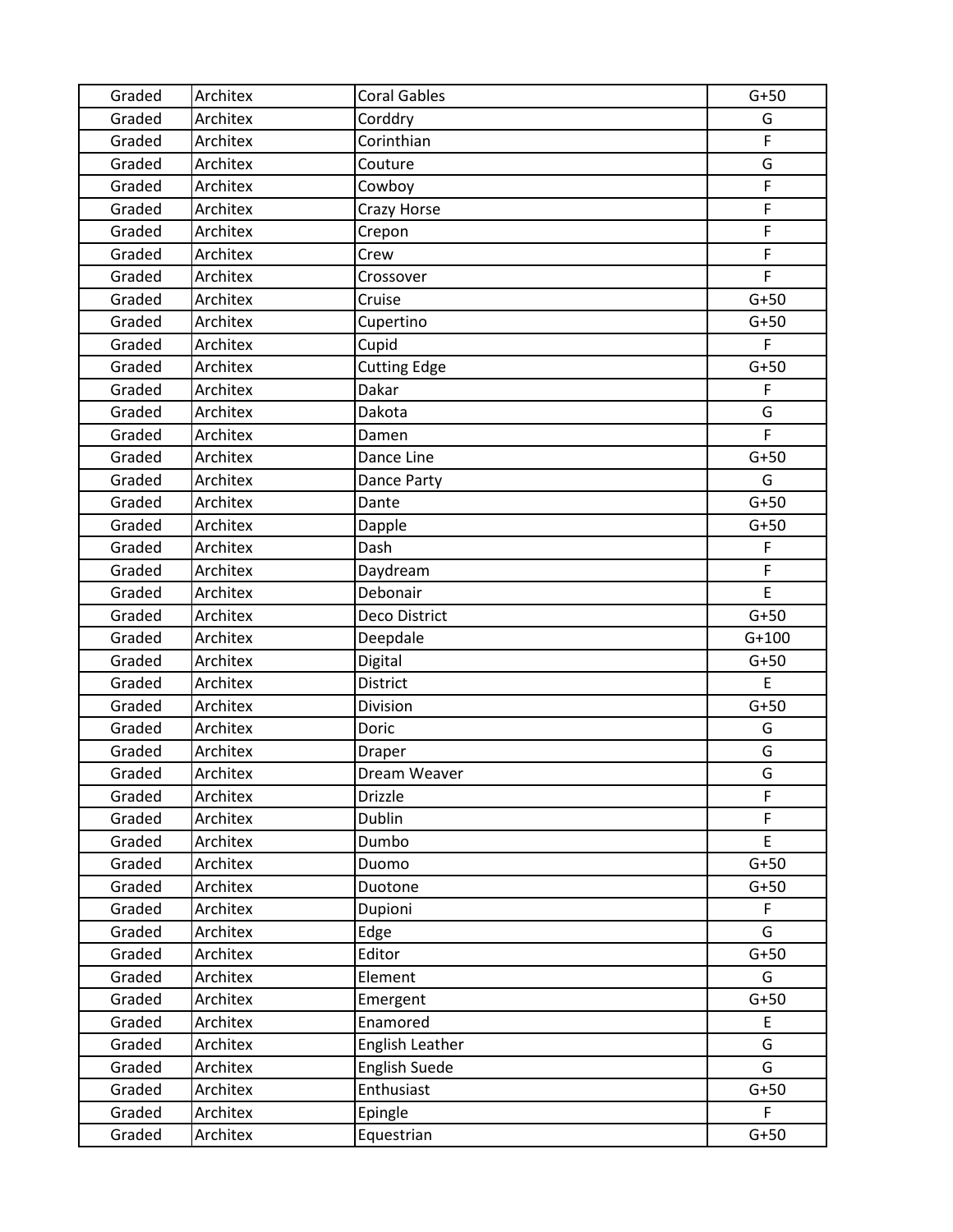| Graded | Architex | Equus                | F       |
|--------|----------|----------------------|---------|
| Graded | Architex | Estoile              | $G+50$  |
| Graded | Architex | Etienne              | F       |
| Graded | Architex | Evolution            | $G+50$  |
| Graded | Architex | Excursion            | $G+50$  |
| Graded | Architex | Fabiana              | G       |
| Graded | Architex | Fairground           | G       |
| Graded | Architex | Fashionista          | G       |
| Graded | Architex | Fibonacci            | $G+50$  |
| Graded | Architex | Filly                | G       |
| Graded | Architex | Financier            | F       |
| Graded | Architex | <b>Fine Gauge</b>    | $G+50$  |
| Graded | Architex | <b>First Class</b>   | $G+50$  |
| Graded | Architex | Fit                  | G       |
| Graded | Architex | Flagship             | F       |
| Graded | Architex | Flannela             | $G+50$  |
| Graded | Architex | Flights of Fancy     | $G+50$  |
| Graded | Architex | Flourish             | $G+50$  |
| Graded | Architex | Flow                 | F.      |
| Graded | Architex | <b>Flower Market</b> | $G+50$  |
| Graded | Architex | Foiled               | G       |
| Graded | Architex | Folio                | F       |
| Graded | Architex | Follow the Leader    | G       |
| Graded | Architex | Fridays              | G       |
| Graded | Architex | Friendship           | G       |
| Graded | Architex | Frond                | $G+50$  |
| Graded | Architex | <b>Front Desk</b>    | G       |
| Graded | Architex | Furstenberg          | E       |
| Graded | Architex | Gaia                 | G       |
| Graded | Architex | Gala                 | G       |
| Graded | Architex | Galleon              | F       |
| Graded | Architex | Ganesha              | $G+50$  |
| Graded | Architex | Gargrave             | $G+100$ |
| Graded | Architex | Gate House           | F       |
| Graded | Architex | Gecko                | $G+50$  |
| Graded | Architex | Getaway              | $G+50$  |
| Graded | Architex | Gia                  | $G+50$  |
| Graded | Architex | <b>Gilded Age</b>    | $G+50$  |
| Graded | Architex | Gilligan             | G       |
| Graded | Architex | Glamis               | $G+100$ |
| Graded | Architex | Glint                | G       |
| Graded | Architex | Glissette            | G       |
| Graded | Architex | Glitz                | G       |
| Graded | Architex | Gloucester           | $G+100$ |
| Graded | Architex | Good Day Sunshine    | $G+50$  |
| Graded | Architex | Grasscloth           | E       |
| Graded | Architex | <b>Great Dane</b>    | $G+50$  |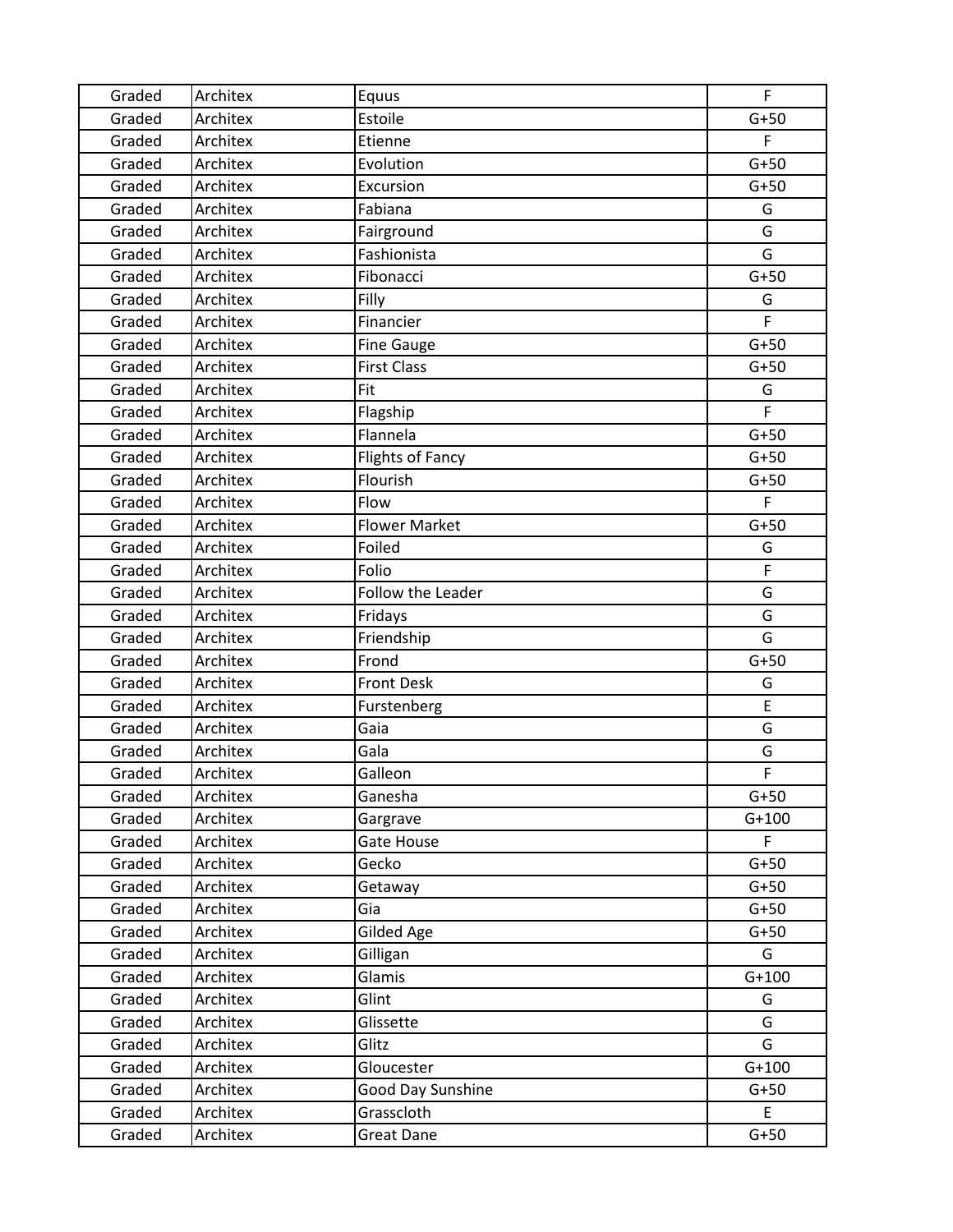| Graded | Architex | <b>Great Pretender</b> | G           |
|--------|----------|------------------------|-------------|
| Graded | Architex | Grenelle               | $G+50$      |
| Graded | Architex | Griffin                | G           |
| Graded | Architex | Haberdasher            | $\mathsf F$ |
| Graded | Architex | Hampstead              | G           |
| Graded | Architex | Happy                  | $G+50$      |
| Graded | Architex | <b>Harbor Lights</b>   | F           |
| Graded | Architex | Harmony                | $G+50$      |
| Graded | Architex | Hashtag                | $G+50$      |
| Graded | Architex | <b>Haute Seat</b>      | $G+50$      |
| Graded | Architex | Havana                 | $G+50$      |
| Graded | Architex | Haven                  | F           |
| Graded | Architex | Hawes                  | $G+100$     |
| Graded | Architex | Healthy                | $G+50$      |
| Graded | Architex | Heritage               | G           |
| Graded | Architex | Hgi Reed               | E           |
| Graded | Architex | High Noon              | F           |
| Graded | Architex | Highway                | G           |
| Graded | Architex | Himalayan              | $G+50$      |
| Graded | Architex | Hint                   | F           |
| Graded | Architex | <b>Hit Parade</b>      | G           |
| Graded | Architex | Hive                   | $G+50$      |
| Graded | Architex | Holloway               | $G+100$     |
| Graded | Architex | Holmes                 | $G+50$      |
| Graded | Architex | Holstein               | F           |
| Graded | Architex | Holyoke                | $G+50$      |
| Graded | Architex | Homespun               | G           |
| Graded | Architex | Hook                   | E           |
| Graded | Architex | <b>How Dashing</b>     | G           |
| Graded | Architex | <b>Hudson Yards</b>    | $\mathsf F$ |
| Graded | Architex | Hush                   | E           |
| Graded | Architex | Hyde                   | $G+50$      |
| Graded | Architex | Icon                   | $G+50$      |
| Graded | Architex | Ingenious              | $G+50$      |
| Graded | Architex | Inline                 | G           |
| Graded | Architex | Insideout              | $G+50$      |
| Graded | Architex | Inspire                | $G+50$      |
| Graded | Architex | Interlock              | $G+50$      |
| Graded | Architex | Intersect              | G           |
| Graded | Architex | Intricato              | $G+50$      |
| Graded | Architex | Irresistible           | $G+50$      |
| Graded | Architex | Irving                 | E           |
| Graded | Architex | Isle                   | $G+50$      |
| Graded | Architex | Islington              | $G+100$     |
| Graded | Architex | Jackpot                | G           |
| Graded | Architex | James Dean             | G           |
| Graded | Architex | Javelin                | E           |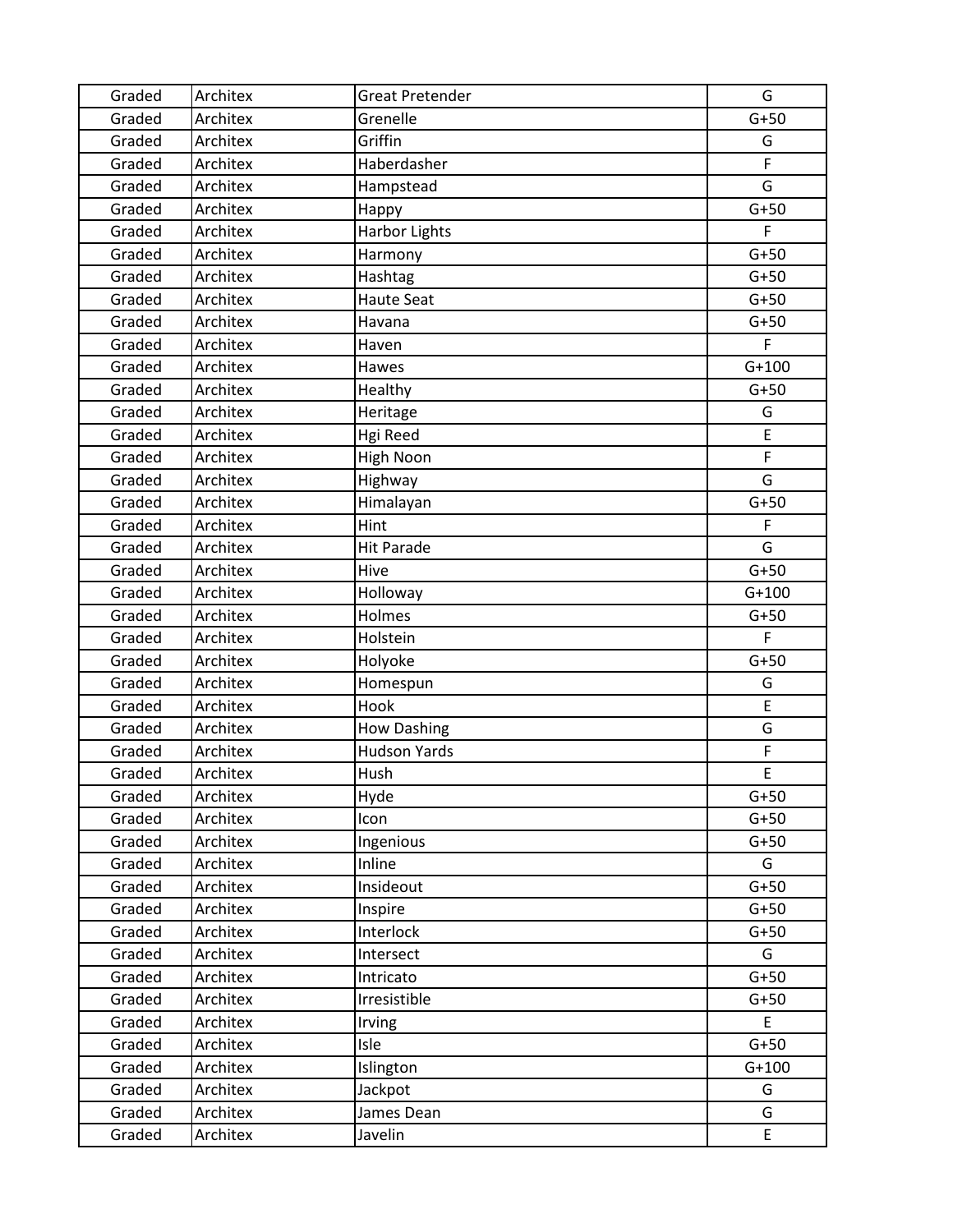| Graded | Architex | Juliet          | F       |
|--------|----------|-----------------|---------|
| Graded | Architex | Jump For Joy    | $G+50$  |
| Graded | Architex | Just Dandy      | F       |
| Graded | Architex | Kainai          | F       |
| Graded | Architex | Kent            | $G+50$  |
| Graded | Architex | Kettering       | $G+50$  |
| Graded | Architex | Kindred         | $G+50$  |
| Graded | Architex | Kingham         | $G+100$ |
| Graded | Architex | Knowledge       | $G+50$  |
| Graded | Architex | Koi Lily        | $G+50$  |
| Graded | Architex | Laceum          | $G+50$  |
| Graded | Architex | Lake Como       | G       |
| Graded | Architex | Lakota          | F       |
| Graded | Architex | Lambeth         | $G+100$ |
| Graded | Architex | Lavish          | F       |
| Graded | Architex | Leatheretta     | G       |
| Graded | Architex | Legacy          | F       |
| Graded | Architex | Legend          | G       |
| Graded | Architex | Leisure         | G       |
| Graded | Architex | Lennon          | $G+50$  |
| Graded | Architex | Line Dance      | G       |
| Graded | Architex | Line Drive      | G       |
| Graded | Architex | Linea           | G       |
| Graded | Architex | Lodge           | F       |
| Graded | Architex | Logoro          | $G+50$  |
| Graded | Architex | Lombard         | F       |
| Graded | Architex | Long Play       | G       |
| Graded | Architex | Loom            | E       |
| Graded | Architex | Loose Ends      | $G+50$  |
| Graded | Architex | Luca            | F       |
| Graded | Architex | Lucy In The Sky | $G+50$  |
| Graded | Architex | Lusso           | $G+50$  |
| Graded | Architex | Luster          | F.      |
| Graded | Architex | Mademoiselle    | G       |
| Graded | Architex | Mahony          | $G+50$  |
| Graded | Architex | Malham          | $G+100$ |
| Graded | Architex | Mantle          | G       |
| Graded | Architex | Manzanita       | $G+50$  |
| Graded | Architex | <b>Marais</b>   | G       |
| Graded | Architex | Marquisette     | G       |
| Graded | Architex | Marylebone      | $G+100$ |
| Graded | Architex | Masonry         | F       |
| Graded | Architex | McQueen         | G       |
| Graded | Architex | Meadow          | G       |
| Graded | Architex | Meander         | G       |
| Graded | Architex | Membership      | G       |
| Graded | Architex | Merchant        | G       |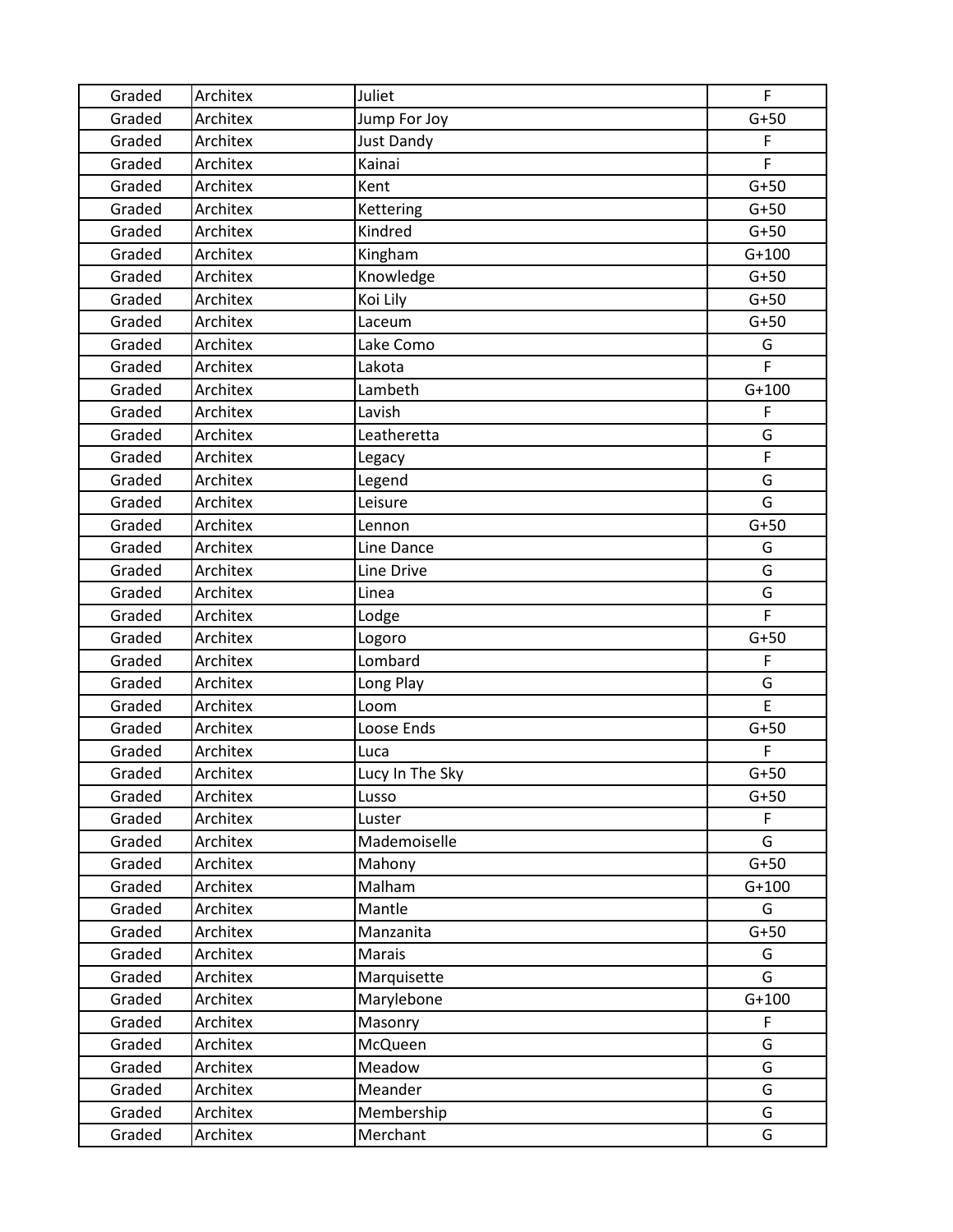| Graded | Architex | Merrill             | $G+50$       |
|--------|----------|---------------------|--------------|
| Graded | Architex | Metallurgic         | G            |
| Graded | Architex | Mid Century         | $G+50$       |
| Graded | Architex | Midday              | $G+50$       |
| Graded | Architex | <b>Midlands</b>     | G            |
| Graded | Architex | Midtown             | F            |
| Graded | Architex | Milano              | $G+50$       |
| Graded | Architex | Mineral             | $G+50$       |
| Graded | Architex | Mingle              | F            |
| Graded | Architex | <b>Missing Link</b> | $G+50$       |
| Graded | Architex | Missonly            | F            |
| Graded | Architex | Moda                | G            |
| Graded | Architex | Monarchy            | G            |
| Graded | Architex | Monolith            | G            |
| Graded | Architex | Montauk             | $G+50$       |
| Graded | Architex | Montmartre          | $G+50$       |
| Graded | Architex | Mount McKinley      | G            |
| Graded | Architex | Moxie               | $G+50$       |
| Graded | Architex | Mr Eddie            | $G+50$       |
| Graded | Architex | Muslin              | E            |
| Graded | Architex | Mustang             | E            |
| Graded | Architex | Nakoda              | F            |
| Graded | Architex | <b>Nest</b>         | $G+50$       |
| Graded | Architex | New Deal            | G            |
| Graded | Architex | Nili                | $G+50$       |
| Graded | Architex | No Strings Attached | G            |
| Graded | Architex | Nonchalant          | G            |
| Graded | Architex | Ocean Drive         | $G+50$       |
| Graded | Architex | Officine            | $G+50$       |
| Graded | Architex | Olympus             | G            |
| Graded | Architex | Orchestra           | $G+50$       |
| Graded | Architex | Organza             | G            |
| Graded | Architex | Orion               | $G+50$       |
| Graded | Architex | Otto                | $G+50$       |
| Graded | Architex | Outfit              | $\mathsf{F}$ |
| Graded | Architex | Oxide               | $G+50$       |
| Graded | Architex | Pagoda              | G            |
| Graded | Architex | Palo Alto           | $G+50$       |
| Graded | Architex | Paola               | G            |
| Graded | Architex | Paramour            | $G+50$       |
| Graded | Architex | Particle            | G            |
| Graded | Architex | Patent              | $G+50$       |
| Graded | Architex | Pathway             | $G+50$       |
| Graded | Architex | Pearlescent         | $G+50$       |
| Graded | Architex | Pelle               | $G+50$       |
| Graded | Architex | Pendlesome          | $G+50$       |
| Graded | Architex | Peony               | G            |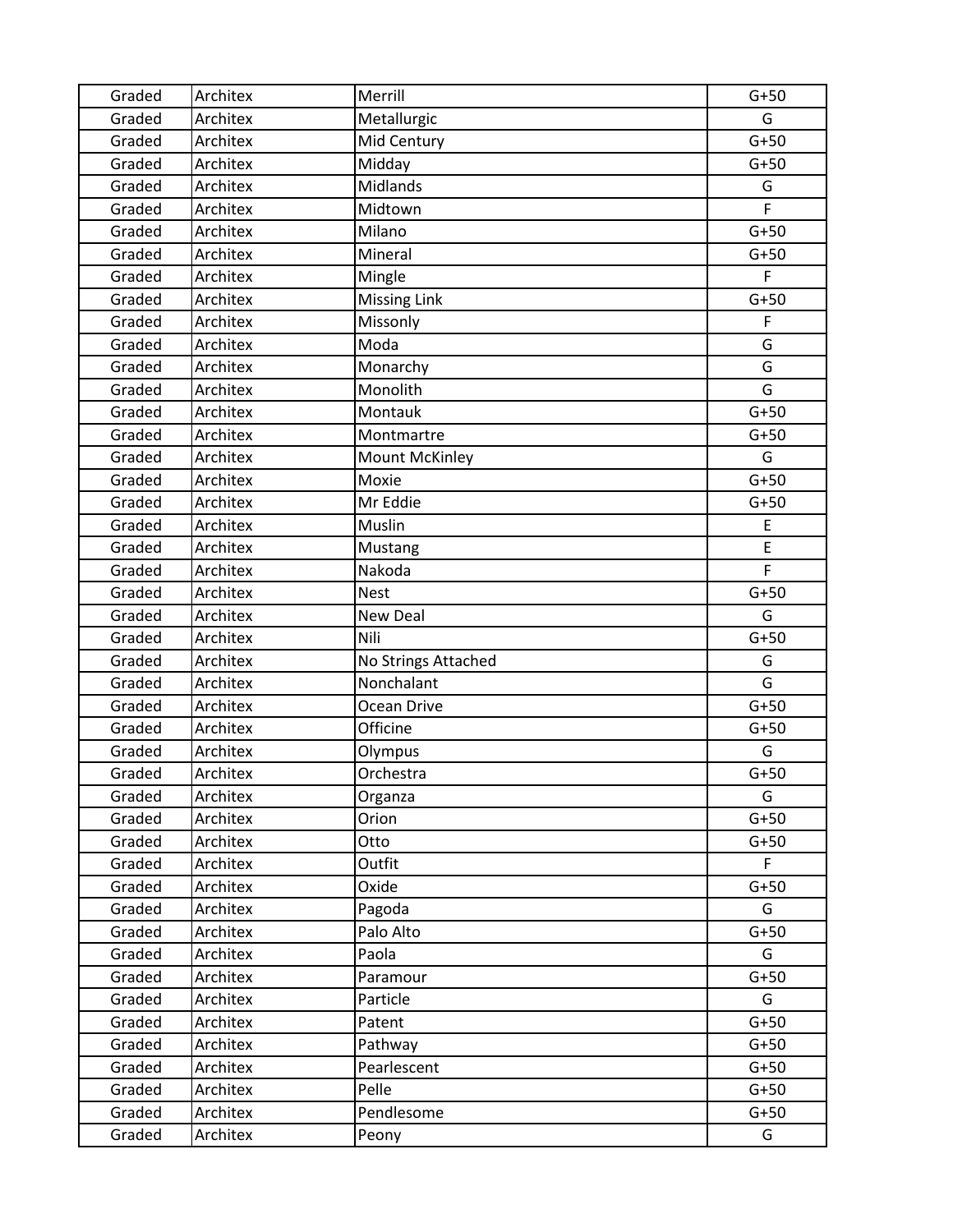| Graded | Architex | Percheron       | E           |
|--------|----------|-----------------|-------------|
| Graded | Architex | Pergola         | G           |
| Graded | Architex | Perlato         | G           |
| Graded | Architex | Piet            | $G+50$      |
| Graded | Architex | Pinkerton       | G           |
| Graded | Architex | Pinna           | $G+50$      |
| Graded | Architex | Pipeline        | $G+50$      |
| Graded | Architex | Pisa            | $G+50$      |
| Graded | Architex | Piscina         | G           |
| Graded | Architex | Pivot           | $G+50$      |
| Graded | Architex | Pixel           | F           |
| Graded | Architex | Plaid All Over  | $G+50$      |
| Graded | Architex | Plaited         | G           |
| Graded | Architex | Platform        | F           |
| Graded | Architex | Plenty          | D           |
| Graded | Architex | Plunge          | $G+50$      |
| Graded | Architex | Pollux          | $G+50$      |
| Graded | Architex | Poplin          | F           |
| Graded | Architex | Port Of Call    | $G+50$      |
| Graded | Architex | Porter          | $G+50$      |
| Graded | Architex | Positano        | $G+50$      |
| Graded | Architex | Posy            | $G+50$      |
| Graded | Architex | Preppy Handbook | G           |
| Graded | Architex | Prescription    | G           |
| Graded | Architex | Presence        | $G+50$      |
| Graded | Architex | Prestige        | E           |
| Graded | Architex | Pretty          | G           |
| Graded | Architex | Printemps       | $G+50$      |
| Graded | Architex | Privateer       | $G+50$      |
| Graded | Architex | Progress        | $G+50$      |
| Graded | Architex | Propel          | $\mathsf F$ |
| Graded | Architex | Pumice          | G           |
| Graded | Architex | Purcell         | $G+50$      |
| Graded | Architex | Pureachic       | G           |
| Graded | Architex | Pureapex        | G           |
| Graded | Architex | Pureasana       | F.          |
| Graded | Architex | Purebotanica    | $G+50$      |
| Graded | Architex | Purebrindle     | G           |
| Graded | Architex | Purechallis     | G           |
| Graded | Architex | Purechenille    | G           |
| Graded | Architex | Purechic        | G           |
| Graded | Architex | Purecoco        | G           |
| Graded | Architex | Purecorduroy    | $G+50$      |
| Graded | Architex | Purecurlicue    | G           |
| Graded | Architex | Puredeco        | $G+50$      |
| Graded | Architex | Purefelt        | F           |
| Graded | Architex | Purefleece      | G           |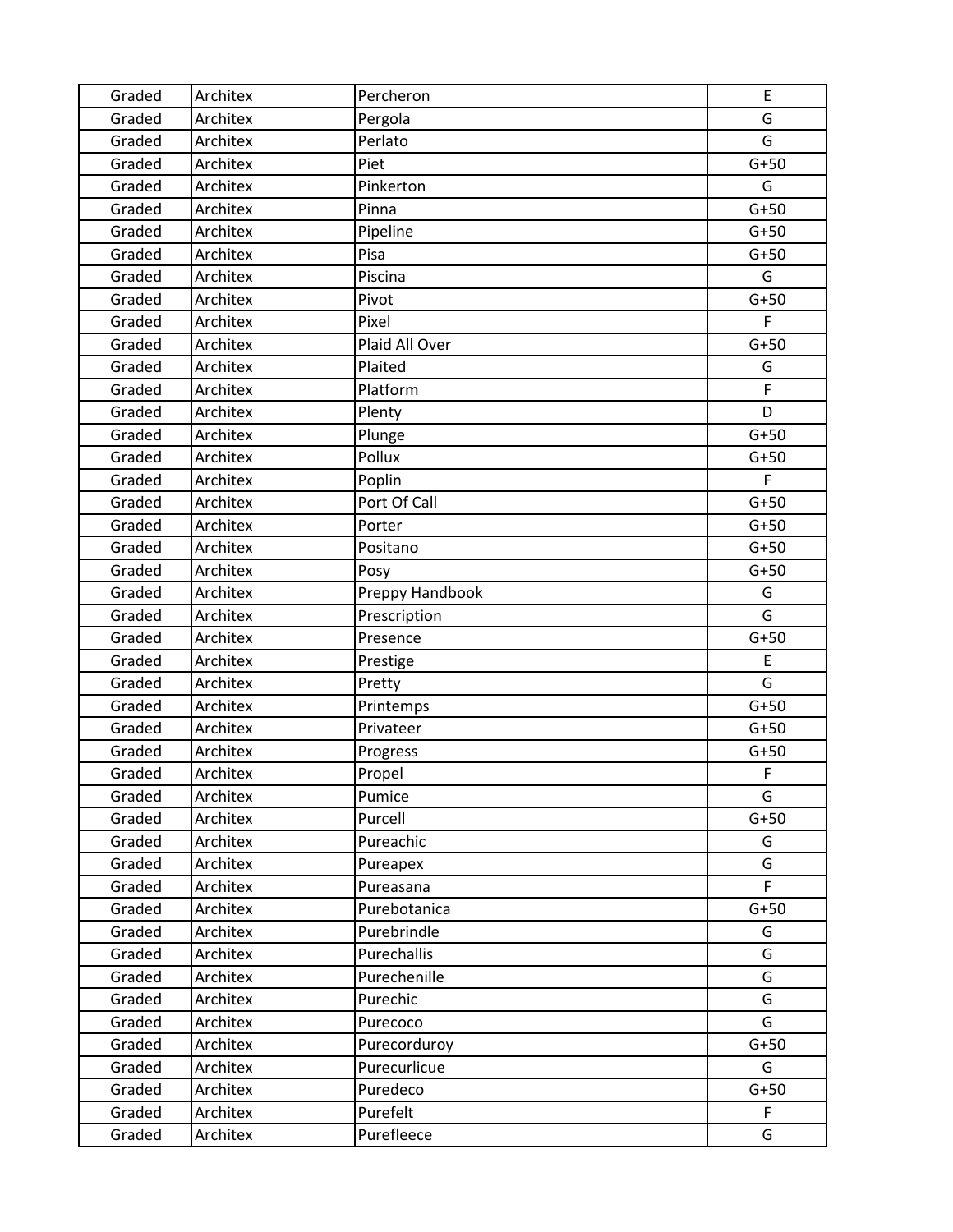| Graded | Architex | Pureflow            | $\mathsf F$ |
|--------|----------|---------------------|-------------|
| Graded | Architex | Pureglint           | G           |
| Graded | Architex | Puregratitude       | F           |
| Graded | Architex | Pureherringbone     | G           |
| Graded | Architex | Purehopsack         | G           |
| Graded | Architex | Purekimbo           | G           |
| Graded | Architex | Purelinen           | G           |
| Graded | Architex | Puremeditation      | F           |
| Graded | Architex | Puremindfulness     | F           |
| Graded | Architex | Puremod             | $G+50$      |
| Graded | Architex | Puremontrose        | $G+50$      |
| Graded | Architex | Purenubuck          | G           |
| Graded | Architex | Purepanama          | G           |
| Graded | Architex | Purepeace           | F           |
| Graded | Architex | Pureplait           | G           |
| Graded | Architex | Purepoint           | G           |
| Graded | Architex | Pureshimmer         | G           |
| Graded | Architex | Puretwill           | G           |
| Graded | Architex | Purevelour          | F           |
| Graded | Architex | Purevelvet          | G           |
| Graded | Architex | Purevogue           | $G+50$      |
| Graded | Architex | Pureweave           | $G+50$      |
| Graded | Architex | Purewicker          | F           |
| Graded | Architex | Qbert               | G           |
| Graded | Architex | Quarry              | G           |
| Graded | Architex | Quilt               | G           |
| Graded | Architex | Razzle Dazzle       | E           |
| Graded | Architex | Rebel               | $G+50$      |
| Graded | Architex | Reed                | E           |
| Graded | Architex | Reef                | $G+50$      |
| Graded | Architex | <b>Reel Leather</b> | $G+50$      |
| Graded | Architex | Reign               | $G+50$      |
| Graded | Architex | Relax               | E           |
| Graded | Architex | Resort              | $G+50$      |
| Graded | Architex | Reverie             | $\mathsf F$ |
| Graded | Architex | Revival             | G           |
| Graded | Architex | <b>Ring Toss</b>    | G           |
| Graded | Architex | Ripples             | $G+50$      |
| Graded | Architex | Riva                | $G+50$      |
| Graded | Architex | Rocky Mountain      | G           |
| Graded | Architex | Roman               | G           |
| Graded | Architex | Room Service        | E           |
| Graded | Architex | Rose Hill           | F           |
| Graded | Architex | Royale              | G           |
| Graded | Architex | Rugged              | $G+50$      |
| Graded | Architex | Ruth                | $G+50$      |
| Graded | Architex | Ryder               | $G+50$      |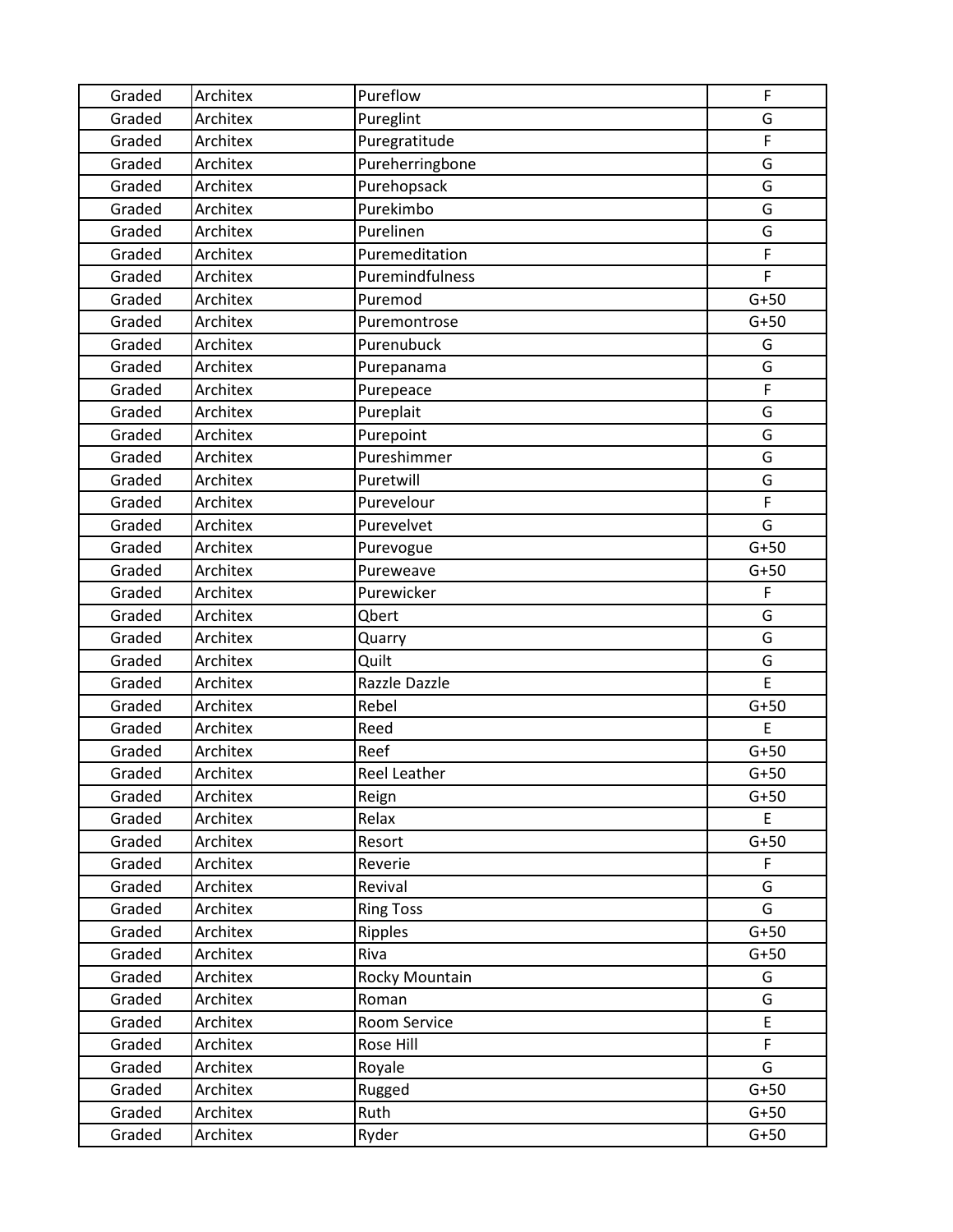| Graded | Architex | Sag Harbor          | $G+50$      |
|--------|----------|---------------------|-------------|
| Graded | Architex | <b>Salt Spring</b>  | $G+50$      |
| Graded | Architex | Sandbox             | G           |
| Graded | Architex | Sandwashed          | G           |
| Graded | Architex | Schooner            | $G+50$      |
| Graded | Architex | Science             | $G+50$      |
| Graded | Architex | Scottie             | G           |
| Graded | Architex | Scottsdale          | G           |
| Graded | Architex | Seabed              | $G+50$      |
| Graded | Architex | Seamstress          | F           |
| Graded | Architex | Seaside             | G           |
| Graded | Architex | Seine               | F           |
| Graded | Architex | Set Sail            | $\mathsf F$ |
| Graded | Architex | Shabby and Chic     | G           |
| Graded | Architex | Sharkskin           | G           |
| Graded | Architex | Shetland            | G           |
| Graded | Architex | <b>Shetland UB</b>  | G           |
| Graded | Architex | Shilling            | G           |
| Graded | Architex | Shine               | F           |
| Graded | Architex | Shoreline           | $G+50$      |
| Graded | Architex | Shower              | $G+50$      |
| Graded | Architex | Shuttle             | E           |
| Graded | Architex | Silicone Swayed     | $G+50$      |
| Graded | Architex | Silicone Tussah     | $G+50$      |
| Graded | Architex | Skyway              | G           |
| Graded | Architex | <b>Slow Dance</b>   | G           |
| Graded | Architex | Soft Spot           | G           |
| Graded | Architex | Sole                | $G+50$      |
| Graded | Architex | Sound Bite          | $G+50$      |
| Graded | Architex | South Beach         | G           |
| Graded | Architex | Southgate           | $G+100$     |
| Graded | Architex | <b>Space Oddity</b> | $G+50$      |
| Graded | Architex | Spectacle           | G           |
| Graded | Architex | Spencer             | $G+100$     |
| Graded | Architex | Spin Art            | $G+100$     |
| Graded | Architex | Spoonful            | G           |
| Graded | Architex | Sport Jacket        | F           |
| Graded | Architex | Spotlight           | G           |
| Graded | Architex | Spree               | G           |
| Graded | Architex | St Barts            | F.          |
| Graded | Architex | <b>Stage Bill</b>   | F           |
| Graded | Architex | Stagecoach          | F.          |
| Graded | Architex | Stanmore            | $G+100$     |
| Graded | Architex | Starboard           | $G+50$      |
| Graded | Architex | <b>Static</b>       | F           |
| Graded | Architex | Steed               | G           |
| Graded | Architex | Stoneham            | $G+100$     |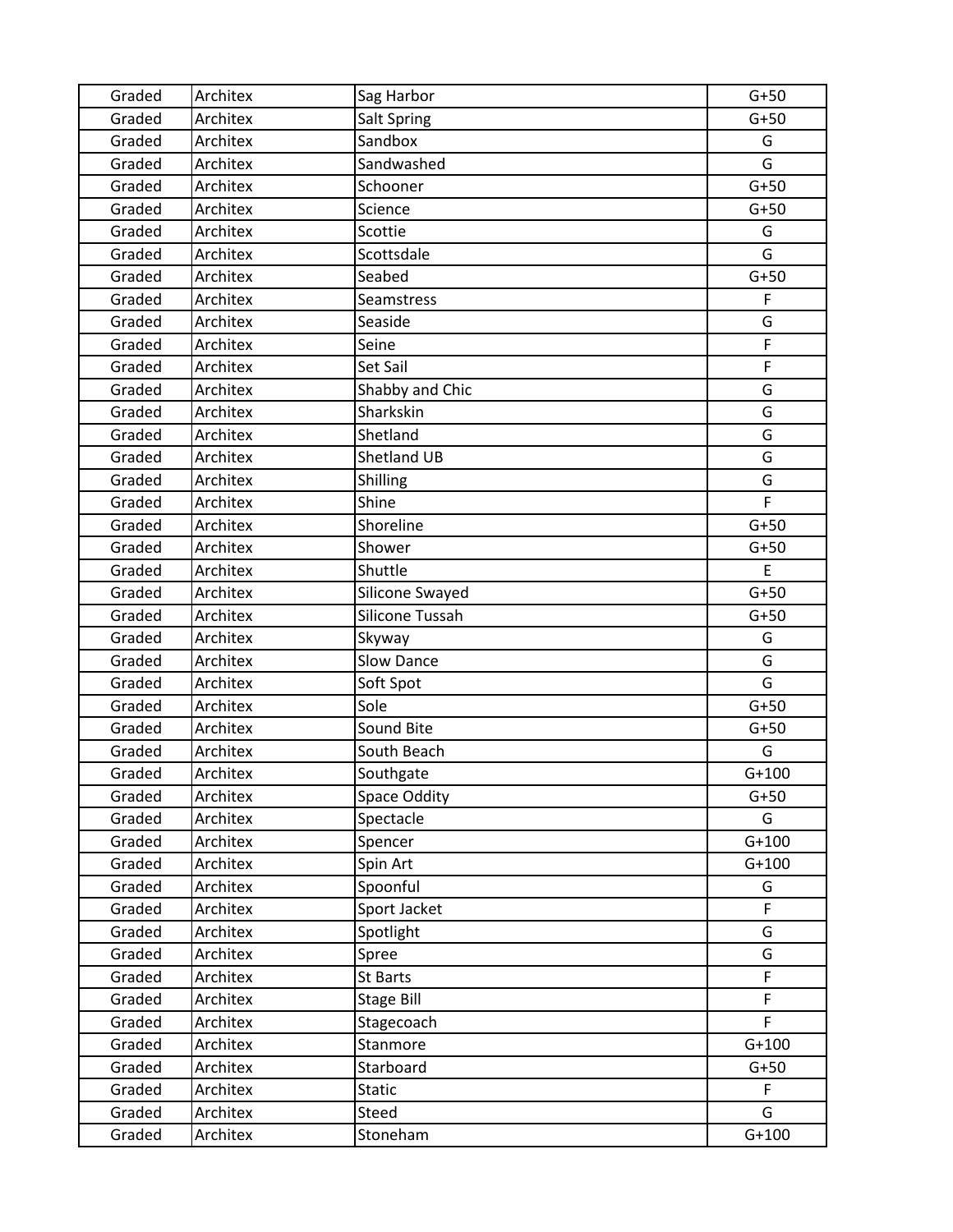| Graded | Architex | <b>Straight Talk</b>       | $G+50$      |
|--------|----------|----------------------------|-------------|
| Graded | Architex | Straight Up                | $G+50$      |
| Graded | Architex | Stuyvesant                 | E           |
| Graded | Architex | Stylist                    | F           |
| Graded | Architex | Submariner                 | E           |
| Graded | Architex | Sullivan                   | $G+50$      |
| Graded | Architex | Sultan                     | F.          |
| Graded | Architex | Sun Kissed                 | $G+50$      |
| Graded | Architex | Sunnyvale                  | $G+50$      |
| Graded | Architex | Surface                    | $G+50$      |
| Graded | Architex | Swerve                     | F           |
| Graded | Architex | Sylk                       | $G+50$      |
| Graded | Architex | <b>Tailor Made</b>         | $\mathsf F$ |
| Graded | Architex | <b>Takes Two To Tangle</b> | F           |
| Graded | Architex | Tapatio                    | G           |
| Graded | Architex | <b>Tattered Tale</b>       | G           |
| Graded | Architex | <b>Tech Tweed</b>          | G           |
| Graded | Architex | Telegraph                  | F           |
| Graded | Architex | Templeton                  | G           |
| Graded | Architex | <b>Tenacious</b>           | G           |
| Graded | Architex | <b>Tendril</b>             | $G+50$      |
| Graded | Architex | Terra                      | $G+50$      |
| Graded | Architex | Tessellation               | $G+50$      |
| Graded | Architex | Textura                    | F           |
| Graded | Architex | <b>Theatre District</b>    | F           |
| Graded | Architex | Theorem                    | G           |
| Graded | Architex | Thornton                   | $G+100$     |
| Graded | Architex | Thoroughbred               | E           |
| Graded | Architex | <b>Thrive</b>              | $G+50$      |
| Graded | Architex | Timberline                 | G           |
| Graded | Architex | Tinseltown                 | G           |
| Graded | Architex | Tonic                      | F           |
| Graded | Architex | <b>Topsy Turvy</b>         | $G+50$      |
| Graded | Architex | Toronto                    | G           |
| Graded | Architex | Toulouse                   | G           |
| Graded | Architex | Trapunto                   | $G+50$      |
| Graded | Architex | Treble                     | G           |
| Graded | Architex | Tribeca                    | F           |
| Graded | Architex | Trident                    | F           |
| Graded | Architex | Triumph                    | $G+50$      |
| Graded | Architex | Try To Resist              | G           |
| Graded | Architex | Turnabout                  | G           |
| Graded | Architex | <b>Turtle Bay</b>          | F.          |
| Graded | Architex | Tussar                     | $G+50$      |
| Graded | Architex | Tweed                      | E           |
| Graded | Architex | Tweedledee                 | G           |
| Graded | Architex | Tweedsmuir                 | F           |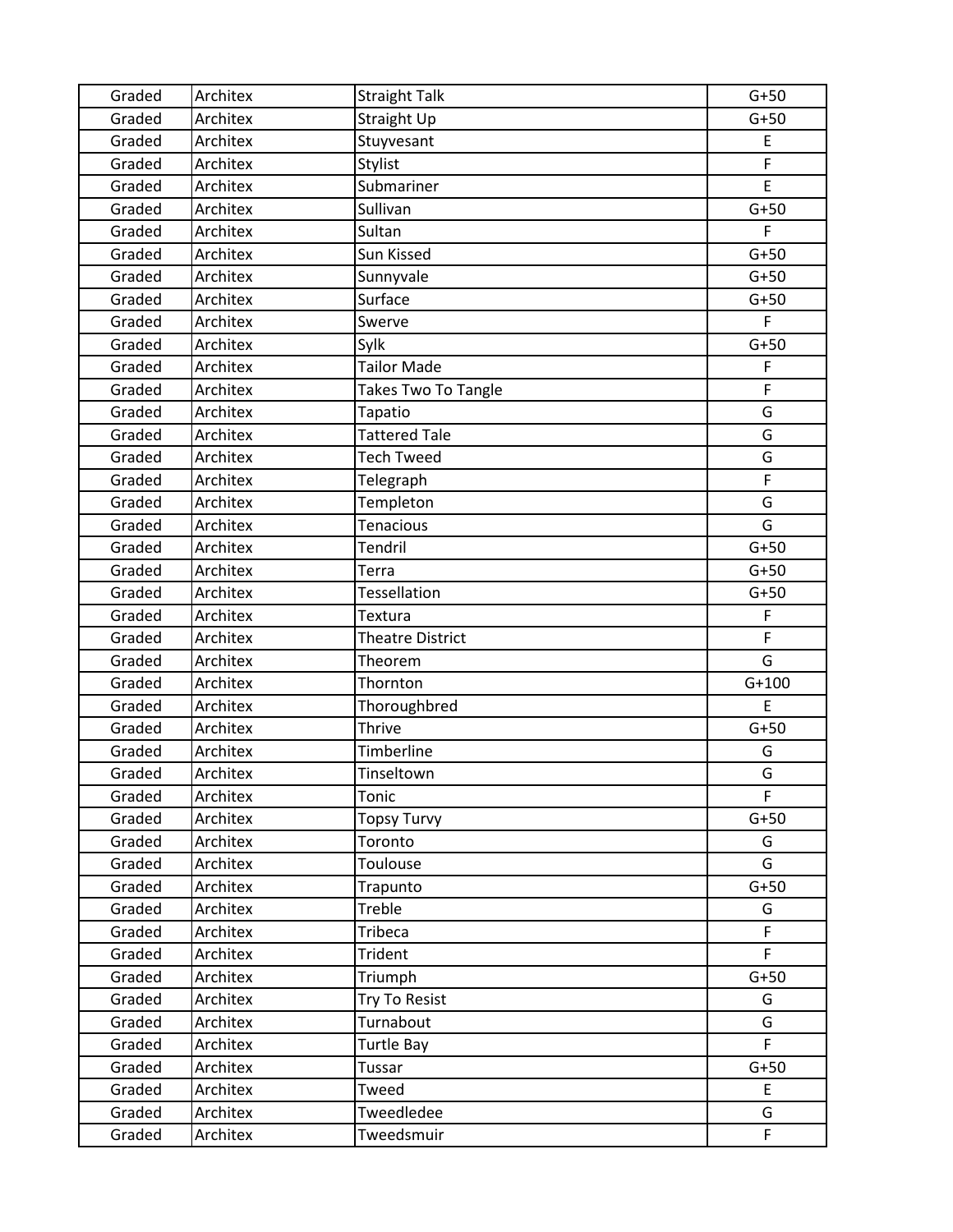| Graded | Architex          | Twickenham              | $G+100$ |
|--------|-------------------|-------------------------|---------|
| Graded | Architex          | Twilleries              | G       |
| Graded | Architex          | Twinkle                 | G       |
| Graded | Architex          | Tycoon                  | F.      |
| Graded | Architex          | Ultrachevron            | $G+50$  |
| Graded | Architex          | Ultracrush              | $G+50$  |
| Graded | Architex          | Ultraflannel            | $G+50$  |
| Graded | Architex          | <b>Ultraluscious</b>    | $G+50$  |
| Graded | Architex          | Ultraposh               | $G+50$  |
| Graded | Architex          | Unwind                  | E       |
| Graded | Architex          | Urban                   | G       |
| Graded | Architex          | Vache                   | $G+50$  |
| Graded | Architex          | Valencia                | $G+50$  |
| Graded | Architex          | Valloires               | $G+50$  |
| Graded | Architex          | Vanish                  | $G+50$  |
| Graded | Architex          | Vassar                  | $G+50$  |
| Graded | Architex          | Vaulted                 | G       |
| Graded | Architex          | Veloce                  | $G+50$  |
| Graded | Architex          | Venue                   | F       |
| Graded | Architex          | Verve                   | G       |
| Graded | Architex          | Vitality                | G       |
| Graded | Architex          | Voila                   | G       |
| Graded | Architex          | Wade                    | $G+50$  |
| Graded | Architex          | Waistcoat               | F       |
| Graded | Architex          | Wardrobe                | F       |
| Graded | Architex          | Waterford               | G       |
| Graded | Architex          | <b>Weathered Or Not</b> | G       |
| Graded | Architex          | Wellesley               | $G+50$  |
| Graded | Architex          | Westminster             | $G+100$ |
| Graded | Architex          | What The Fray           | F       |
| Graded | Architex          | Wind Wave               | $G+50$  |
| Graded | Architex          | Wish                    | $G+50$  |
| Graded | Architex          | Wisteria                | $G+50$  |
| Graded | Architex          | Wormwood                | G       |
| Graded | Architex          | Worsted                 | G       |
| Graded | Architex          | Yavapai                 | $G+50$  |
| Graded | Architex          | Yorkville               | F.      |
| Graded | Architex          | Your Bird Can Sing      | $G+50$  |
| Graded | <b>CF Stinson</b> | Ace                     | E       |
| Graded | <b>CF Stinson</b> | Acrobat                 | $G+50$  |
| Graded | <b>CF Stinson</b> | Adagio**                | F       |
| Graded | <b>CF Stinson</b> | Aero                    | E       |
| Graded | <b>CF Stinson</b> | Affinity / Affinity 2.0 | $G+50$  |
| Graded | <b>CF Stinson</b> | Alamo                   | C       |
| Graded | <b>CF Stinson</b> | Alfresco                | G       |
| Graded | <b>CF Stinson</b> | Alignment               | G       |
| Graded | <b>CF Stinson</b> | Amplify**               | D       |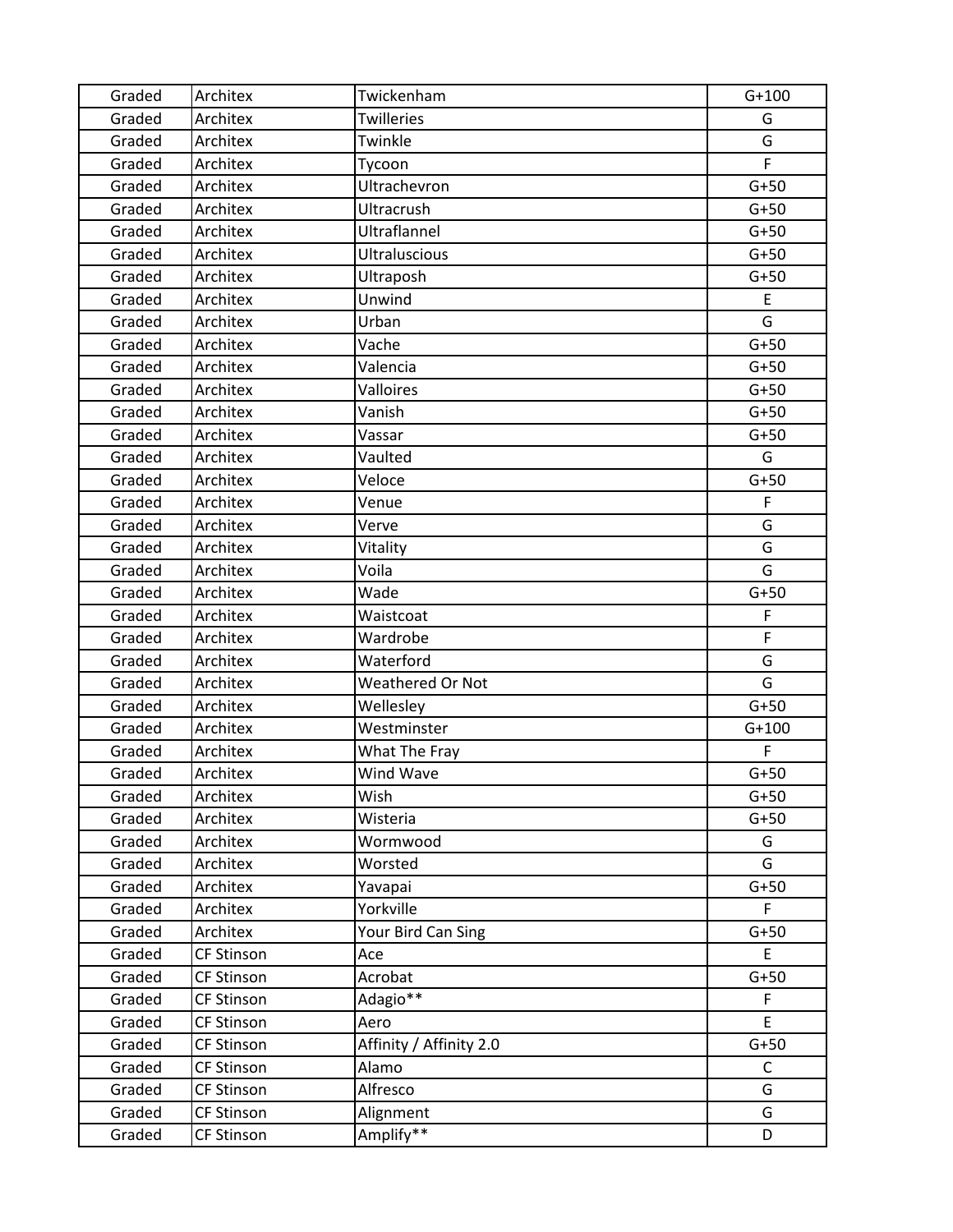| Graded | <b>CF Stinson</b> | Anagram                       | F      |
|--------|-------------------|-------------------------------|--------|
| Graded | <b>CF Stinson</b> | Arbor                         | E      |
| Graded | <b>CF Stinson</b> | Ardent                        | D      |
| Graded | <b>CF Stinson</b> | Arioso**                      | G      |
| Graded | <b>CF Stinson</b> | Armature                      | $G+50$ |
| Graded | <b>CF Stinson</b> | Artisan**                     | E      |
| Graded | <b>CF Stinson</b> | Avant                         | E      |
| Graded | <b>CF Stinson</b> | Bandwidth                     | G      |
| Graded | <b>CF Stinson</b> | Banyan                        | G      |
| Graded | <b>CF Stinson</b> | Bari / Bari 2.0               | $G+50$ |
| Graded | <b>CF Stinson</b> | <b>Basket Too!</b>            | $G+50$ |
| Graded | <b>CF Stinson</b> | <b>Bass Line</b>              | G      |
| Graded | <b>CF Stinson</b> | <b>Batik</b>                  | $G+50$ |
| Graded | <b>CF Stinson</b> | Baxter**                      | F      |
| Graded | <b>CF Stinson</b> | Bespoke                       | F      |
| Graded | <b>CF Stinson</b> | Bistro                        | D      |
| Graded | <b>CF Stinson</b> | Blip                          | D      |
| Graded | <b>CF Stinson</b> | <b>Bliss</b>                  | $G+50$ |
| Graded | <b>CF Stinson</b> | Bloom                         | $G+50$ |
| Graded | <b>CF Stinson</b> | Bond                          | G      |
| Graded | CF Stinson        | Boomerang                     | $G+50$ |
| Graded | <b>CF Stinson</b> | <b>Borderline</b>             | G      |
| Graded | <b>CF Stinson</b> | <b>Box Chain</b>              | D      |
| Graded | <b>CF Stinson</b> | <b>Breton</b>                 | G      |
| Graded | <b>CF Stinson</b> | <b>Brilliant</b>              | E      |
| Graded | <b>CF Stinson</b> | <b>Brixton</b>                | $G+50$ |
| Graded | <b>CF Stinson</b> | <b>Broadband</b>              | $G+50$ |
| Graded | <b>CF Stinson</b> | <b>Brushwork</b>              | G      |
| Graded | <b>CF Stinson</b> | Bryant Park**                 | D      |
| Graded | <b>CF Stinson</b> | Bubblerake / Bubblerake 2.0   | $G+50$ |
| Graded | <b>CF Stinson</b> | <b>Budget Black</b>           | B      |
| Graded | <b>CF Stinson</b> | <b>Burkshire</b>              | E      |
| Graded | <b>CF Stinson</b> | Calibration                   | $G+50$ |
| Graded | <b>CF Stinson</b> | Cannon Beach                  | $G+50$ |
| Graded | <b>CF Stinson</b> | Carlisle                      | E.     |
| Graded | <b>CF Stinson</b> | Casablanca / Casablanca 2.0   | G      |
| Graded | <b>CF Stinson</b> | Cassidy / Cassidy 2.0         | E      |
| Graded | <b>CF Stinson</b> | Catalina                      | G      |
| Graded | <b>CF Stinson</b> | Ceremony                      | G      |
| Graded | <b>CF Stinson</b> | Channel / Channel 2.0         | E.     |
| Graded | <b>CF Stinson</b> | Chaos**                       | $G+50$ |
| Graded | <b>CF Stinson</b> | Charlotte                     | E      |
| Graded | <b>CF Stinson</b> | Chroma                        | F.     |
| Graded | <b>CF Stinson</b> | Cinema                        | $G+50$ |
| Graded | <b>CF Stinson</b> | Cirque / Cirque 2.0           | E      |
| Graded | <b>CF Stinson</b> | Citadel / Citadel 2.0         | E.     |
| Graded | <b>CF Stinson</b> | Clean Slate / Clean Slate 2.0 | E.     |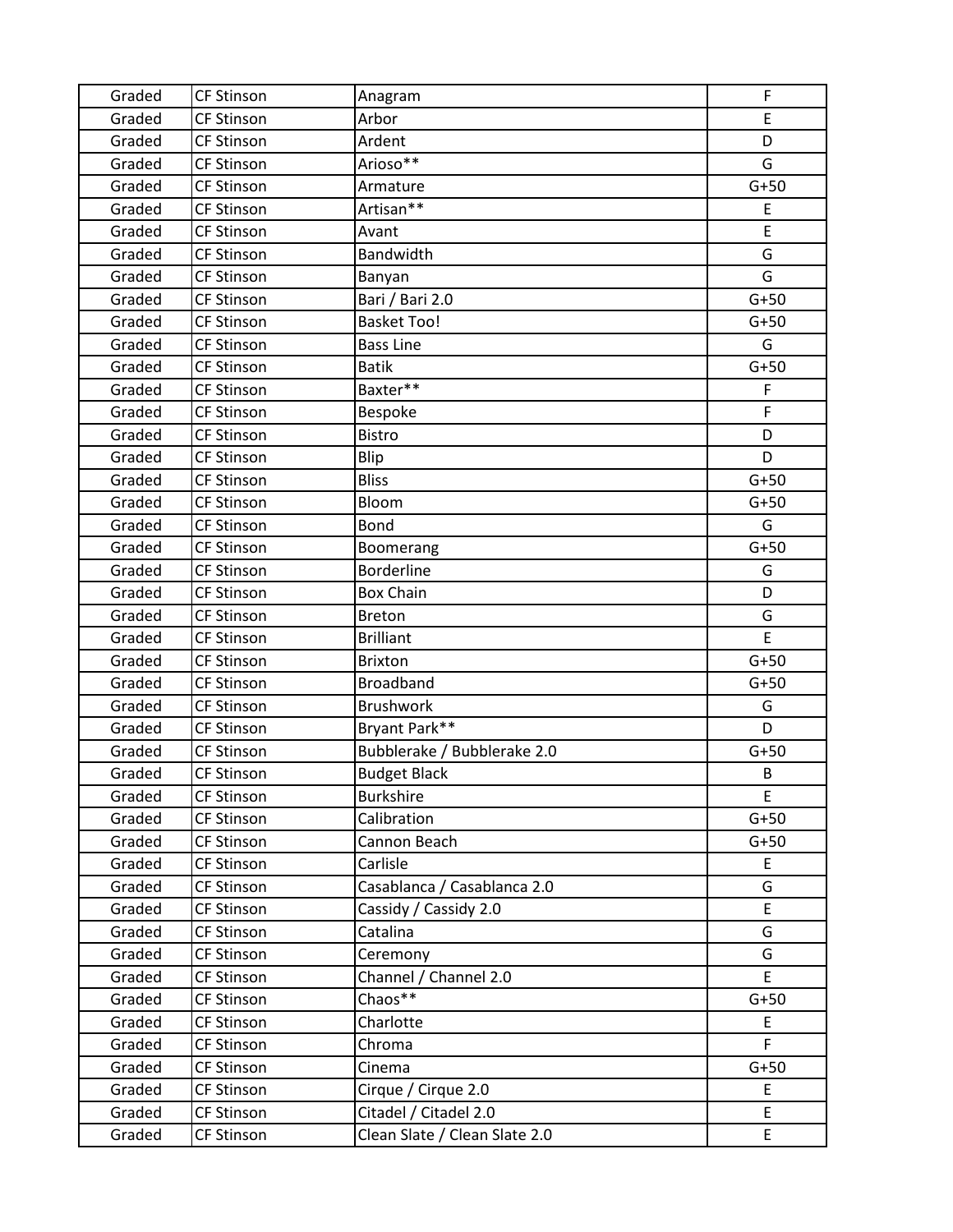| Graded | <b>CF Stinson</b> | <b>Color Block</b>                | $G+50$       |
|--------|-------------------|-----------------------------------|--------------|
| Graded | <b>CF Stinson</b> | Colorguard / Colorguard 2.0       | D            |
| Graded | <b>CF Stinson</b> | Comeback                          | $G+50$       |
| Graded | <b>CF Stinson</b> | Connect / Connect 2.0             | E            |
| Graded | <b>CF Stinson</b> | Continuum                         | F            |
| Graded | <b>CF Stinson</b> | Converge                          | $G+50$       |
| Graded | <b>CF Stinson</b> | Core / Core 2.0                   | D            |
| Graded | <b>CF Stinson</b> | Corium**                          | G            |
| Graded | <b>CF Stinson</b> | Criss Cross / Criss Cross 2.0     | E            |
| Graded | <b>CF Stinson</b> | Current                           | $G+50$       |
| Graded | <b>CF Stinson</b> | Cush**                            | E            |
| Graded | <b>CF Stinson</b> | Cyma                              | G            |
| Graded | <b>CF Stinson</b> | Dakota**                          | E            |
| Graded | <b>CF Stinson</b> | Dart                              | E            |
| Graded | <b>CF Stinson</b> | Deflection                        | G            |
| Graded | <b>CF Stinson</b> | Detail                            | F            |
| Graded | <b>CF Stinson</b> | Deza                              | $G+50$       |
| Graded | <b>CF Stinson</b> | Didi**                            | G            |
| Graded | <b>CF Stinson</b> | Divvy                             | $G+50$       |
| Graded | <b>CF Stinson</b> | Donegal                           | F            |
| Graded | <b>CF Stinson</b> | Drift                             | F.           |
| Graded | <b>CF Stinson</b> | <b>Drizzle</b>                    | $G+50$       |
| Graded | <b>CF Stinson</b> | Duet**                            | F            |
| Graded | <b>CF Stinson</b> | Eddy                              | $G+50$       |
| Graded | <b>CF Stinson</b> | Effervescense / Effervescense 2.0 | $G+50$       |
| Graded | <b>CF Stinson</b> | Elderberry                        | $G+50$       |
| Graded | <b>CF Stinson</b> | Eli / Eli 2.0                     | $G+50$       |
| Graded | <b>CF Stinson</b> | English Pub                       | E            |
| Graded | <b>CF Stinson</b> | Entrada                           | E            |
| Graded | <b>CF Stinson</b> | Equator                           | $G+50$       |
| Graded | <b>CF Stinson</b> | Equinox                           | F            |
| Graded | <b>CF Stinson</b> | Essential**                       | D            |
| Graded | <b>CF Stinson</b> | Etch**                            | $G+50$       |
| Graded | <b>CF Stinson</b> | Euclid                            | E            |
| Graded | <b>CF Stinson</b> | Excursion                         | $\mathsf{C}$ |
| Graded | <b>CF Stinson</b> | Expressions                       | E            |
| Graded | <b>CF Stinson</b> | Fast Lane                         | E            |
| Graded | <b>CF Stinson</b> | Feature                           | $G+50$       |
| Graded | <b>CF Stinson</b> | Fenestra Too!                     | $G+50$       |
| Graded | <b>CF Stinson</b> | Fiberdrill                        | G            |
| Graded | <b>CF Stinson</b> | Fidget                            | F            |
| Graded | <b>CF Stinson</b> | Figment                           | G            |
| Graded | <b>CF Stinson</b> | Finley**                          | F            |
| Graded | <b>CF Stinson</b> | Fizz / Fizz 2.0                   | E            |
| Graded | <b>CF Stinson</b> | <b>Flanders</b>                   | E            |
| Graded | <b>CF Stinson</b> | Fleck**                           | E            |
| Graded | CF Stinson        | Flex                              | D            |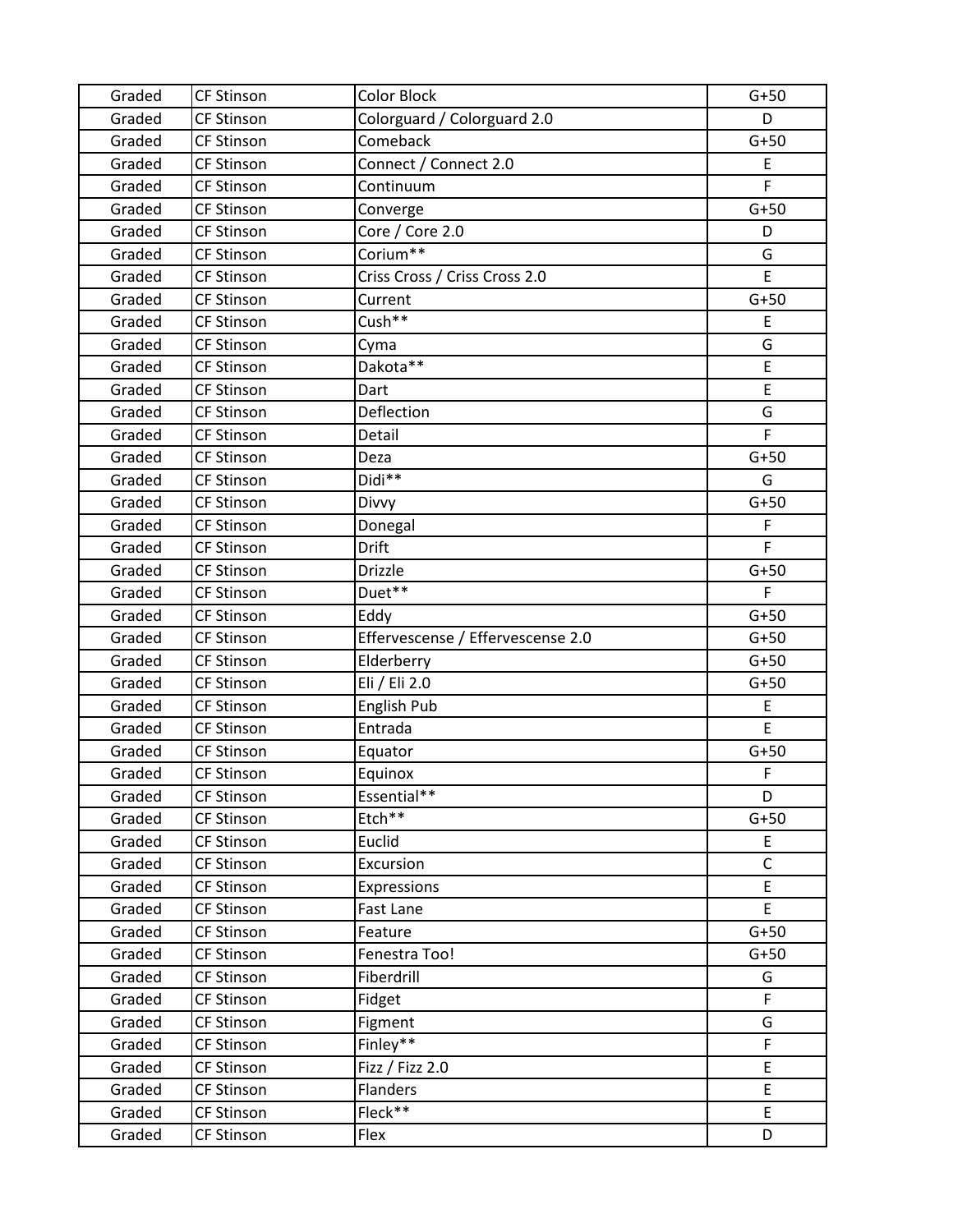| Graded | <b>CF Stinson</b> | Flight (color Dragon only)          | $G+50$ |
|--------|-------------------|-------------------------------------|--------|
| Graded | <b>CF Stinson</b> | Fractal                             | $G+50$ |
| Graded | <b>CF Stinson</b> | Frequency / Frequency 2.0           | F      |
| Graded | <b>CF Stinson</b> | <b>Full Turn</b>                    | $G+50$ |
| Graded | <b>CF Stinson</b> | <b>Furrows</b>                      | E      |
| Graded | CF Stinson        | Fuse / Fuse 2.0                     | D      |
| Graded | <b>CF Stinson</b> | Galileo** / Galileo 2.0**           | $G+50$ |
| Graded | <b>CF Stinson</b> | GeoMet                              | E      |
| Graded | <b>CF Stinson</b> | Gesture                             | $G+50$ |
| Graded | <b>CF Stinson</b> | Glisten                             | $G+50$ |
| Graded | <b>CF Stinson</b> | Grand Sierra / Grand Sierra 2.0     | D      |
| Graded | <b>CF Stinson</b> | Graph                               | F      |
| Graded | <b>CF Stinson</b> | Gravity                             | F      |
| Graded | <b>CF Stinson</b> | Grille / Grille 2.0                 | E      |
| Graded | <b>CF Stinson</b> | Handwork                            | G      |
| Graded | <b>CF Stinson</b> | Happy Tappy                         | $G+50$ |
| Graded | CF Stinson        | Harrison - MB**                     | F      |
| Graded | CF Stinson        | Hashtag                             | G      |
| Graded | <b>CF Stinson</b> | Haven                               | F      |
| Graded | <b>CF Stinson</b> | Helix                               | $G+50$ |
| Graded | <b>CF Stinson</b> | Hexie                               | $G+50$ |
| Graded | <b>CF Stinson</b> | Hi-Fi                               | E      |
| Graded | <b>CF Stinson</b> | Highlands                           | E      |
| Graded | <b>CF Stinson</b> | Highlight                           | E      |
| Graded | CF Stinson        | Hive                                | D      |
| Graded | CF Stinson        | Honeycomb                           | E      |
| Graded | <b>CF Stinson</b> | Hopsack                             | E      |
| Graded | <b>CF Stinson</b> | Hush                                | G      |
| Graded | <b>CF Stinson</b> | I Spy                               | G      |
| Graded | <b>CF Stinson</b> | Impress w/StaKleen™**               | G      |
| Graded | <b>CF Stinson</b> | <b>Infinity Plush</b>               | $G+50$ |
| Graded | <b>CF Stinson</b> | Inked                               | $G+50$ |
| Graded | <b>CF Stinson</b> | <b>Inside Track</b>                 | E.     |
| Graded | <b>CF Stinson</b> | Ishi                                | $G+50$ |
| Graded | <b>CF Stinson</b> | Jala                                | $G+50$ |
| Graded | CF Stinson        | Jambi Stripe Too!                   | G      |
| Graded | <b>CF Stinson</b> | Jillian                             | D      |
| Graded | <b>CF Stinson</b> | Juxy / Juxy 2.0                     | $G+50$ |
| Graded | <b>CF Stinson</b> | Kalahari                            | G      |
| Graded | <b>CF Stinson</b> | Kennebunk                           | G      |
| Graded | <b>CF Stinson</b> | Kid**                               | G      |
| Graded | <b>CF Stinson</b> | Kilkenny Tweed / Kilkenny Tweed 2.0 | E      |
| Graded | <b>CF Stinson</b> | Kinetic                             | G      |
| Graded | <b>CF Stinson</b> | Kingsman                            | F      |
| Graded | CF Stinson        | Knot                                | F      |
| Graded | <b>CF Stinson</b> | Kusari / Kusari 2.0                 | E.     |
| Graded | <b>CF Stinson</b> | La Scalina                          | $G+50$ |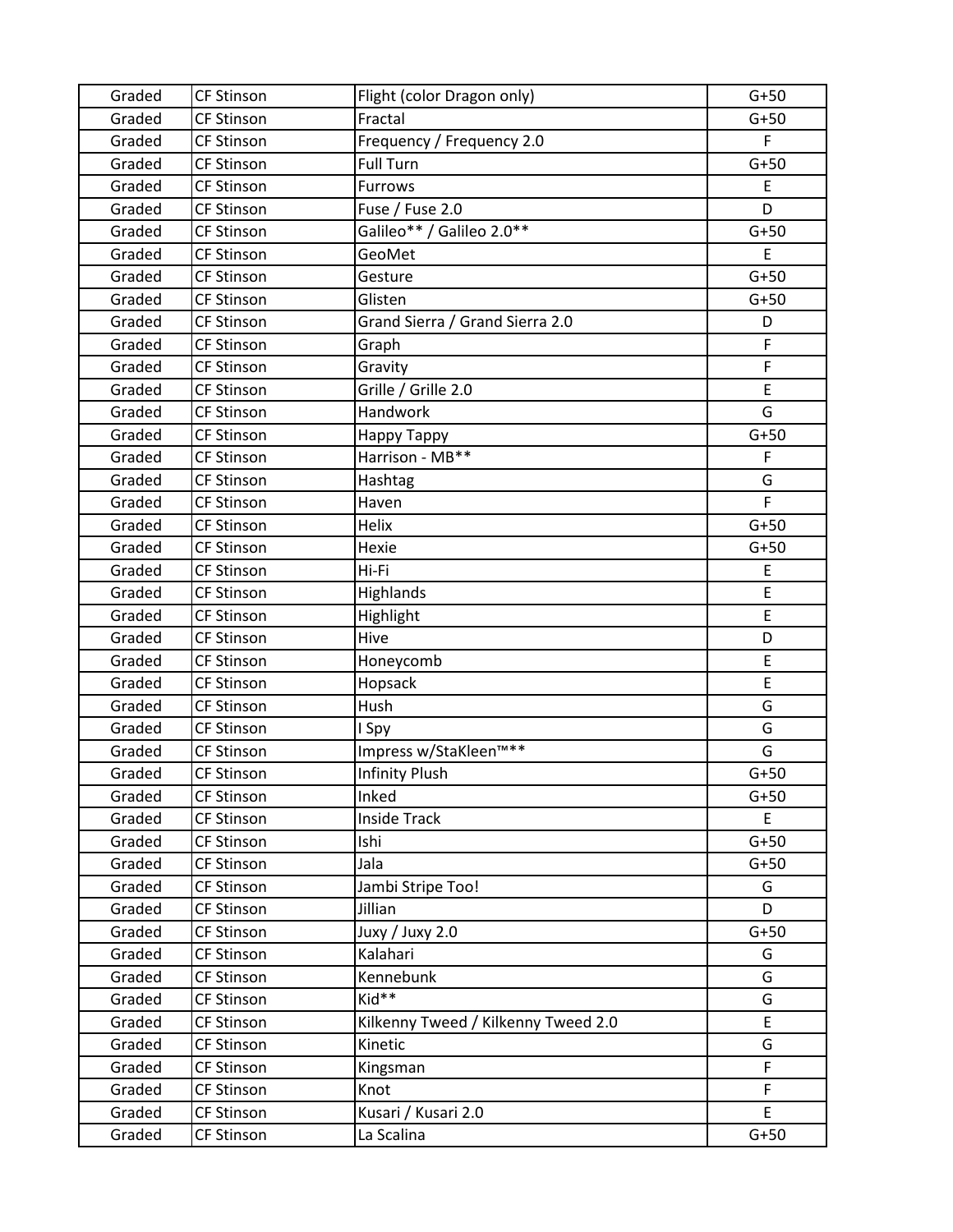| Graded | <b>CF Stinson</b> | Lara                              | D           |
|--------|-------------------|-----------------------------------|-------------|
| Graded | <b>CF Stinson</b> | Laredo                            | D           |
| Graded | <b>CF Stinson</b> | Lateral                           | D           |
| Graded | <b>CF Stinson</b> | Latitude                          | $\mathsf C$ |
| Graded | <b>CF Stinson</b> | Lattice                           | D           |
| Graded | <b>CF Stinson</b> | Lava / Lava 2.0                   | $G+50$      |
| Graded | <b>CF Stinson</b> | Level / Level 2.0                 | E           |
| Graded | <b>CF Stinson</b> | Lexie                             | $G+50$      |
| Graded | <b>CF Stinson</b> | Lifecycle                         | $G+50$      |
| Graded | <b>CF Stinson</b> | Lift                              | $G+50$      |
| Graded | <b>CF Stinson</b> | Live Wire                         | $G+50$      |
| Graded | <b>CF Stinson</b> | Loophole                          | E           |
| Graded | <b>CF Stinson</b> | Lorelai - MB**                    | F           |
| Graded | <b>CF Stinson</b> | Lucent                            | $G+50$      |
| Graded | <b>CF Stinson</b> | Lunaria                           | G           |
| Graded | <b>CF Stinson</b> | Luster                            | F           |
| Graded | <b>CF Stinson</b> | Mandala                           | F           |
| Graded | <b>CF Stinson</b> | Mantra                            | $G+50$      |
| Graded | <b>CF Stinson</b> | Marquetry                         | G           |
| Graded | <b>CF Stinson</b> | Martini / Martini 2.0             | $G+50$      |
| Graded | <b>CF Stinson</b> | Matrix                            | F           |
| Graded | <b>CF Stinson</b> | Maxwell                           | E           |
| Graded | <b>CF Stinson</b> | Maze                              | $G+50$      |
| Graded | <b>CF Stinson</b> | Median                            | $G+50$      |
| Graded | <b>CF Stinson</b> | Menagerie                         | $G+50$      |
| Graded | <b>CF Stinson</b> | Mesa                              | $G+50$      |
| Graded | <b>CF Stinson</b> | Meteor                            | G           |
| Graded | <b>CF Stinson</b> | Mica / Mica 2.0                   | E           |
| Graded | <b>CF Stinson</b> | Migration                         | $G+50$      |
| Graded | <b>CF Stinson</b> | Moby**                            | E           |
| Graded | <b>CF Stinson</b> | Moccasin / Moccasin 2.0           | D           |
| Graded | <b>CF Stinson</b> | Mod                               | $G+50$      |
| Graded | <b>CF Stinson</b> | Modena** / Modena 2.0**           | $G+50$      |
| Graded | <b>CF Stinson</b> | Modernist                         | $G+50$      |
| Graded | <b>CF Stinson</b> | Monhegan                          | G           |
| Graded | <b>CF Stinson</b> | Montage**                         | F.          |
| Graded | <b>CF Stinson</b> | Montana / Montana 2.0             | D           |
| Graded | <b>CF Stinson</b> | Multiply                          | $G+50$      |
| Graded | <b>CF Stinson</b> | Myth                              | $G+50$      |
| Graded | <b>CF Stinson</b> | Natural World / Natural World 2.0 | G           |
| Graded | <b>CF Stinson</b> | Naugaleather                      | E           |
| Graded | <b>CF Stinson</b> | Naugasoft                         | D           |
| Graded | <b>CF Stinson</b> | <b>Nest</b>                       | G           |
| Graded | <b>CF Stinson</b> | Network                           | F           |
| Graded | <b>CF Stinson</b> | New Hempstead                     | E           |
| Graded | <b>CF Stinson</b> | Nimble                            | G           |
| Graded | <b>CF Stinson</b> | Nishiki / Nishiki 2.0             | E           |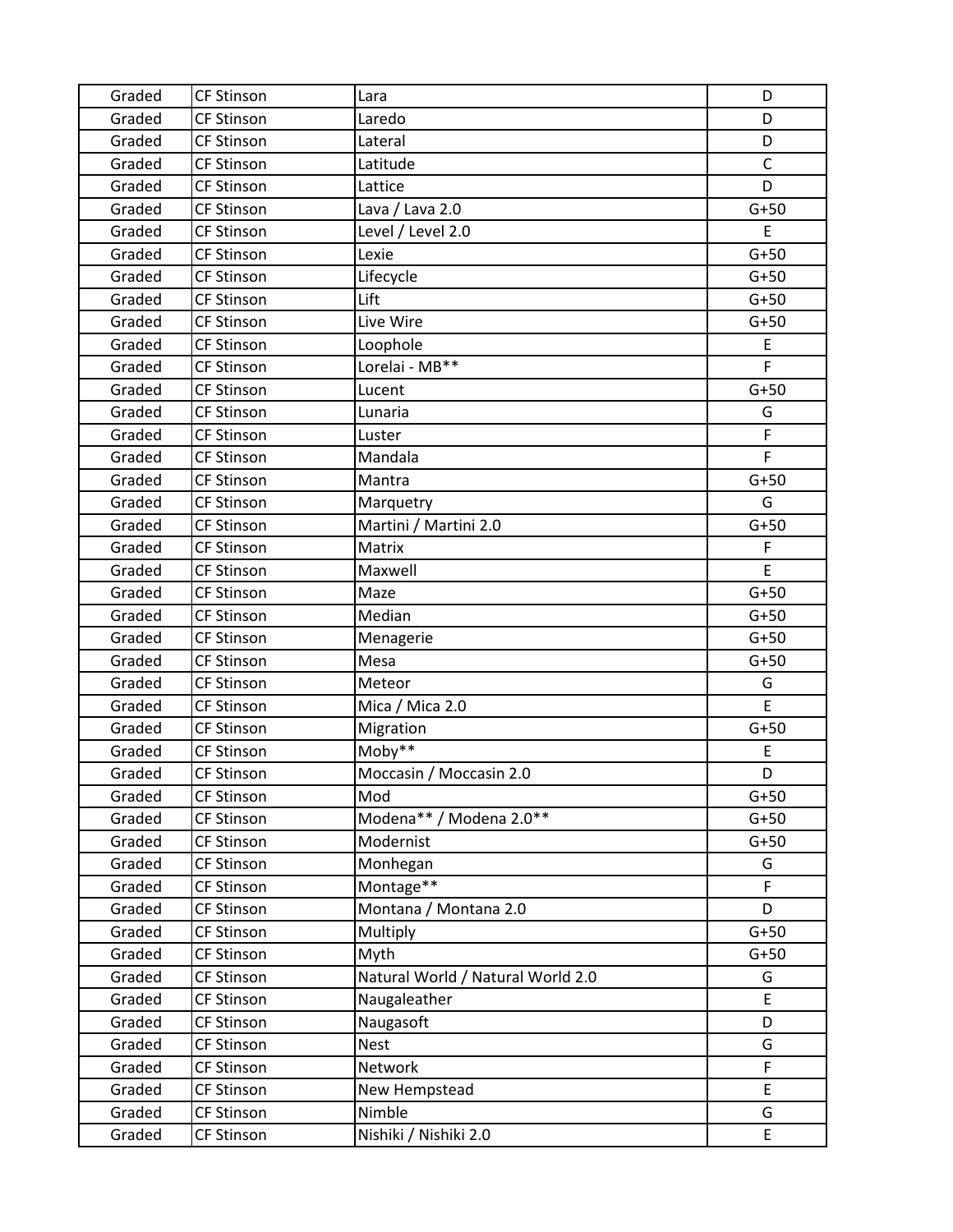| Graded | <b>CF Stinson</b> | Nova                                  | F            |
|--------|-------------------|---------------------------------------|--------------|
| Graded | <b>CF Stinson</b> | Nubbly                                | G            |
| Graded | <b>CF Stinson</b> | Obscura                               | F            |
| Graded | <b>CF Stinson</b> | Odeon                                 | $G+50$       |
| Graded | <b>CF Stinson</b> | Offset                                | $G+50$       |
| Graded | <b>CF Stinson</b> | Olivia                                | D            |
| Graded | <b>CF Stinson</b> | Olympus / Olympus 2.0                 | $G+50$       |
| Graded | <b>CF Stinson</b> | Orbit / Orbit 2.0                     | E            |
| Graded | <b>CF Stinson</b> | Orvilla                               | $G+50$       |
| Graded | <b>CF Stinson</b> | Outlander**                           | E            |
| Graded | <b>CF Stinson</b> | Overlay                               | E            |
| Graded | <b>CF Stinson</b> | Oxford / Oxford 2.0                   | E            |
| Graded | <b>CF Stinson</b> | Pacifica                              | $G+50$       |
| Graded | <b>CF Stinson</b> | Paloma                                | E            |
| Graded | <b>CF Stinson</b> | Paradox                               | G            |
| Graded | <b>CF Stinson</b> | Park Avenue                           | G            |
| Graded | <b>CF Stinson</b> | Patriot Plus II / Patriot Plus II 2.0 | D            |
| Graded | <b>CF Stinson</b> | Penelope                              | F            |
| Graded | <b>CF Stinson</b> | Pergola                               | F            |
| Graded | <b>CF Stinson</b> | Perimeter                             | E            |
| Graded | <b>CF Stinson</b> | Perspective / Perspective 2.0         | $G+50$       |
| Graded | <b>CF Stinson</b> | Petal Dots                            | $G+50$       |
| Graded | <b>CF Stinson</b> | Piccadilly                            | F            |
| Graded | <b>CF Stinson</b> | Pinball                               | F            |
| Graded | <b>CF Stinson</b> | Ping Pong                             | G            |
| Graded | <b>CF Stinson</b> | Plexus                                | G            |
| Graded | <b>CF Stinson</b> | Pod                                   | G            |
| Graded | CF Stinson        | Polka                                 | E            |
| Graded | <b>CF Stinson</b> | Polygon                               | G            |
| Graded | <b>CF Stinson</b> | Posey                                 | F            |
| Graded | <b>CF Stinson</b> | Posh                                  | F            |
| Graded | <b>CF Stinson</b> | Power Grid                            | G            |
| Graded | <b>CF Stinson</b> | Prisma                                | G            |
| Graded | <b>CF Stinson</b> | Prodigy                               | $G+50$       |
| Graded | <b>CF Stinson</b> | Profile                               | E            |
| Graded | <b>CF Stinson</b> | Progression                           | G            |
| Graded | <b>CF Stinson</b> | Promenade / Promenade 2.0             | F            |
| Graded | <b>CF Stinson</b> | Queue                                 | G            |
| Graded | <b>CF Stinson</b> | R.E.I.L.                              | $\mathsf{C}$ |
| Graded | <b>CF Stinson</b> | Radiance                              | $G+50$       |
| Graded | <b>CF Stinson</b> | Raffia / Raffia 2.0                   | E            |
| Graded | <b>CF Stinson</b> | Rally                                 | D            |
| Graded | <b>CF Stinson</b> | Raquette                              | G            |
| Graded | <b>CF Stinson</b> | Raya                                  | $G+50$       |
| Graded | <b>CF Stinson</b> | Realm <sup>**</sup>                   | F.           |
| Graded | CF Stinson        | Retrograde                            | D            |
| Graded | CF Stinson        | Revolution                            | G            |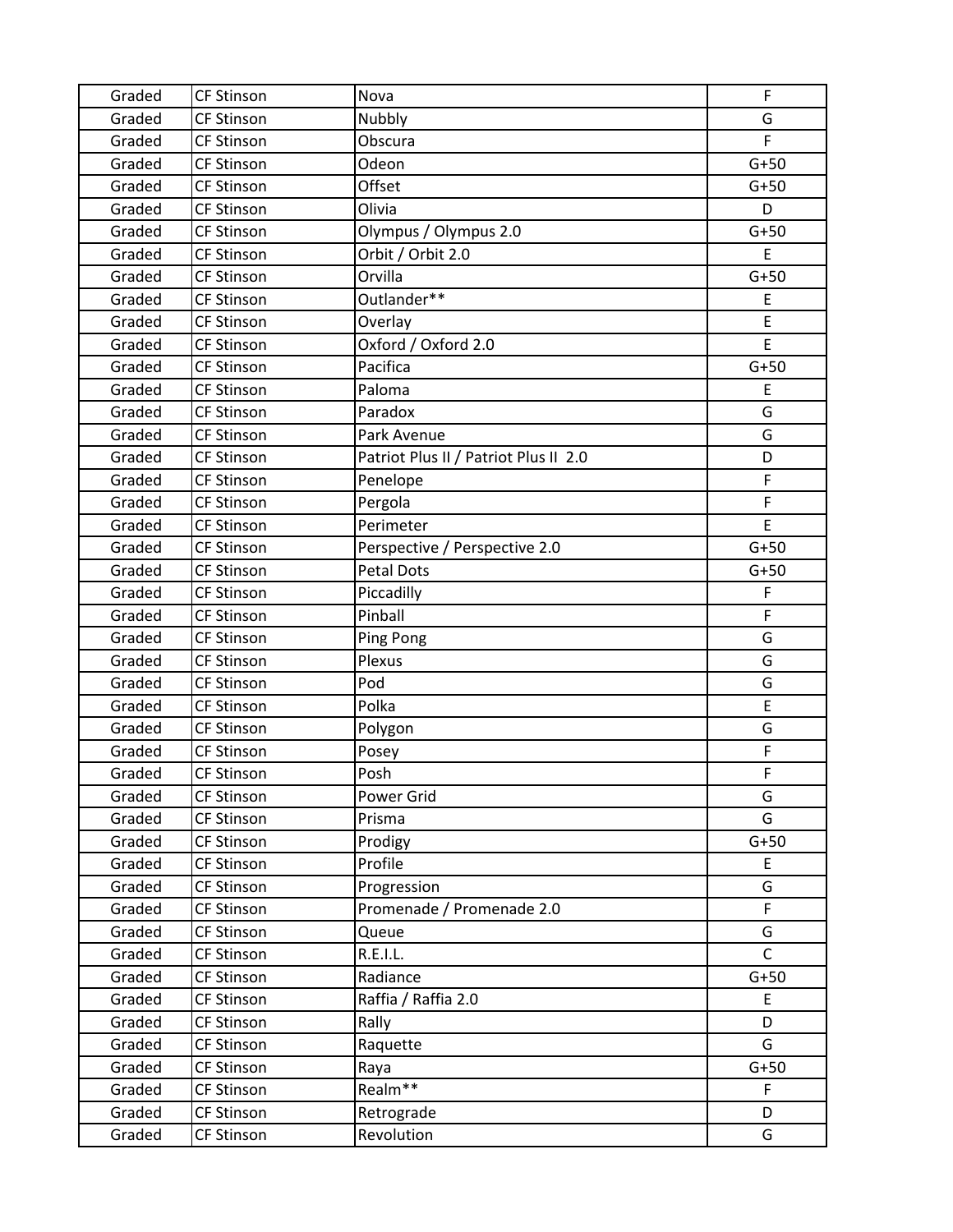| Graded | <b>CF Stinson</b> | Revolve / Revolve 2.0         | $G+50$ |
|--------|-------------------|-------------------------------|--------|
| Graded | <b>CF Stinson</b> | Rhythm                        | $G+50$ |
| Graded | <b>CF Stinson</b> | Rialto                        | E      |
| Graded | <b>CF Stinson</b> | Riddle                        | E      |
| Graded | <b>CF Stinson</b> | Ripple / Ripple 2.0           | $G+50$ |
| Graded | <b>CF Stinson</b> | $Ritz**$                      | F      |
| Graded | <b>CF Stinson</b> | Rivera                        | G      |
| Graded | <b>CF Stinson</b> | Roadmap                       | E      |
| Graded | <b>CF Stinson</b> | Rogue II                      | D      |
| Graded | <b>CF Stinson</b> | <b>Round Trip</b>             | G      |
| Graded | <b>CF Stinson</b> | Route                         | D      |
| Graded | <b>CF Stinson</b> | Rubric                        | G      |
| Graded | <b>CF Stinson</b> | <b>Salinas</b>                | $G+50$ |
| Graded | <b>CF Stinson</b> | San Simeon                    | $G+50$ |
| Graded | <b>CF Stinson</b> | Sarto                         | F      |
| Graded | <b>CF Stinson</b> | Satchel                       | E      |
| Graded | <b>CF Stinson</b> | Scintillate                   | $G+50$ |
| Graded | <b>CF Stinson</b> | Scoprena                      | $G+50$ |
| Graded | <b>CF Stinson</b> | Scout / Scout 2.0             | E      |
| Graded | <b>CF Stinson</b> | Script / Script 2.0           | E      |
| Graded | <b>CF Stinson</b> | Season                        | $G+50$ |
| Graded | <b>CF Stinson</b> | Sedona                        | $G+50$ |
| Graded | <b>CF Stinson</b> | Sensor                        | $G+50$ |
| Graded | <b>CF Stinson</b> | Sentry - HC / Sentry - HC 2.0 | E      |
| Graded | <b>CF Stinson</b> | Sequence                      | E      |
| Graded | <b>CF Stinson</b> | Serene                        | $G+50$ |
| Graded | <b>CF Stinson</b> | Shantung / Shantung 2.0       | E      |
| Graded | <b>CF Stinson</b> | Shift                         | E      |
| Graded | <b>CF Stinson</b> | Shimmy**                      | F      |
| Graded | <b>CF Stinson</b> | Shuffle                       | $G+50$ |
| Graded | <b>CF Stinson</b> | Sideline                      | E      |
| Graded | <b>CF Stinson</b> | Silicone-Avail**              | $G+50$ |
| Graded | <b>CF Stinson</b> | Silicone-Downtown**           | $G+50$ |
| Graded | <b>CF Stinson</b> | Silicone-Max ONE              | $G+50$ |
| Graded | <b>CF Stinson</b> | Silicone-Uptown**             | $G+50$ |
| Graded | <b>CF Stinson</b> | Sirocco                       | G      |
| Graded | <b>CF Stinson</b> | Sleek / Sleek 2.0             | E      |
| Graded | <b>CF Stinson</b> | <b>Sleeping Bear Dunes</b>    | G      |
| Graded | <b>CF Stinson</b> | Smoothie / Smoothie 2.0       | E      |
| Graded | <b>CF Stinson</b> | Solitaire                     | D      |
| Graded | <b>CF Stinson</b> | Spirit Millennium             | E      |
| Graded | <b>CF Stinson</b> | Splice                        | $G+50$ |
| Graded | <b>CF Stinson</b> | Sprint**                      | E      |
| Graded | <b>CF Stinson</b> | Square One                    | E      |
| Graded | <b>CF Stinson</b> | Squire                        | F      |
| Graded | <b>CF Stinson</b> | Staple**                      | E      |
| Graded | <b>CF Stinson</b> | Stat-Con                      | G      |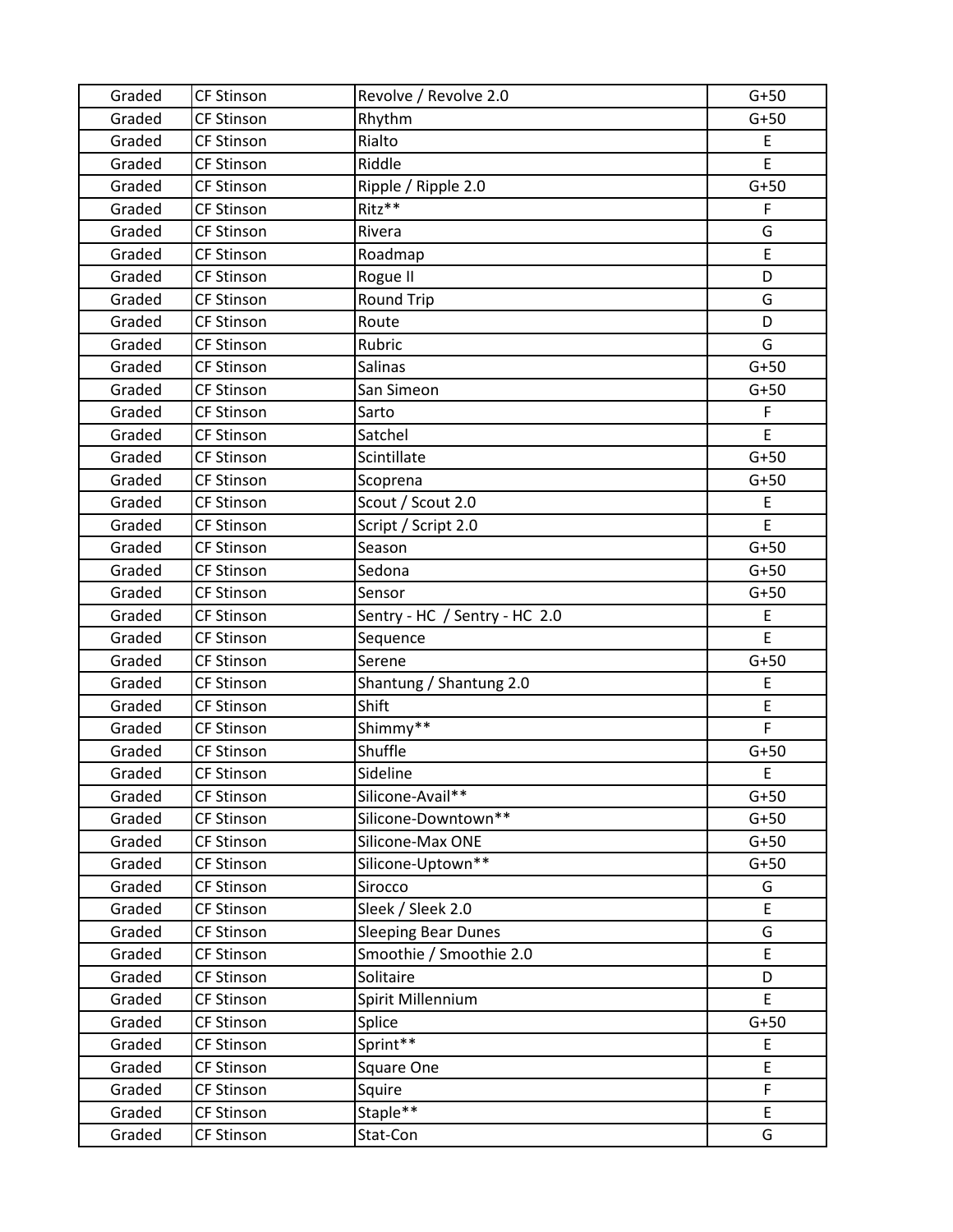| Graded | <b>CF Stinson</b> | Stellar                           | E      |
|--------|-------------------|-----------------------------------|--------|
| Graded | <b>CF Stinson</b> | Steppe                            | $G+50$ |
| Graded | <b>CF Stinson</b> | <b>Stitch in Time</b>             | D      |
| Graded | <b>CF Stinson</b> | Storyboard                        | $G+50$ |
| Graded | <b>CF Stinson</b> | Strand                            | E      |
| Graded | <b>CF Stinson</b> | Stratford                         | $G+50$ |
| Graded | <b>CF Stinson</b> | Stride                            | E      |
| Graded | <b>CF Stinson</b> | Stuff**                           | $G+50$ |
| Graded | <b>CF Stinson</b> | Summit**                          | F      |
| Graded | <b>CF Stinson</b> | Sunburst                          | $G+50$ |
| Graded | <b>CF Stinson</b> | Sundance w/StaKleen™**            | G      |
| Graded | <b>CF Stinson</b> | Supersillyness                    | $G+50$ |
| Graded | <b>CF Stinson</b> | Swipe                             | G      |
| Graded | <b>CF Stinson</b> | Switchboard                       | F      |
| Graded | <b>CF Stinson</b> | Swivel                            | $G+50$ |
| Graded | <b>CF Stinson</b> | <b>Symphony Classic</b>           | E      |
| Graded | <b>CF Stinson</b> | Sync                              | $G+50$ |
| Graded | <b>CF Stinson</b> | System                            | F      |
| Graded | <b>CF Stinson</b> | Tangram                           | F      |
| Graded | <b>CF Stinson</b> | Tender                            | $G+50$ |
| Graded | <b>CF Stinson</b> | Tendril / Tendril 2.0             | E      |
| Graded | <b>CF Stinson</b> | Tessuto / Tessuto 2.0             | E      |
| Graded | <b>CF Stinson</b> | <b>Threads</b>                    | $G+50$ |
| Graded | <b>CF Stinson</b> | <b>Thrive</b>                     | $G+50$ |
| Graded | <b>CF Stinson</b> | <b>Tidbit</b>                     | G      |
| Graded | <b>CF Stinson</b> | <b>Torus</b>                      | G      |
| Graded | <b>CF Stinson</b> | <b>Touch Base</b>                 | F      |
| Graded | <b>CF Stinson</b> | Touchstone                        | E      |
| Graded | <b>CF Stinson</b> | Tranquility                       | G      |
| Graded | <b>CF Stinson</b> | Transcend                         | D      |
| Graded | <b>CF Stinson</b> | Traverse                          | $G+50$ |
| Graded | <b>CF Stinson</b> | Tribeca**                         | E      |
| Graded | <b>CF Stinson</b> | Trio                              | $G+50$ |
| Graded | <b>CF Stinson</b> | Tuft                              | G      |
| Graded | <b>CF Stinson</b> | Twiggy                            | F.     |
| Graded | <b>CF Stinson</b> | Twist                             | $G+50$ |
| Graded | <b>CF Stinson</b> | Valise                            | C      |
| Graded | <b>CF Stinson</b> | Vanish                            | $G+50$ |
| Graded | <b>CF Stinson</b> | Vapor                             | $G+50$ |
| Graded | <b>CF Stinson</b> | Vector                            | E      |
| Graded | <b>CF Stinson</b> | Verge                             | $G+50$ |
| Graded | <b>CF Stinson</b> | Voltage                           | $G+50$ |
| Graded | <b>CF Stinson</b> | Volterra-HC                       | $G+50$ |
| Graded | <b>CF Stinson</b> | Vortexia / Vortexia 2.0           | $G+50$ |
| Graded | <b>CF Stinson</b> | Walk the Line / Walk the Line 2.0 | G      |
| Graded | <b>CF Stinson</b> | Waterwand / Waterwand 2.0         | $G+50$ |
| Graded | <b>CF Stinson</b> | Weft                              | D      |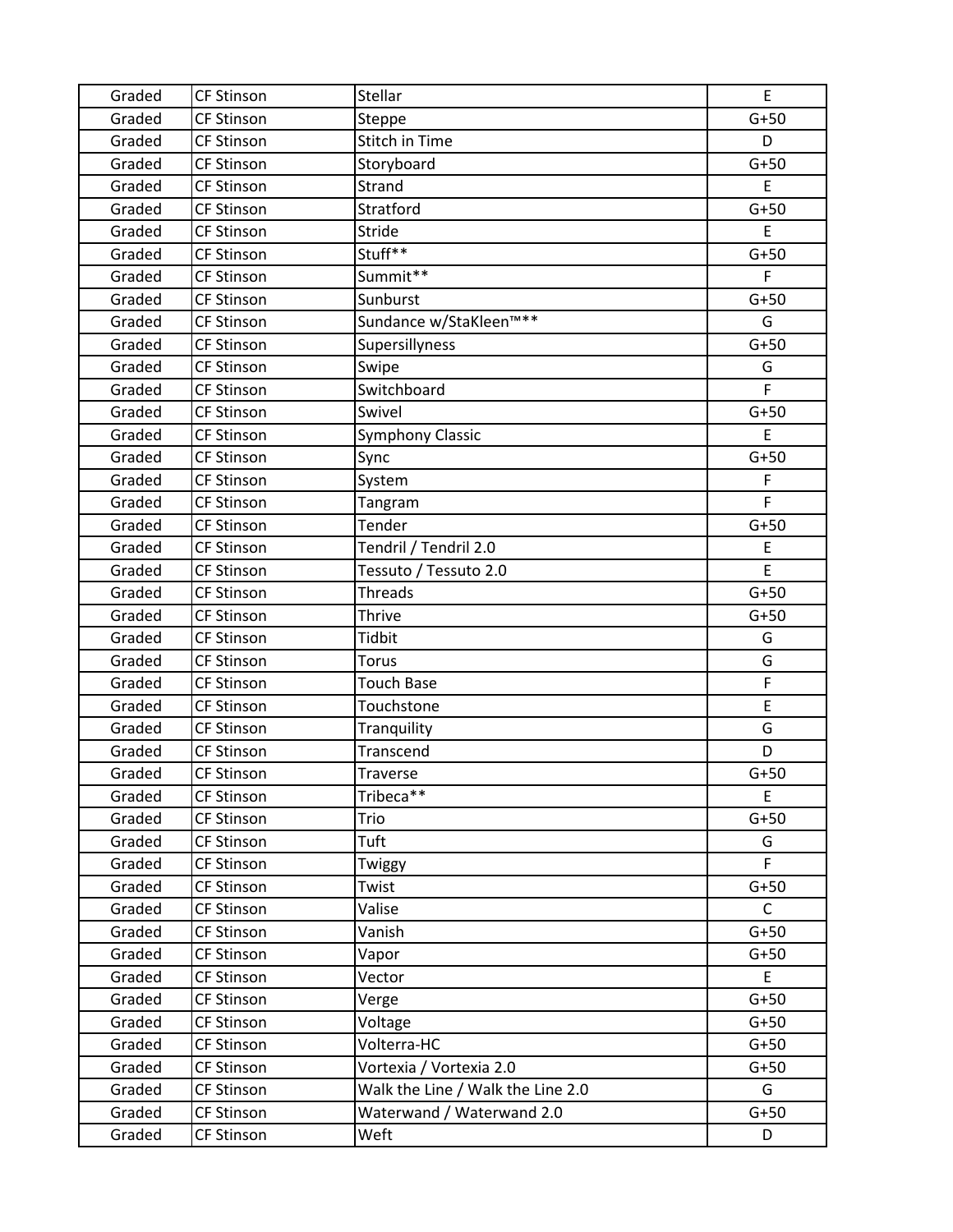| Graded | <b>CF Stinson</b> | Whirl                 | $G+50$       |
|--------|-------------------|-----------------------|--------------|
| Graded | <b>CF Stinson</b> | Whisper / Whisper 2.0 | D            |
| Graded | <b>CF Stinson</b> | Wicker / Wicker 2.0   | $G+50$       |
| Graded | <b>CF Stinson</b> | Winnly                | $\mathsf{F}$ |
| Graded | <b>CF Stinson</b> | Wish                  | $G+50$       |
| Graded | <b>CF Stinson</b> | Wyatt                 | F            |
| Graded | <b>CF Stinson</b> | Ybor                  | G            |
| Graded | <b>CF Stinson</b> | Zanzibar              | $G+50$       |
| Graded | CF Stinson        | Ziggy / Ziggy 2.0     | E            |
| Graded | <b>CF Stinson</b> | Zoom                  | F            |
| Graded | Camira            | Blazer                | E            |
| Graded | Camira            | Era                   | B            |
| Graded | Camira            | Main Line Flax        | E            |
| Graded | Camira            | Manhattan             | $\mathsf{C}$ |
| Graded | Camira            | <b>Nexus</b>          | D            |
| Graded | Camira            | Oceanic               | E            |
| Graded | Camira            | Patina                | D            |
| Graded | Camira            | Port                  | D            |
| Graded | Camira            | Rivet                 | $\mathsf C$  |
| Graded | Camira            | Sprint                | $\mathsf C$  |
| Graded | Camira            | Synergy               | E            |
| Graded | Camira            | <b>Xtreme</b>         | E            |
| Graded | Camira            | Yoredale              | F            |
| Carded | Culp              | book club             | $\mathsf{C}$ |
| Carded | Culp              | castillo              | $\mathsf C$  |
| Carded | Culp              | hathaway              | B            |
| Carded | Culp              | linette               | $\mathsf C$  |
| Carded | Culp              | lorna                 | $\mathsf C$  |
| Carded | Culp              | rushmore              | $\mathsf{C}$ |
| Graded | Culp              | AB                    | B            |
| Graded | Culp              | Adagio                | B            |
| Graded | Culp              | ancarla - iclean      | D            |
| Graded | Culp              | Antic -- iclean       | B            |
| Graded | Culp              | Archetype -- iclean   | $\mathsf C$  |
| Graded | Culp              | Arne                  | D            |
| Graded | Culp              | Benday                | $\mathsf{C}$ |
| Graded | Culp              | Book Club -- iclean   | $\mathsf{C}$ |
| Graded | Culp              | Boothby               | B            |
| Graded | Culp              | <b>Bravo NPL</b>      | $\mathsf C$  |
| Graded | Culp              | Brouhaha -- iclean    | $\mathsf{C}$ |
| Graded | Culp              | Bunnyhop              | B            |
| Graded | Culp              | cagey -- iclean       | D            |
| Graded | Culp              | Cantina R/L           | $\mathsf C$  |
| Graded | Culp              | Castillo -- iclean    | $\mathsf C$  |
| Graded | Culp              | Chronicle - iclean    | $\mathsf C$  |
| Graded | Culp              | City Park             | $\mathsf C$  |
| Graded | Culp              | Common                | D            |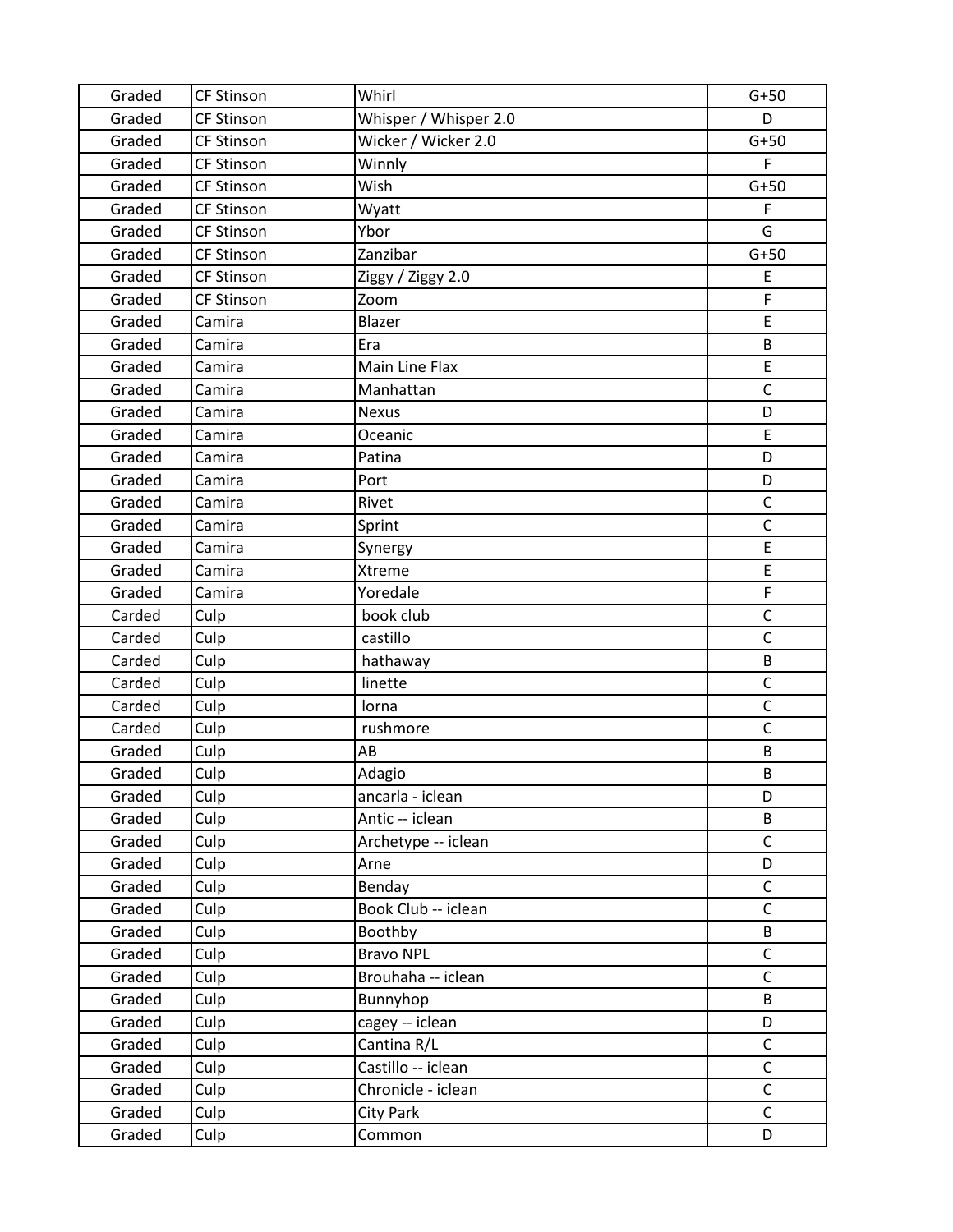| Graded | Culp | Connelly - iclean        | $\mathsf C$  |
|--------|------|--------------------------|--------------|
| Graded | Culp | Costa nova               | D            |
| Graded | Culp | Critic's Choice          | $\mathsf C$  |
| Graded | Culp | cutup -- iclean          | D            |
| Graded | Culp | Demure -- iclean         | D            |
| Graded | Culp | Dillon                   | $\mathsf C$  |
| Graded | Culp | Dorper                   | $\mathsf C$  |
| Graded | Culp | Dorset -- iclean         | $\mathsf C$  |
| Graded | Culp | Dot Com -- iclean        | $\mathsf C$  |
| Graded | Culp | eppie - iclean           | D            |
| Graded | Culp | Fandango                 | $\mathsf C$  |
| Graded | Culp | <b>Feather Grain</b>     | $\mathsf{C}$ |
| Graded | Culp | <b>Fine Tune</b>         | $\mathsf C$  |
| Graded | Culp | First Dibs - iclean      | $\mathsf C$  |
| Graded | Culp | gouache -- iclean        | D            |
| Graded | Culp | Ground Control -- iclean | $\mathsf C$  |
| Graded | Culp | Gunslinger R/L           | $\mathsf{C}$ |
| Graded | Culp | Halyard -- iclean        | $\mathsf C$  |
| Graded | Culp | Hathaway                 | $\mathsf C$  |
| Graded | Culp | High Cotton -- TFL       | $\mathsf C$  |
| Graded | Culp | <b>High Note</b>         | D            |
| Graded | Culp | Ion -- iclean            | D            |
| Graded | Culp | Jeepers                  | D            |
| Graded | Culp | Kedar                    | B            |
| Graded | Culp | Kumo                     | D            |
| Graded | Culp | Largo                    | B            |
| Graded | Culp | Legato                   | $\mathsf C$  |
| Graded | Culp | Lights Out               | D            |
| Graded | Culp | Linette -- iclean        | $\mathsf{C}$ |
| Graded | Culp | Lorna -- iclean          | $\mathsf C$  |
| Graded | Culp | Marchmont                | $\mathsf{C}$ |
| Graded | Culp | Merretti                 | C            |
| Graded | Culp | Montgomery               | B            |
| Graded | Culp | Morticia                 | $\mathsf C$  |
| Graded | Culp | Nili                     | D            |
| Graded | Culp | Oxymoron                 | D            |
| Graded | Culp | Palance t/k              | $\mathsf C$  |
| Graded | Culp | Petal Pusher             | $\mathsf C$  |
| Graded | Culp | Plot Line -- iclean      | $\mathsf C$  |
| Graded | Culp | Pompus                   | D            |
| Graded | Culp | Punch Card               | $\mathsf C$  |
| Graded | Culp | Purl - iclean            | C            |
| Graded | Culp | Ribby - iclean           | $\mathsf{C}$ |
| Graded | Culp | Ridgecrest               | B            |
| Graded | Culp | rinky dink -- iclean     | E            |
| Graded | Culp | Rushmore - iclean        | $\mathsf C$  |
| Graded | Culp | Scullywag                | D            |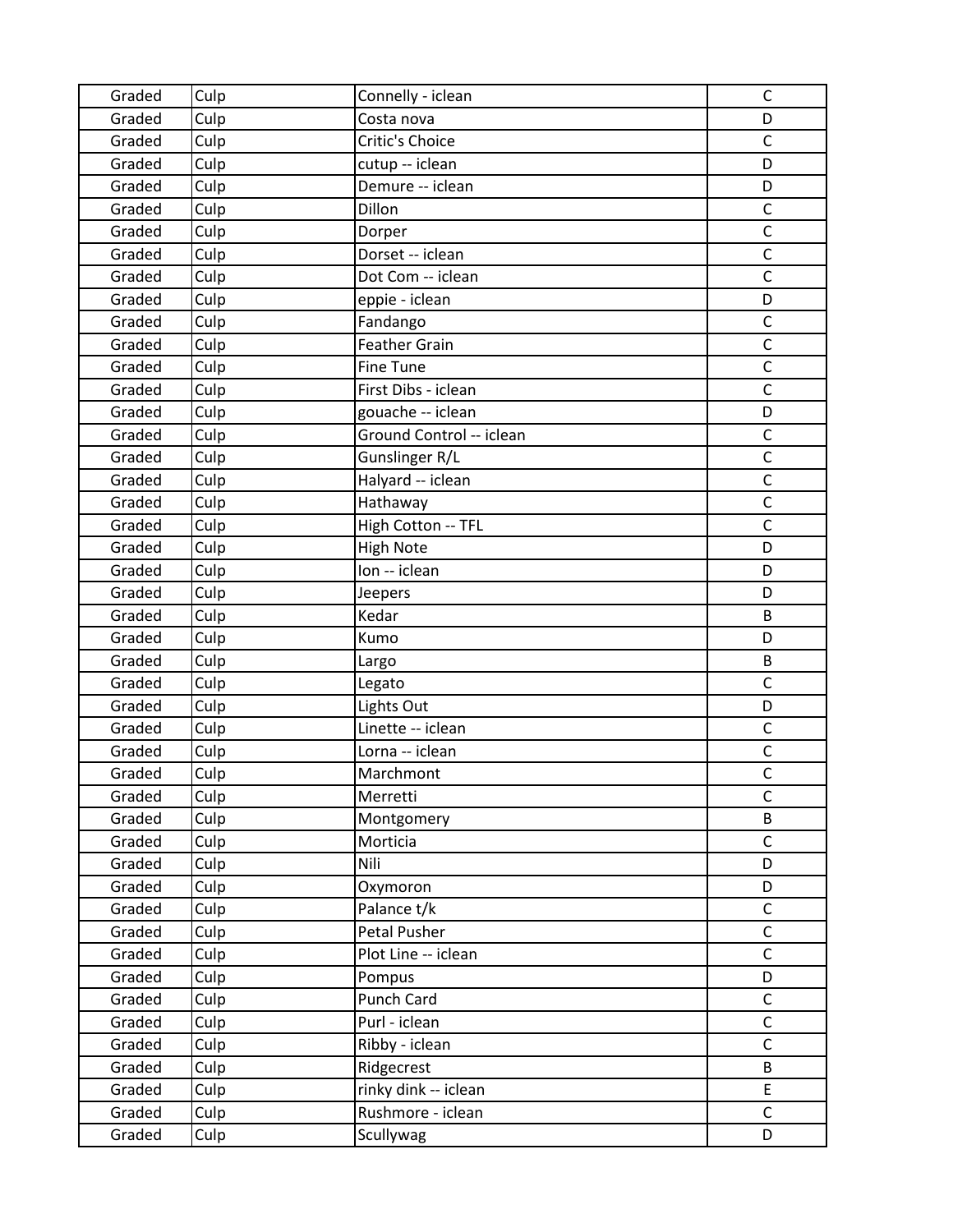| Graded | Culp      | Short cut -- iclean       | $\mathsf C$  |
|--------|-----------|---------------------------|--------------|
| Graded | Culp      | Sincerely                 | D            |
| Graded | Culp      | Smith -- iclean           | $\mathsf C$  |
| Graded | Culp      | Stancil -- icelan         | $\mathsf C$  |
| Graded | Culp      | <b>String Art</b>         | D            |
| Graded | Culp      | Swag                      | D            |
| Graded | Culp      | Swanky -- iclean          | $\mathsf{C}$ |
| Graded | Culp      | symmetry -- iclean        | D            |
| Graded | Culp      | Tabby                     | D            |
| Graded | Culp      | Tome -- iclean            | $\mathsf{C}$ |
| Graded | Culp      | Truman -- iclean          | $\mathsf C$  |
| Graded | Culp      | Venue -- TFL              | $\mathsf C$  |
| Graded | Culp      | Warrington -- iclean barr | $\mathsf{C}$ |
| Graded | Culp      | watercolor -- iclean      | D            |
| Graded | Culp      | Weehawken -- iclean       | D            |
| Graded | Culp      | Winslow                   | $\mathsf C$  |
| Graded | Culp      | Yosemite                  | $\mathsf{C}$ |
| Graded | Designtex | Acacia                    | $G+50$       |
| Graded | Designtex | Adler                     | F            |
| Graded | Designtex | Alcazar                   | F            |
| Graded | Designtex | Alchemy                   | F            |
| Graded | Designtex | Aloft                     | F            |
| Graded | Designtex | Alphabet                  | E            |
| Graded | Designtex | Amwell                    | $G+100$      |
| Graded | Designtex | Annex                     | F            |
| Graded | Designtex | Anni                      | $G+50$       |
| Graded | Designtex | Appleseed                 | $G+50$       |
| Graded | Designtex | Arne                      | F            |
| Graded | Designtex | Aspect                    | E            |
| Graded | Designtex | Aster                     | $G+50$       |
| Graded | Designtex | Atria                     | $G+50$       |
| Graded | Designtex | <b>Bark Cloth</b>         | G            |
| Graded | Designtex | Beguiled By The Wild      | $G+50$       |
| Graded | Designtex | Beguiled By The Wild      | $G+50$       |
| Graded | Designtex | <b>Big Dot</b>            | $G+50$       |
| Graded | Designtex | <b>Big Texture</b>        | $G+50$       |
| Graded | Designtex | <b>Billiard Cloth</b>     | G            |
| Graded | Designtex | Birdseye                  | E.           |
| Graded | Designtex | <b>BitDrift</b>           | $G+50$       |
| Graded | Designtex | <b>Bixby Macro</b>        | $G+50$       |
| Graded | Designtex | <b>Bixby Micro</b>        | $G+50$       |
| Graded | Designtex | Bloomer                   | $G+50$       |
| Graded | Designtex | <b>Boucle</b>             | $G+50$       |
| Graded | Designtex | <b>Boucle Dot</b>         | $G+50$       |
| Graded | Designtex | <b>Boucle Melange</b>     | $G+50$       |
| Graded | Designtex | <b>Brushed Flannel</b>    | E            |
| Graded | Designtex | <b>Building Blocks</b>    | $G+50$       |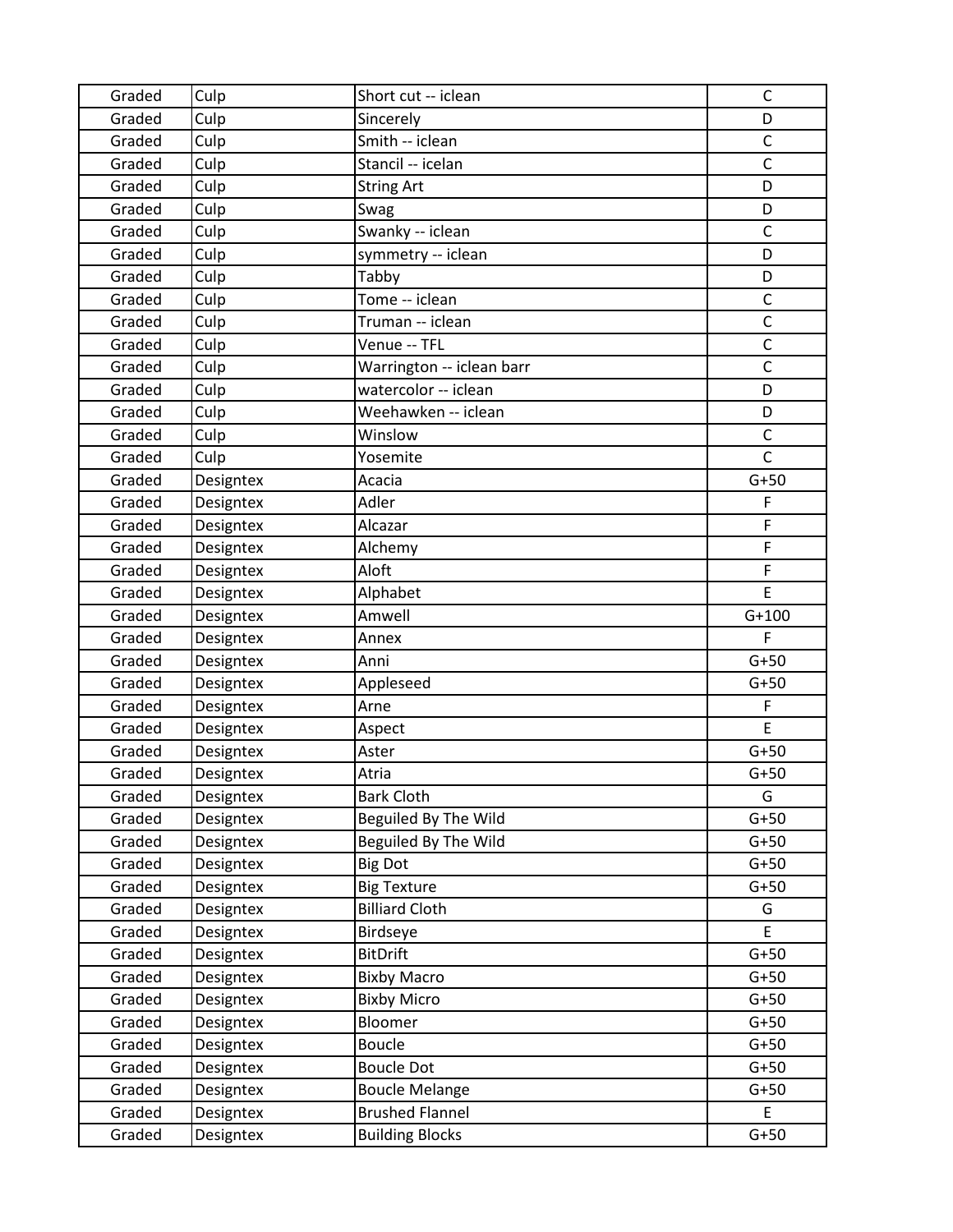| Graded | Designtex | <b>Bunta</b>                | G       |
|--------|-----------|-----------------------------|---------|
| Graded | Designtex | <b>Burlap Weave</b>         | G       |
| Graded | Designtex | <b>Burrard</b>              | $G+50$  |
| Graded | Designtex | <b>Burrard Ground Cloth</b> | $G+50$  |
| Graded | Designtex | <b>Bute Braemar</b>         | $G+100$ |
| Graded | Designtex | <b>Bute Lewis</b>           | $G+50$  |
| Graded | Designtex | <b>Bute Melrose</b>         | $G+100$ |
| Graded | Designtex | <b>Bute Storr</b>           | $G+150$ |
| Graded | Designtex | <b>Bute Tiree</b>           | $G+150$ |
| Graded | Designtex | <b>Bute Tweed</b>           | $G+50$  |
| Graded | Designtex | Carom                       | $G+50$  |
| Graded | Designtex | Carrick                     | $G+50$  |
| Graded | Designtex | Cassava                     | $G+50$  |
| Graded | Designtex | Chapiteau                   | F       |
| Graded | Designtex | Chenille Chevron            | $G+50$  |
| Graded | Designtex | Chunky Tweed?               | $G+50$  |
| Graded | Designtex | Circle Jacquard             | $G+50$  |
| Graded | Designtex | Clad Celliant               | F       |
| Graded | Designtex | Clerkenwell                 | $G+100$ |
| Graded | Designtex | Cloud Velvet                | F       |
| Graded | Designtex | Code                        | G       |
| Graded | Designtex | Collier                     | F       |
| Graded | Designtex | Colten                      | F       |
| Graded | Designtex | Concentric                  | $G+50$  |
| Graded | Designtex | Corded                      | $G+50$  |
| Graded | Designtex | Course                      | $G+50$  |
| Graded | Designtex | <b>CrissCross</b>           | $G+50$  |
| Graded | Designtex | Crosshatch                  | $G+50$  |
| Graded | Designtex | Crossweave                  | E       |
| Graded | Designtex | Crosswind                   | G       |
| Graded | Designtex | Cubitt                      | $G+50$  |
| Graded | Designtex | Current                     | G       |
| Graded | Designtex | Dapple                      | $G+50$  |
| Graded | Designtex | Dart                        | $G+50$  |
| Graded | Designtex | Delaine                     | G       |
| Graded | Designtex | <b>Distressed Texture</b>   | $G+50$  |
| Graded | Designtex | Double Weave                | $G+50$  |
| Graded | Designtex | <b>Draft</b>                | $G+50$  |
| Graded | Designtex | <b>Drift</b>                | F       |
| Graded | Designtex | <b>Ellipsis</b>             | E.      |
| Graded | Designtex | Encircle                    | $G+50$  |
| Graded | Designtex | <b>Everywhere Texture</b>   | G       |
| Graded | Designtex | Faux Sure                   | $G+50$  |
| Graded | Designtex | Felt 2mm                    | $G+50$  |
| Graded | Designtex | Finsbury                    | $G+150$ |
| Graded | Designtex | <b>Five Cities</b>          | $G+50$  |
| Graded | Designtex | Florin                      | G       |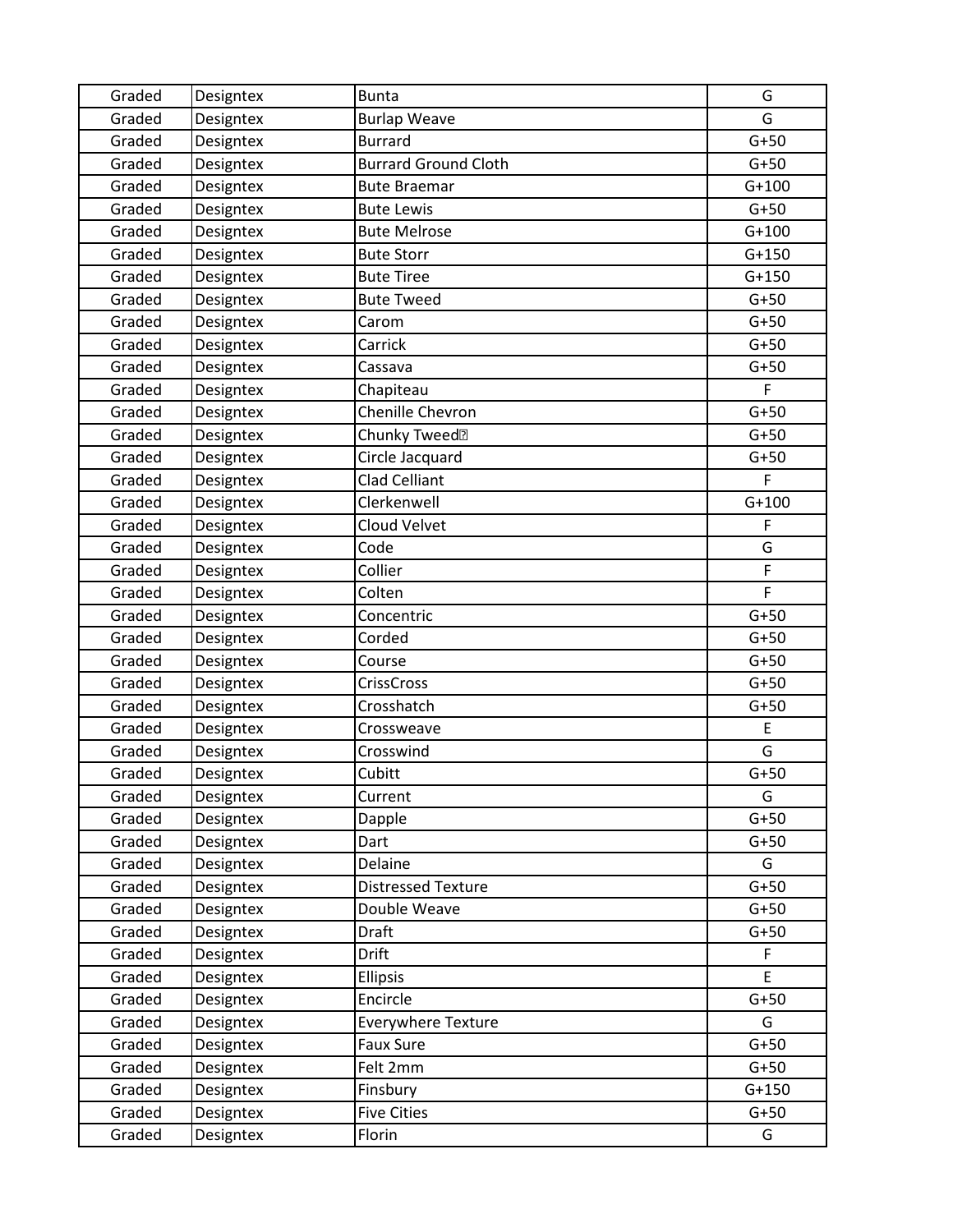| Graded | Designtex | Flow                   | $G+50$  |
|--------|-----------|------------------------|---------|
| Graded | Designtex | <b>FOMO</b>            | G       |
| Graded | Designtex | Forestbound            | G       |
| Graded | Designtex | <b>Friendly Faux</b>   | $G+50$  |
| Graded | Designtex | Gale                   | G       |
| Graded | Designtex | Gamut                  | E       |
| Graded | Designtex | <b>Gamut Celliant</b>  | F       |
| Graded | Designtex | Gather                 | F       |
| Graded | Designtex | Geometric II           | $G+50$  |
| Graded | Designtex | Gleam                  | $G+50$  |
| Graded | Designtex | Glimmer                | G       |
| Graded | Designtex | Gridley                | E       |
| Graded | Designtex | Halyard                | $G+50$  |
| Graded | Designtex | Handsome Plaid         | $G+50$  |
| Graded | Designtex | Hashtag                | F       |
| Graded | Designtex | Hatchmark <sup>®</sup> | $G+50$  |
| Graded | Designtex | Heather                | $G+50$  |
| Graded | Designtex | Hem Stitch ?           | F       |
| Graded | Designtex | Henrik Large           | $G+50$  |
| Graded | Designtex | <b>Henrik Small</b>    | $G+50$  |
| Graded | Designtex | Hillside               | $G+50$  |
| Graded | Designtex | Hint                   | G       |
| Graded | Designtex | Holmes                 | $G+50$  |
| Graded | Designtex | Hyde                   | E       |
| Graded | Designtex | Hyphen                 | G       |
| Graded | Designtex | Imprint                | $G+50$  |
| Graded | Designtex | Inga Large             | $G+50$  |
| Graded | Designtex | Inga Small             | $G+50$  |
| Graded | Designtex | Ink                    | $G+50$  |
| Graded | Designtex | Inside Edge            | G       |
| Graded | Designtex | Interlock              | $G+50$  |
| Graded | Designtex | Interlude              | $G+50$  |
| Graded | Designtex | Interplay              | $G+50$  |
| Graded | Designtex | lota                   | F       |
| Graded | Designtex | Jacquard I             | $G+50$  |
| Graded | Designtex | Jacquard II            | $G+50$  |
| Graded | Designtex | Jaunt                  | $G+50$  |
| Graded | Designtex | Josef                  | $G+50$  |
| Graded | Designtex | Jumper                 | $G+50$  |
| Graded | Designtex | Kami                   | $G+50$  |
| Graded | Designtex | Keen                   | G       |
| Graded | Designtex | Kin                    | F       |
| Graded | Designtex | Kindred                | G       |
| Graded | Designtex | Kith                   | F       |
| Graded | Designtex | Lambert                | $G+50$  |
| Graded | Designtex | Large Scale Geometric  | $G+100$ |
| Graded | Designtex | Lattice                | $G+50$  |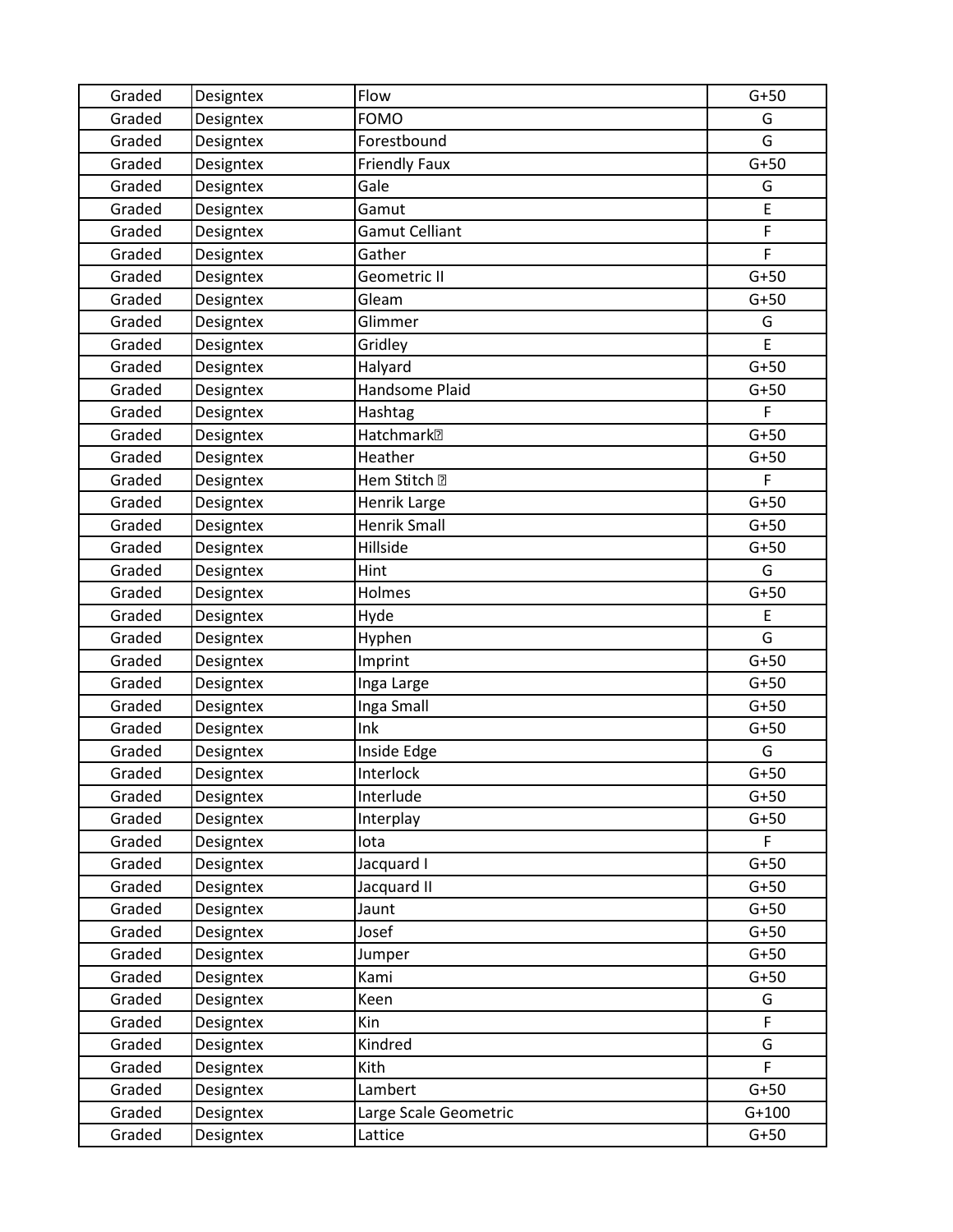| Graded | Designtex | Layer              | G       |
|--------|-----------|--------------------|---------|
| Graded | Designtex | Leap               | G       |
| Graded | Designtex | Leaves             | $G+50$  |
| Graded | Designtex | Line Variations    | $G+50$  |
| Graded | Designtex | Linen Like         | F       |
| Graded | Designtex | Linnen             | G       |
| Graded | Designtex | Little Dot         | $G+50$  |
| Graded | Designtex | Loop To Loop       | $G+50$  |
| Graded | Designtex | Lounge             | F       |
| Graded | Designtex | Lumi               | $G+50$  |
| Graded | Designtex | Luster             | $G+50$  |
| Graded | Designtex | Mark               | F       |
| Graded | Designtex | Mateo              | G       |
| Graded | Designtex | Measure            | F       |
| Graded | Designtex | Melange            | F       |
| Graded | Designtex | Metallo            | G       |
| Graded | Designtex | Metta              | F       |
| Graded | Designtex | Microgrid          | G       |
| Graded | Designtex | Migration          | $G+50$  |
| Graded | Designtex | Minnie             | E       |
| Graded | Designtex | Mod                | $G+50$  |
| Graded | Designtex | <b>Mohair Plus</b> | $G+100$ |
| Graded | Designtex | Moquette           | $G+100$ |
| Graded | Designtex | Motif              | $G+50$  |
| Graded | Designtex | Mountainous        | $G+50$  |
| Graded | Designtex | Myddleton          | $G+100$ |
| Graded | Designtex | <b>Nest</b>        | G       |
| Graded | Designtex | <b>Net</b>         | $G+50$  |
| Graded | Designtex | Nook               | F       |
| Graded | Designtex | Opulent            | F       |
| Graded | Designtex | Otto               | G       |
| Graded | Designtex | Particle           | $G+50$  |
| Graded | Designtex | Pause              | G       |
| Graded | Designtex | Pave               | G       |
| Graded | Designtex | Pennant            | $G+50$  |
| Graded | Designtex | Pennant Celliant   | $G+50$  |
| Graded | Designtex | Pennington         | $G+50$  |
| Graded | Designtex | Phenomena          | $G+50$  |
| Graded | Designtex | Picnic             | $G+50$  |
| Graded | Designtex | Pigment            | $G+50$  |
| Graded | Designtex | Pika               | F       |
| Graded | Designtex | Pinball            | $G+50$  |
| Graded | Designtex | Pinpoint           | $G+50$  |
| Graded | Designtex | Pivot              | G       |
| Graded | Designtex | Pixel              | $G+50$  |
| Graded | Designtex | Pixel Cloud        | $G+50$  |
| Graded | Designtex | Plaid              | $G+50$  |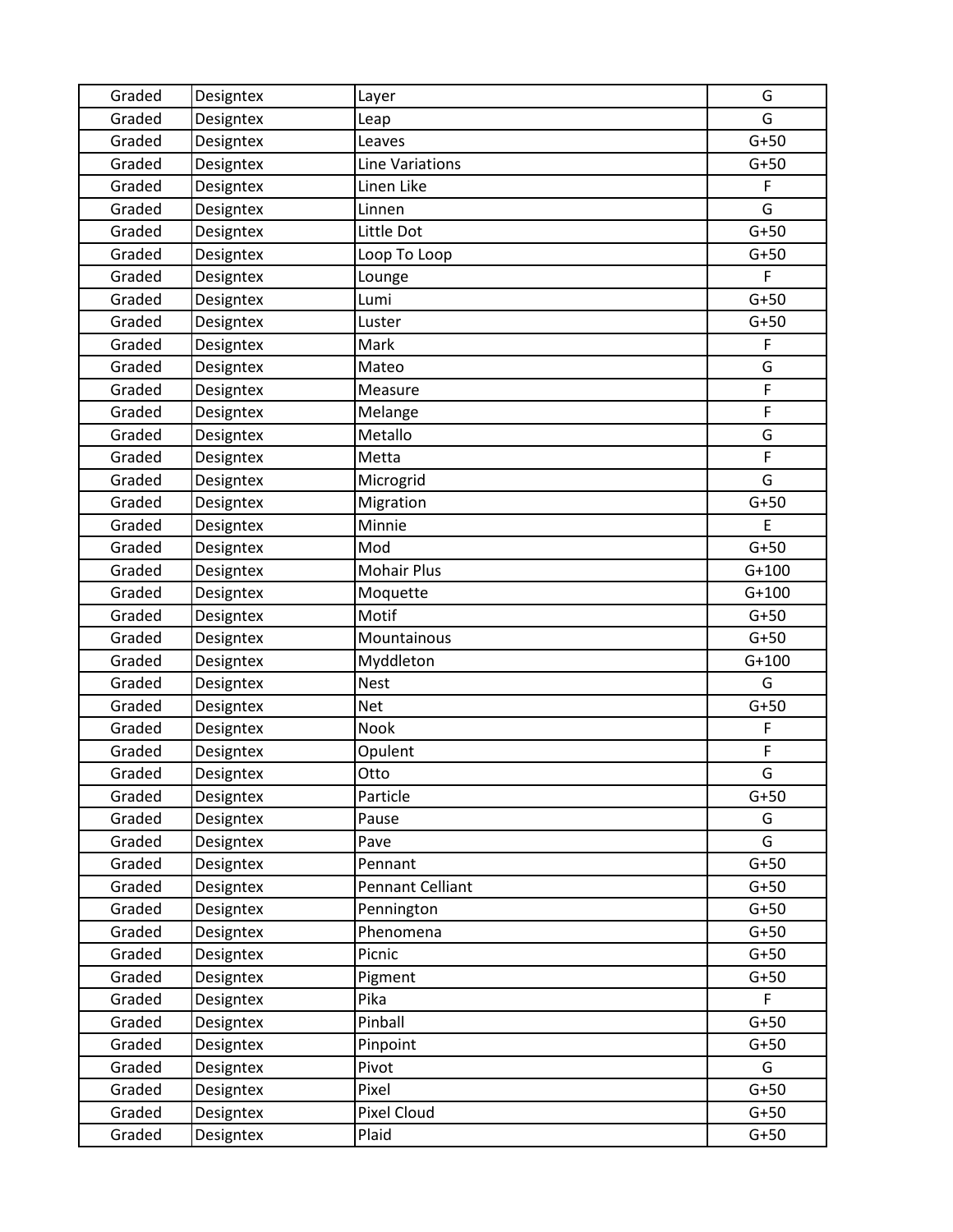| Graded | Designtex | Plexus                           | $G+50$ |
|--------|-----------|----------------------------------|--------|
| Graded | Designtex | Plus                             | $G+50$ |
| Graded | Designtex | Prime                            | E      |
| Graded | Designtex | Prompt                           | $G+50$ |
| Graded | Designtex | Queue                            | $G+50$ |
| Graded | Designtex | Raia                             | $G+50$ |
| Graded | Designtex | Rainwater                        | $G+50$ |
| Graded | Designtex | Rein                             | E      |
| Graded | Designtex | Reppweave <sup>?</sup>           | F      |
| Graded | Designtex | <b>Revelry</b> <sub>2</sub>      | G      |
| Graded | Designtex | Rider                            | G      |
| Graded | Designtex | Rise                             | F      |
| Graded | Designtex | Rocket                           | E      |
| Graded | Designtex | Rodenbach                        | $G+50$ |
| Graded | Designtex | Rotary                           | $G+50$ |
| Graded | Designtex | Round Leaves                     | $G+50$ |
| Graded | Designtex | Rove                             | G      |
| Graded | Designtex | Sail                             | $G+50$ |
| Graded | Designtex | Samba                            | $G+50$ |
| Graded | Designtex | Savile Plaid                     | $G+50$ |
| Graded | Designtex | Score                            | $G+50$ |
| Graded | Designtex | Segment                          | $G+50$ |
| Graded | Designtex | Senecal                          | D      |
| Graded | Designtex | Sense                            | $G+50$ |
| Graded | Designtex | Shibori Stripe                   | $G+50$ |
| Graded | Designtex | Shortcut                         | $G+50$ |
| Graded | Designtex | Silicone Element                 | $G+50$ |
| Graded | Designtex | <b>Silicone Element Celliant</b> | $G+50$ |
| Graded | Designtex | Silicone Nappa                   | $G+50$ |
| Graded | Designtex | Singing In The Rain              | F      |
| Graded | Designtex | Sketch                           | $G+50$ |
| Graded | Designtex | Social Dance                     | $G+50$ |
| Graded | Designtex | Sorano                           | F      |
| Graded | Designtex | Spandau                          | F      |
| Graded | Designtex | Splendor                         | F      |
| Graded | Designtex | Sprint                           | $G+50$ |
| Graded | Designtex | Standard                         | $G+50$ |
| Graded | Designtex | Starburst                        | $G+50$ |
| Graded | Designtex | Stitch                           | G      |
| Graded | Designtex | Stratum                          | $G+50$ |
| Graded | Designtex | Sunburst                         | $G+50$ |
| Graded | Designtex | Swing                            | $G+50$ |
| Graded | Designtex | Symbol                           | $G+50$ |
| Graded | Designtex | Tack Cloth <b>图</b>              | $G+50$ |
| Graded | Designtex | Tailor                           | $G+50$ |
| Graded | Designtex | Tap                              | $G+50$ |
| Graded | Designtex | Terra                            | G      |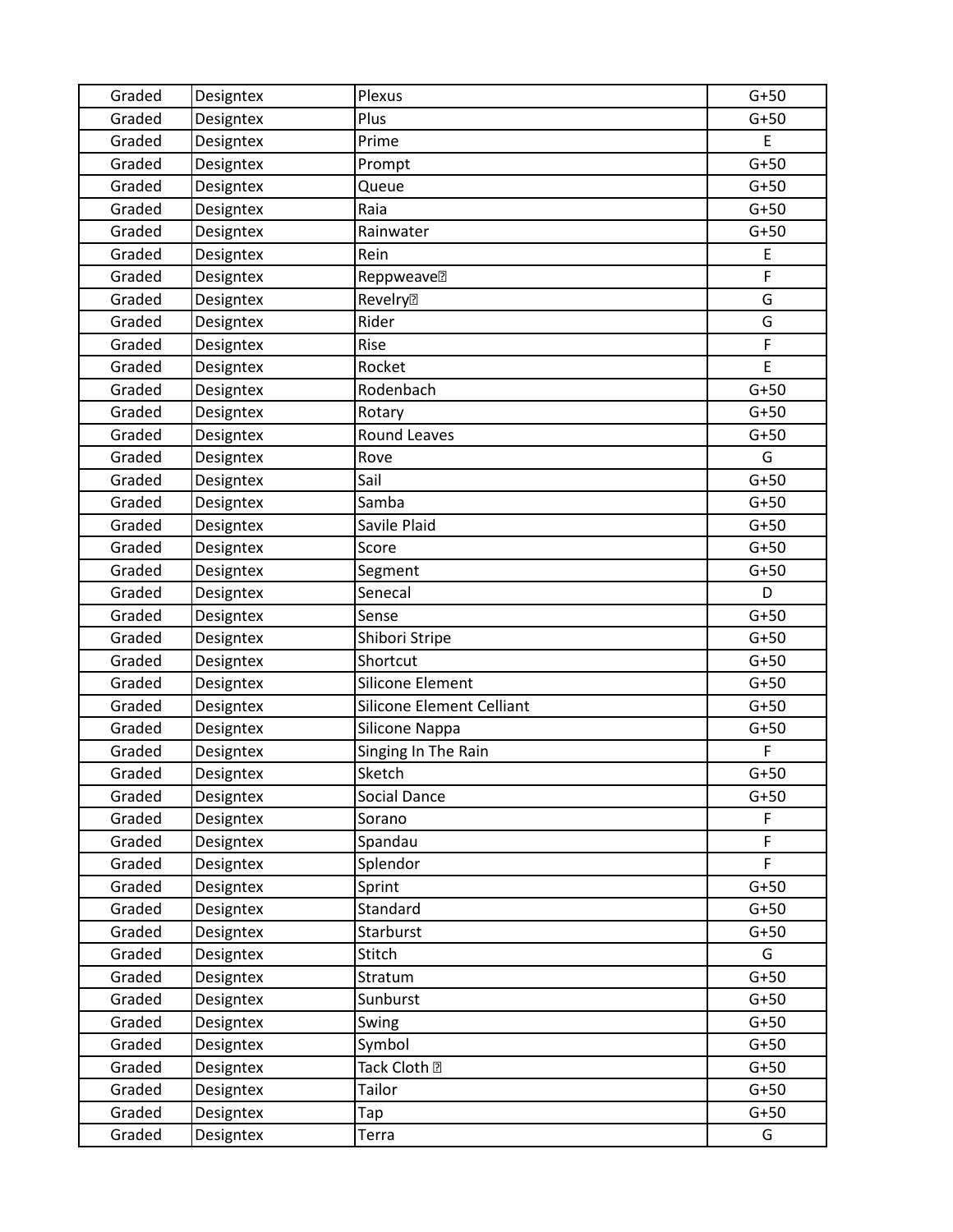| Graded | Designtex                 | Tilt                     | $G+50$       |
|--------|---------------------------|--------------------------|--------------|
| Graded | Designtex                 | <b>Tiny Boucle</b>       | G            |
| Graded | Designtex                 | Tiny Herringbone ?       | G            |
| Graded | Designtex                 | Tramway                  | $G+50$       |
| Graded | Designtex                 | Treeline                 | $G+50$       |
| Graded | Designtex                 | Trim                     | $G+50$       |
| Graded | Designtex                 | Trove                    | $\mathsf F$  |
| Graded | Designtex                 | Tumbleweed               | G            |
| Graded | Designtex                 | <b>Tweed Multi</b>       | E            |
| Graded | Designtex                 | Ulster                   | E            |
| Graded | Designtex                 | <b>Ulster Upholstery</b> | E            |
| Graded | Designtex                 | Union Cloth Upholstery   | F            |
| Graded | Designtex                 | Velvet Corduroy          | $G+50$       |
| Graded | Designtex                 | Vero                     | G            |
| Graded | Designtex                 | Viewpoint                | $G+50$       |
| Graded | Designtex                 | Vine                     | $G+50$       |
| Graded | Designtex                 | W                        | G            |
| Graded | Designtex                 | Wend                     | E            |
| Graded | Designtex                 | Whim                     | G            |
| Graded | Designtex                 | Willis                   | $G+50$       |
| Graded | Designtex                 | Windowpane Crypton       | G            |
| Graded | Designtex                 | Woolish                  | E            |
| Graded | Designtex                 | <b>Woven Texture</b>     | $G+100$      |
| Graded | Designtex                 | Wrap                     | $G+50$       |
| Graded | Designtex                 | Yucca                    | G            |
| Graded | Gabriel                   | Capture                  | E            |
| Graded | Gabriel                   | Comfort+                 | G            |
| Graded | Gabriel                   | Crisp                    | E            |
| Graded | Gabriel                   | Cura                     | E            |
| Graded | Gabriel                   | Fame                     | E            |
| Graded | Gabriel                   | Frame                    | E            |
| Graded | Gabriel                   | Gaja Antistatic          | $\mathsf F$  |
| Graded | Gabriel                   | Gaja Classic             | E            |
| Graded | Gabriel                   | Medley                   | $\mathsf C$  |
| Graded | Gabriel                   | Note                     | E            |
| Graded | Gabriel                   | Rhythm                   | E            |
| Graded | Gabriel                   | Runner                   | E            |
| Graded | Gabriel                   | Select                   | E            |
| Graded | Gabriel                   | Step                     | D            |
| Graded | Gabriel                   | <b>Step Melange</b>      | E            |
| Graded | Gabriel                   | <b>Step Melange</b>      | E            |
| Graded | Gabriel                   | <b>String</b>            | $\mathsf{C}$ |
| Graded | <b>Guildford of Maine</b> | Anchorage (66")          | D            |
| Graded | <b>Guildford of Maine</b> | BeeHave (54")            | D            |
| Graded | <b>Guildford of Maine</b> | <b>Byte</b>              | B            |
| Graded | <b>Guildford of Maine</b> | Cadence                  | D            |
| Graded | <b>Guildford of Maine</b> | Clarity                  | E            |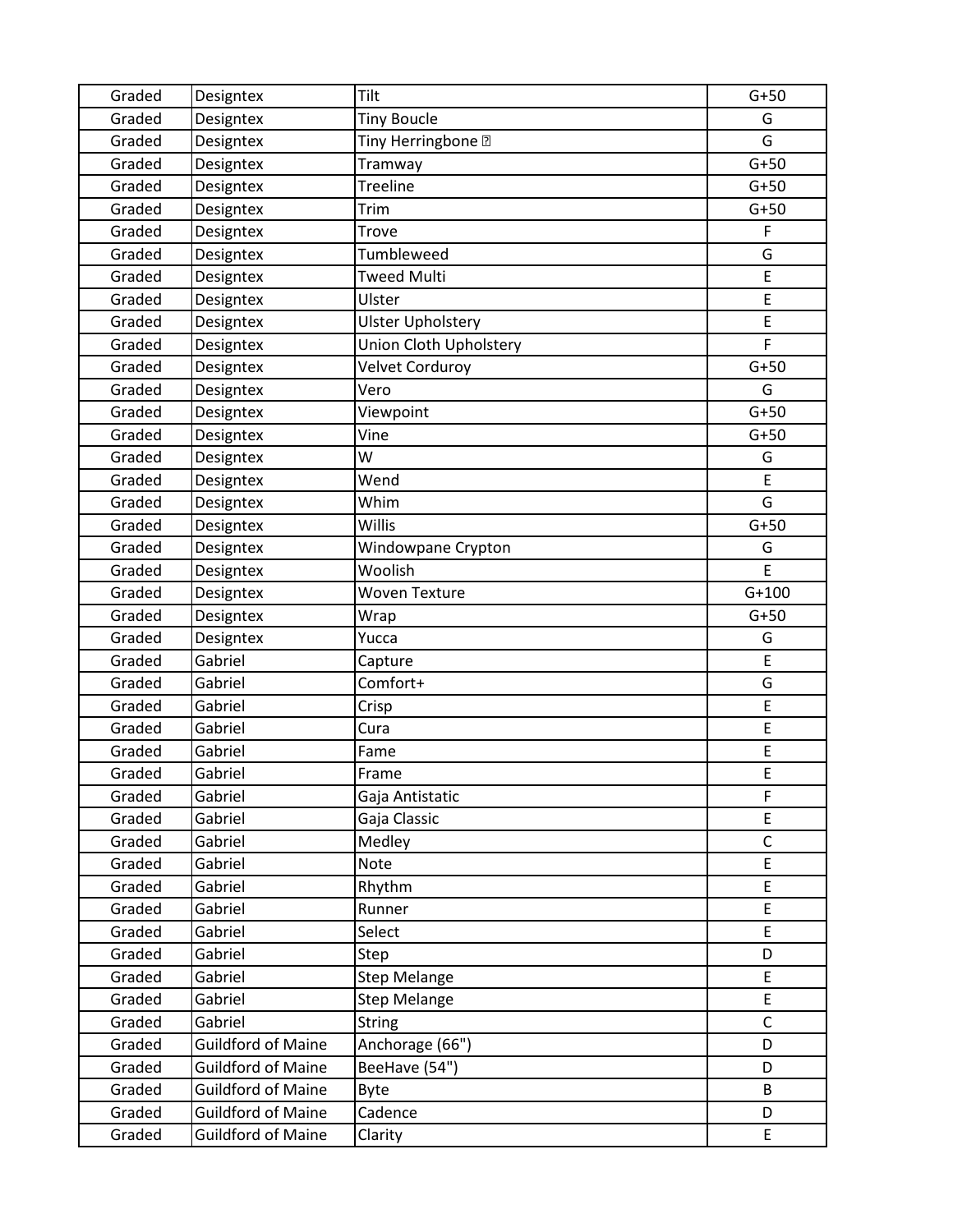| Graded           | <b>Guildford of Maine</b> | Couture (54")                   | D                |
|------------------|---------------------------|---------------------------------|------------------|
| Graded           | <b>Guildford of Maine</b> | Evoke                           | E                |
| Graded           | <b>Guildford of Maine</b> | Excerpt                         | D                |
| Graded           | <b>Guildford of Maine</b> | Excerpt                         | D                |
| Graded           | <b>Guildford of Maine</b> | Frolic                          | $\mathsf{C}$     |
| Graded           | <b>Guildford of Maine</b> | Highbeams (54")                 | D                |
| Graded           | <b>Guildford of Maine</b> | Instant                         | E                |
| Graded           | <b>Guildford of Maine</b> | Intuition (54")                 | D                |
| Graded           | <b>Guildford of Maine</b> | Jane (54")                      | D                |
| Graded           | <b>Guildford of Maine</b> | Lexicon                         | D                |
| Graded           | <b>Guildford of Maine</b> | Moguls                          | D                |
| Graded           | <b>Guildford of Maine</b> | Moment                          | D                |
| Graded           | <b>Guildford of Maine</b> | Moment                          | D                |
| Graded           | <b>Guildford of Maine</b> | Open House (54")                | D                |
| Graded           | <b>Guildford of Maine</b> | Palette (54")                   | D                |
| Graded           | <b>Guildford of Maine</b> | Pebble                          | D                |
| Graded           | <b>Guildford of Maine</b> | Phrase                          | D                |
| Graded           | <b>Guildford of Maine</b> | Punch Card                      | D                |
| Graded           | <b>Guildford of Maine</b> | Quatro (54")                    | $\mathsf{C}$     |
| Graded           | <b>Guildford of Maine</b> | Reason                          | D                |
| Graded           | <b>Guildford of Maine</b> | Revival                         | E                |
| Graded           | <b>Guildford of Maine</b> | Staccato                        | E                |
| Graded           | <b>Guildford of Maine</b> | Stitch                          | $\mathsf C$      |
| Graded           | <b>Guildford of Maine</b> | Synopsis (54")                  | $\mathsf{C}$     |
| Graded           | <b>Guildford of Maine</b> | To the Point                    | D                |
| Graded           | Knoll                     | Abacus                          | $G+50$           |
| Graded           | Knoll                     | Aegean                          | $G+50$           |
| Graded           | Knoll                     | Alignment                       | $G+50$           |
| Graded           | Knoll                     | All Star                        | $G+100$          |
| Graded           | Knoll                     | Alter Ego                       | $G+50$           |
| Graded           | Knoll                     | Amore                           | $G+100$          |
| Graded           | Knoll                     | Andissa                         | $G+100$          |
| Graded           | Knoll                     | Arabella                        | $G+150$          |
| Graded           | Knoll                     | Arber                           | $G+150$          |
| Graded           | Knoll                     | Arezzo                          | $G+100$          |
| Graded           | Knoll                     | Argyle                          | G                |
| Graded           | Knoll                     | Arno                            | $G+150$          |
| Graded           | Knoll                     | Arrondissement                  | $G+50$           |
| Graded           | Knoll                     | Aswan                           | $G+100$          |
| Graded           | Knoll                     | Atelier                         | $G+100$          |
| Graded           | Knoll                     | Atlas                           | $G+50$           |
| Graded           | Knoll                     | Attire                          | $\mathsf F$<br>G |
| Graded           | Knoll<br>Knoll            | Axiom                           | $G+150$          |
| Graded<br>Graded | Knoll                     | <b>Bavaria</b><br><b>Baxter</b> | $G+50$           |
| Graded           | Knoll                     | <b>Belize</b>                   | $G+50$           |
|                  | Knoll                     | Bella                           | $G+150$          |
| Graded           |                           |                                 |                  |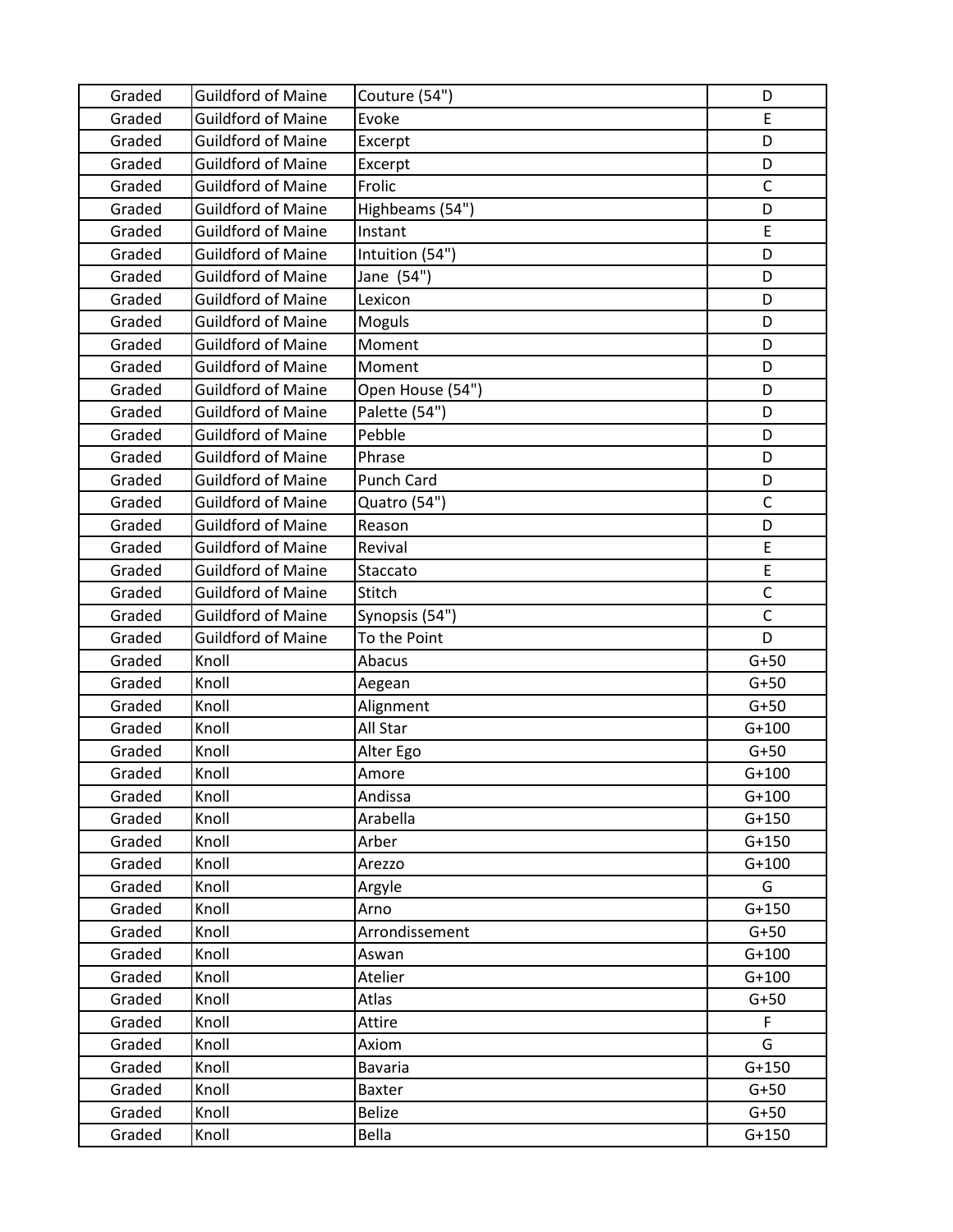| Graded | Knoll | <b>Biota</b>                | $G+50$  |
|--------|-------|-----------------------------|---------|
| Graded | Knoll | Biscayne                    | $G+50$  |
| Graded | Knoll | <b>Bistro</b>               | G       |
| Graded | Knoll | <b>Block Party</b>          | F       |
| Graded | Knoll | <b>Bocce</b>                | G       |
| Graded | Knoll | Boundary                    | G       |
| Graded | Knoll | Brigadoon                   | F       |
| Graded | Knoll | <b>Buzz</b>                 | $G+50$  |
| Graded | Knoll | Byron                       | $G+200$ |
| Graded | Knoll | Cairo                       | $G+50$  |
| Graded | Knoll | <b>Calais Cotton Velvet</b> | $G+100$ |
| Graded | Knoll | Calypso                     | G       |
| Graded | Knoll | Cameo                       | $G+50$  |
| Graded | Knoll | Cato                        | $G+150$ |
| Graded | Knoll | Cat's Cradle                | G       |
| Graded | Knoll | Catwalk                     | $G+100$ |
| Graded | Knoll | Cavalier                    | $G+100$ |
| Graded | Knoll | Century                     | $G+100$ |
| Graded | Knoll | Chain Link                  | $G+50$  |
| Graded | Knoll | Chameleon                   | G       |
| Graded | Knoll | Chance                      | F.      |
| Graded | Knoll | Charm                       | $G+50$  |
| Graded | Knoll | Chic                        | $G+100$ |
| Graded | Knoll | Chiseled                    | $G+100$ |
| Graded | Knoll | Chroma                      | $G+50$  |
| Graded | Knoll | Chronicle                   | $G+50$  |
| Graded | Knoll | Circa                       | $G+50$  |
| Graded | Knoll | <b>Classic Boucle</b>       | $G+50$  |
| Graded | Knoll | Cleo                        | $G+50$  |
| Graded | Knoll | Close Knit                  | $G+50$  |
| Graded | Knoll | Coco                        | $G+100$ |
| Graded | Knoll | Code                        | $G+50$  |
| Graded | Knoll | <b>Color Collage</b>        | $G+50$  |
| Graded | Knoll | Color Field                 | G       |
| Graded | Knoll | Common Ground               | $G+50$  |
| Graded | Knoll | Commuter Cloth              | E       |
| Graded | Knoll | Compass CR                  | $G+50$  |
| Graded | Knoll | Constance                   | $G+150$ |
| Graded | Knoll | Cornaro                     | $G+100$ |
| Graded | Knoll | Coterie                     | $G+50$  |
| Graded | Knoll | <b>Cotton Duck</b>          | E       |
| Graded | Knoll | Cozy Cord                   | E       |
| Graded | Knoll | Cross Tech                  | E       |
| Graded | Knoll | Crossroad                   | E       |
| Graded | Knoll | Cummings                    | $G+150$ |
| Graded | Knoll | Dahlia CR                   | $G+50$  |
| Graded | Knoll | Dapper                      | $G+50$  |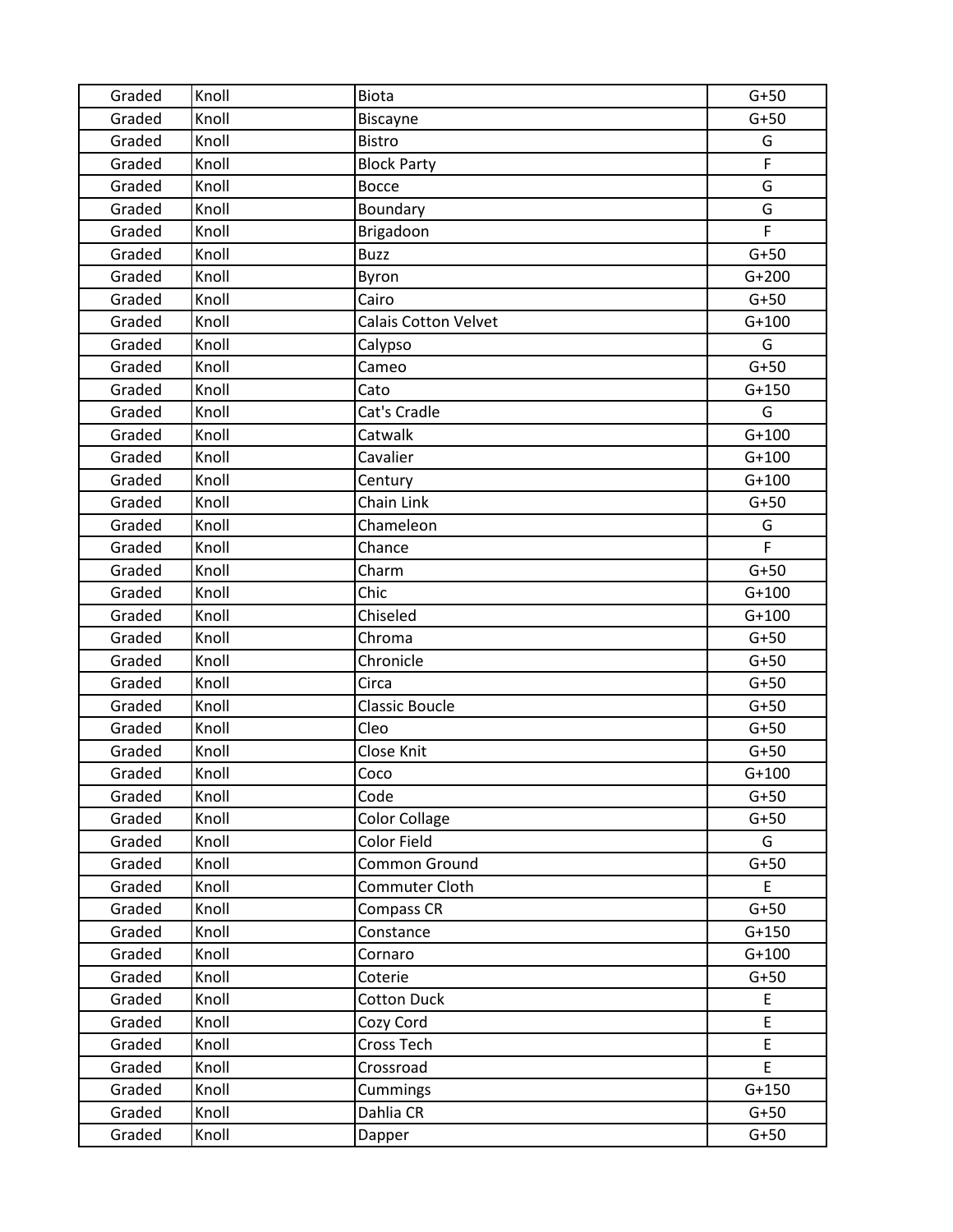| Graded | Knoll | Day Tripper          | $\mathsf F$ |
|--------|-------|----------------------|-------------|
| Graded | Knoll | Delite               | E.          |
| Graded | Knoll | Demure               | $G+50$      |
| Graded | Knoll | <b>Diamond Days</b>  | $G+150$     |
| Graded | Knoll | Digi Velvet          | $G+150$     |
| Graded | Knoll | Diva                 | F           |
| Graded | Knoll | Djenne               | $G+100$     |
| Graded | Knoll | Dottie               | F           |
| Graded | Knoll | Double Agent         | $G+50$      |
| Graded | Knoll | Dovetail             | $G+50$      |
| Graded | Knoll | Doyenne              | $G+100$     |
| Graded | Knoll | Dristi               | $G+50$      |
| Graded | Knoll | Dristi Panel Backed  | $G+50$      |
| Graded | Knoll | <b>Duchess</b>       | $G+150$     |
| Graded | Knoll | Dune                 | $G+50$      |
| Graded | Knoll | Durand               | $G+50$      |
| Graded | Knoll | Dynamic              | $G+150$     |
| Graded | Knoll | Earthwork            | $G+50$      |
| Graded | Knoll | <b>Eclat Weave</b>   | $G+50$      |
| Graded | Knoll | Entourage            | $G+50$      |
| Graded | Knoll | Entwine              | $\mathsf F$ |
| Graded | Knoll | Essence              | G           |
| Graded | Knoll | <b>Fable CR</b>      | $G+50$      |
| Graded | Knoll | <b>Fancy Twill</b>   | $G+50$      |
| Graded | Knoll | <b>Feeling Plaid</b> | $G+50$      |
| Graded | Knoll | Ferry                | F           |
| Graded | Knoll | Fibra                | $G+50$      |
| Graded | Knoll | Fiori                | $G+50$      |
| Graded | Knoll | Firefly              | $G+100$     |
| Graded | Knoll | Floressence          | $G+100$     |
| Graded | Knoll | <b>Flower Power</b>  | $G+50$      |
| Graded | Knoll | Forza                | $G+50$      |
| Graded | Knoll | Gala II              | $G+50$      |
| Graded | Knoll | Gezelle              | $G+100$     |
| Graded | Knoll | Gibson               | $G+100$     |
| Graded | Knoll | Glider               | $G+50$      |
| Graded | Knoll | Gramercy             | $G+200$     |
| Graded | Knoll | Grande               | $G+50$      |
| Graded | Knoll | Grandview            | $G+50$      |
| Graded | Knoll | Greenwich            | $G+50$      |
| Graded | Knoll | Groovy               | G           |
| Graded | Knoll | Hampshire            | $G+100$     |
| Graded | Knoll | Harrison             | $G+50$      |
| Graded | Knoll | <b>Hastings</b>      | $G+100$     |
| Graded | Knoll | Haze                 | $G+100$     |
| Graded | Knoll | <b>Helios</b>        | F           |
| Graded | Knoll | Highland             | $G+50$      |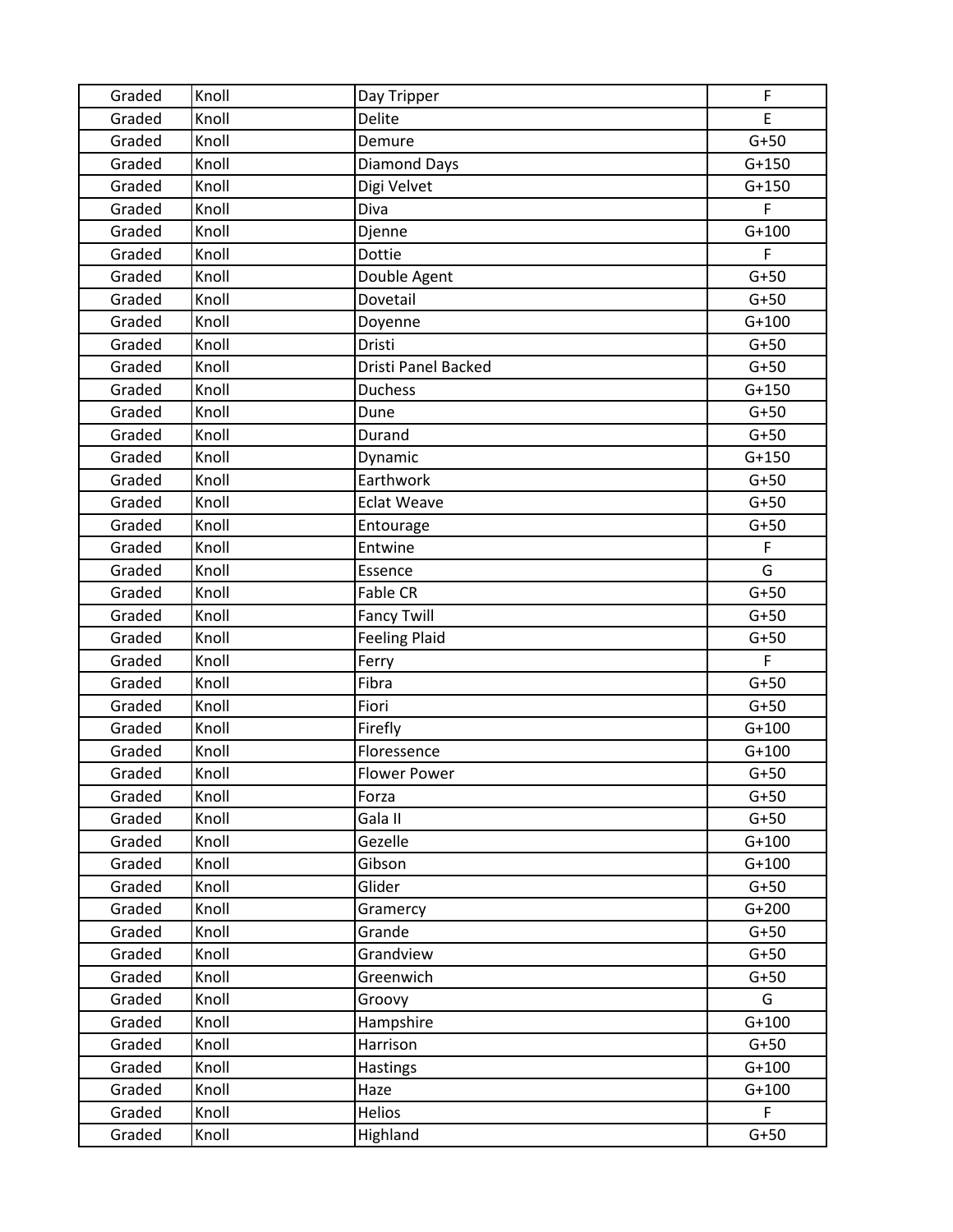| Graded | Knoll | Holbrook         | G       |
|--------|-------|------------------|---------|
| Graded | Knoll | Hologram         | $G+50$  |
| Graded | Knoll | Honour           | $G+200$ |
| Graded | Knoll | Hourglass        | E       |
| Graded | Knoll | Hudson           | $G+50$  |
| Graded | Knoll | Hula Hoop        | $G+50$  |
| Graded | Knoll | Icon             | $G+100$ |
| Graded | Knoll | Ikat Square      | $G+50$  |
| Graded | Knoll | Ikat Stripe      | $G+50$  |
| Graded | Knoll | Imprint          | $G+50$  |
| Graded | Knoll | In Step          | $G+100$ |
| Graded | Knoll | In Stitches      | $G+50$  |
| Graded | Knoll | Infinite         | E       |
| Graded | Knoll | Instinct         | F       |
| Graded | Knoll | Intrigue         | $G+50$  |
| Graded | Knoll | Island           | $G+50$  |
| Graded | Knoll | Ita              | $G+250$ |
| Graded | Knoll | It's Complicated | $G+50$  |
| Graded | Knoll | Jaipur           | $G+200$ |
| Graded | Knoll | Jasmine          | $G+100$ |
| Graded | Knoll | Journey          | G       |
| Graded | Knoll | Juno             | $G+50$  |
| Graded | Knoll | Kabuki           | $G+50$  |
| Graded | Knoll | Kamani           | $G+100$ |
| Graded | Knoll | Kampala          | $G+50$  |
| Graded | Knoll | Katazome         | $G+50$  |
| Graded | Knoll | Kaya CR          | $G+50$  |
| Graded | Knoll | Keaton           | G       |
| Graded | Knoll | Keats            | $G+350$ |
| Graded | Knoll | Kimono           | $G+50$  |
| Graded | Knoll | Kinabalu         | $G+100$ |
| Graded | Knoll | Kingston         | $G+100$ |
| Graded | Knoll | Knoll Felt       | $G+50$  |
| Graded | Knoll | Knoll Hopsack    | $G+50$  |
| Graded | Knoll | Knoll Velvet     | $G+150$ |
| Graded | Knoll | Kora CR          | $G+50$  |
| Graded | Knoll | Lagos            | $G+50$  |
| Graded | Knoll | Legend CR        | $G+50$  |
| Graded | Knoll | Liberty          | $G+50$  |
| Graded | Knoll | Limani           | $G+200$ |
| Graded | Knoll | Little Devil     | F       |
| Graded | Knoll | Little Devil     | F.      |
| Graded | Knoll | Looped In        | $G+50$  |
| Graded | Knoll | Lore CR          | $G+50$  |
| Graded | Knoll | Lowell           | $G+350$ |
| Graded | Knoll | Ludlow           | G       |
| Graded | Knoll | Lyric            | $G+50$  |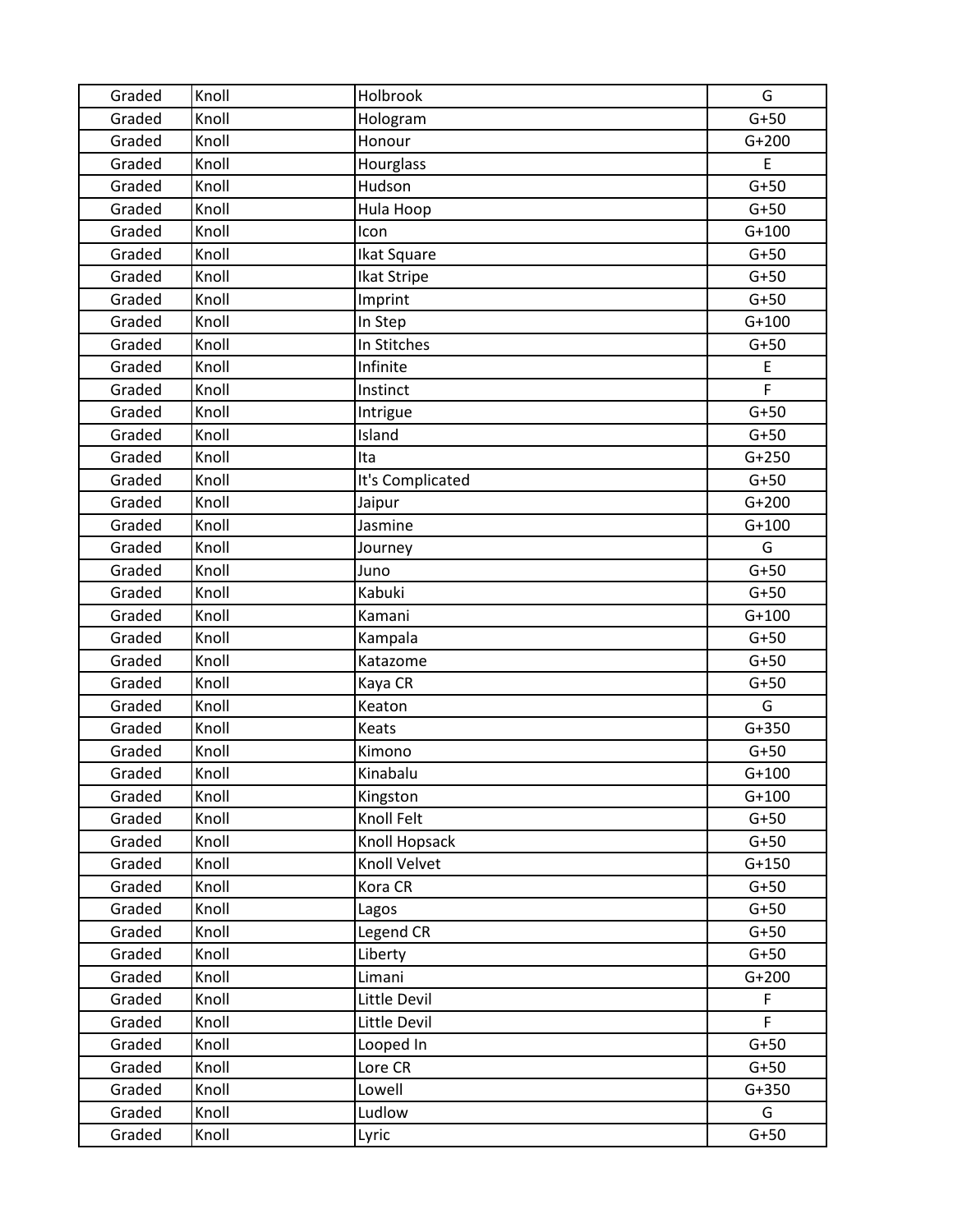| Graded | Knoll | Magnolia              | $G+50$      |
|--------|-------|-----------------------|-------------|
| Graded | Knoll | Magritte              | $G+100$     |
| Graded | Knoll | Mamba                 | $G+100$     |
| Graded | Knoll | Mariner               | $G+50$      |
| Graded | Knoll | Marquee               | $G+50$      |
| Graded | Knoll | Masquerade            | $G+50$      |
| Graded | Knoll | Matondoni             | $G+200$     |
| Graded | Knoll | Melange               | $G+50$      |
| Graded | Knoll | Melody                | F           |
| Graded | Knoll | Menagerie             | $G+50$      |
| Graded | Knoll | Mepal                 | $G+150$     |
| Graded | Knoll | Meroe                 | $G+50$      |
| Graded | Knoll | <b>Metallic Gloss</b> | $G+100$     |
| Graded | Knoll | Metro                 | $G+50$      |
| Graded | Knoll | Midpoint              | $G+50$      |
| Graded | Knoll | Milestone             | $G+50$      |
| Graded | Knoll | Mini Stitch           | $G+50$      |
| Graded | Knoll | Mod Plaid             | $G+50$      |
| Graded | Knoll | Modern Tweed          | $G+50$      |
| Graded | Knoll | Monarch               | G           |
| Graded | Knoll | Nature Walk           | $G+50$      |
| Graded | Knoll | Night Life            | $G+50$      |
| Graded | Knoll | Noble                 | $G+50$      |
| Graded | Knoll | North Island          | $G+150$     |
| Graded | Knoll | Off the Grid          | $G+50$      |
| Graded | Knoll | Oh La La              | $\mathsf E$ |
| Graded | Knoll | Olema                 | $G+150$     |
| Graded | Knoll | On Point              | G           |
| Graded | Knoll | Origins               | $G+50$      |
| Graded | Knoll | Overture              | E           |
| Graded | Knoll | Palisade              | G           |
| Graded | Knoll | Panache CR            | $G+50$      |
| Graded | Knoll | Paradigm              | $G+50$      |
| Graded | Knoll | Patchwork             | $G+50$      |
| Graded | Knoll | Petal Pusher          | F.          |
| Graded | Knoll | Petite Floral         | $G+100$     |
| Graded | Knoll | Piper                 | $G+150$     |
| Graded | Knoll | Plaid On              | F.          |
| Graded | Knoll | Plaidtastic           | $G+50$      |
| Graded | Knoll | Pogo                  | $G+50$      |
| Graded | Knoll | Ponder                | E           |
| Graded | Knoll | Prairie               | F.          |
| Graded | Knoll | Premier               | $G+50$      |
| Graded | Knoll | Prep                  | G           |
| Graded | Knoll | Presto                | F.          |
| Graded | Knoll | Prim                  | G           |
| Graded | Knoll | Prince Hairy          | $G+150$     |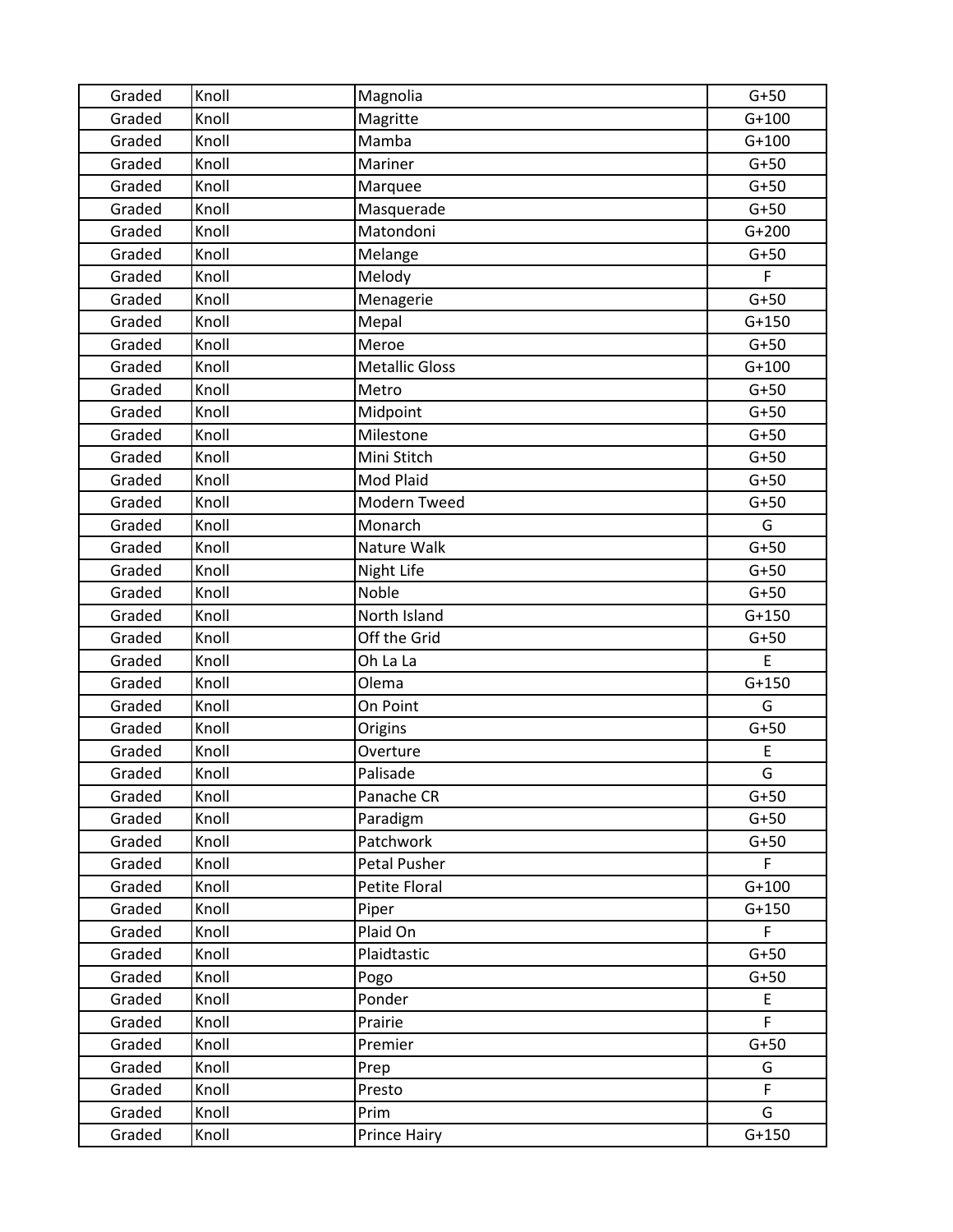| Graded | Knoll | Pullman                | G           |
|--------|-------|------------------------|-------------|
| Graded | Knoll | Quark                  | $G+50$      |
| Graded | Knoll | Radiance               | $G+50$      |
| Graded | Knoll | Ransom                 | G           |
| Graded | Knoll | Rebel                  | $G+50$      |
| Graded | Knoll | <b>Regard CR</b>       | $G+50$      |
| Graded | Knoll | Retreat                | $G+50$      |
| Graded | Knoll | Rivington              | $G+100$     |
| Graded | Knoll | Roam                   | G           |
| Graded | Knoll | Rosemond               | $G+100$     |
| Graded | Knoll | Roundtrip              | $G+50$      |
| Graded | Knoll | Rush Hour              | G           |
| Graded | Knoll | Rutledge               | $G+150$     |
| Graded | Knoll | Sablon                 | $G+100$     |
| Graded | Knoll | Sahara ND              | $G+50$      |
| Graded | Knoll | Sandis                 | $G+150$     |
| Graded | Knoll | Sandpiper CR           | $G+50$      |
| Graded | Knoll | Sashiko                | $G+50$      |
| Graded | Knoll | Sequin CR              | $G+50$      |
| Graded | Knoll | Serendipity            | $G+100$     |
| Graded | Knoll | Seurat                 | $G+50$      |
| Graded | Knoll | Shadow Play            | F           |
| Graded | Knoll | Sherman                | $G+50$      |
| Graded | Knoll | Shima                  | $G+50$      |
| Graded | Knoll | Sideline               | $G+50$      |
| Graded | Knoll | Sinclair               | $G+50$      |
| Graded | Knoll | Smart                  | $G+50$      |
| Graded | Knoll | Soiree                 | G           |
| Graded | Knoll | Soliloquy              | E           |
| Graded | Knoll | Sonnet                 | F           |
| Graded | Knoll | Soon                   | $G+50$      |
| Graded | Knoll | Spark                  | G           |
| Graded | Knoll | Spencer                | $G+150$     |
| Graded | Knoll | Spot On                | $G+50$      |
| Graded | Knoll | Spree                  | G           |
| Graded | Knoll | <b>Stacks</b>          | F.          |
| Graded | Knoll | <b>Star Struck</b>     | $G+50$      |
| Graded | Knoll | <b>Stepping Stones</b> | $G+50$      |
| Graded | Knoll | <b>Stretch Appeal</b>  | $G+100$     |
| Graded | Knoll | <b>Striae Stripe</b>   | $G+100$     |
| Graded | Knoll | Stripe It              | $G+100$     |
| Graded | Knoll | Stripemania            | $\mathsf F$ |
| Graded | Knoll | Summit                 | F           |
| Graded | Knoll | Sutton                 | F           |
| Graded | Knoll | Swank                  | $G+50$      |
| Graded | Knoll | Swing                  | $G+50$      |
| Graded | Knoll | Synth                  | F           |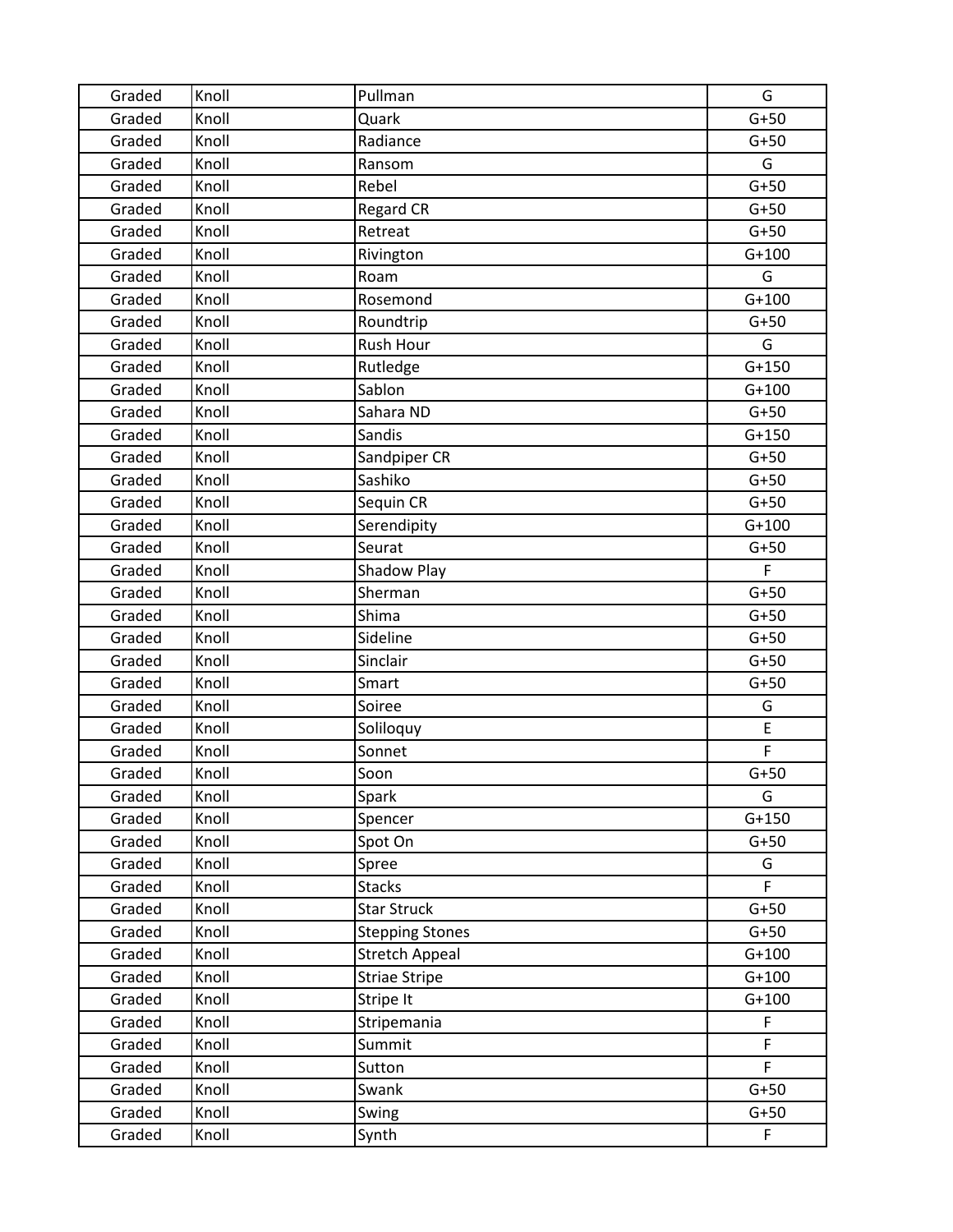| Graded | Knoll | <b>Tabloid</b>          | G       |
|--------|-------|-------------------------|---------|
| Graded | Knoll | Tara                    | $G+100$ |
| Graded | Knoll | Tempest                 | $G+50$  |
| Graded | Knoll | Texnet                  | $G+50$  |
| Graded | Knoll | Theory                  | $G+50$  |
| Graded | Knoll | <b>Tight Rope</b>       | $G+50$  |
| Graded | Knoll | Tilden                  | $G+50$  |
| Graded | Knoll | Tinge                   | F       |
| Graded | Knoll | Tivoli                  | $G+100$ |
| Graded | Knoll | Topography              | $G+100$ |
| Graded | Knoll | <b>Topos</b>            | F.      |
| Graded | Knoll | Tosca                   | $G+150$ |
| Graded | Knoll | Totem                   | $G+50$  |
| Graded | Knoll | <b>Tower Grid</b>       | $G+50$  |
| Graded | Knoll | <b>Treble CR</b>        | $G+50$  |
| Graded | Knoll | Trophy                  | F       |
| Graded | Knoll | Tryst                   | $G+100$ |
| Graded | Knoll | Tudor                   | $G+100$ |
| Graded | Knoll | <b>Tweed Frieze</b>     | $G+100$ |
| Graded | Knoll | <b>Twist Tie</b>        | $G+100$ |
| Graded | Knoll | Ultrasuede <sup>®</sup> | $G+100$ |
| Graded | Knoll | Uni-Form                | E       |
| Graded | Knoll | Utmost                  | $G+50$  |
| Graded | Knoll | Utmost II               | $G+50$  |
| Graded | Knoll | Utopia                  | F       |
| Graded | Knoll | Utrillo                 | $G+100$ |
| Graded | Knoll | Vatera                  | $G+50$  |
| Graded | Knoll | Venue                   | F.      |
| Graded | Knoll | Vermeer                 | $G+200$ |
| Graded | Knoll | Versa                   | F       |
| Graded | Knoll | Vibe II                 | G       |
| Graded | Knoll | Vice Versa              | $G+50$  |
| Graded | Knoll | Vinyl                   | G       |
| Graded | Knoll | Westwood                | G       |
| Graded | Knoll | Whip                    | $G+50$  |
| Graded | Knoll | Whitman                 | $G+300$ |
| Graded | Knoll | Wide Angle              | $G+50$  |
| Graded | Knoll | Wild Thing              | F       |
| Graded | Knoll | Wit                     | $G+50$  |
| Graded | Knoll | Woodland                | $G+50$  |
| Graded | Knoll | Woodland II             | $G+50$  |
| Graded | Knoll | <b>World Piece</b>      | $G+100$ |
| Graded | Knoll | Wow Factor              | G       |
| Graded | Knoll | Yeni                    | F       |
| Graded | Knoll | Zari CR                 | $G+50$  |
| Graded | Knoll | Zen Wave                | $G+50$  |
| Graded | Knoll | Zimba                   | $G+100$ |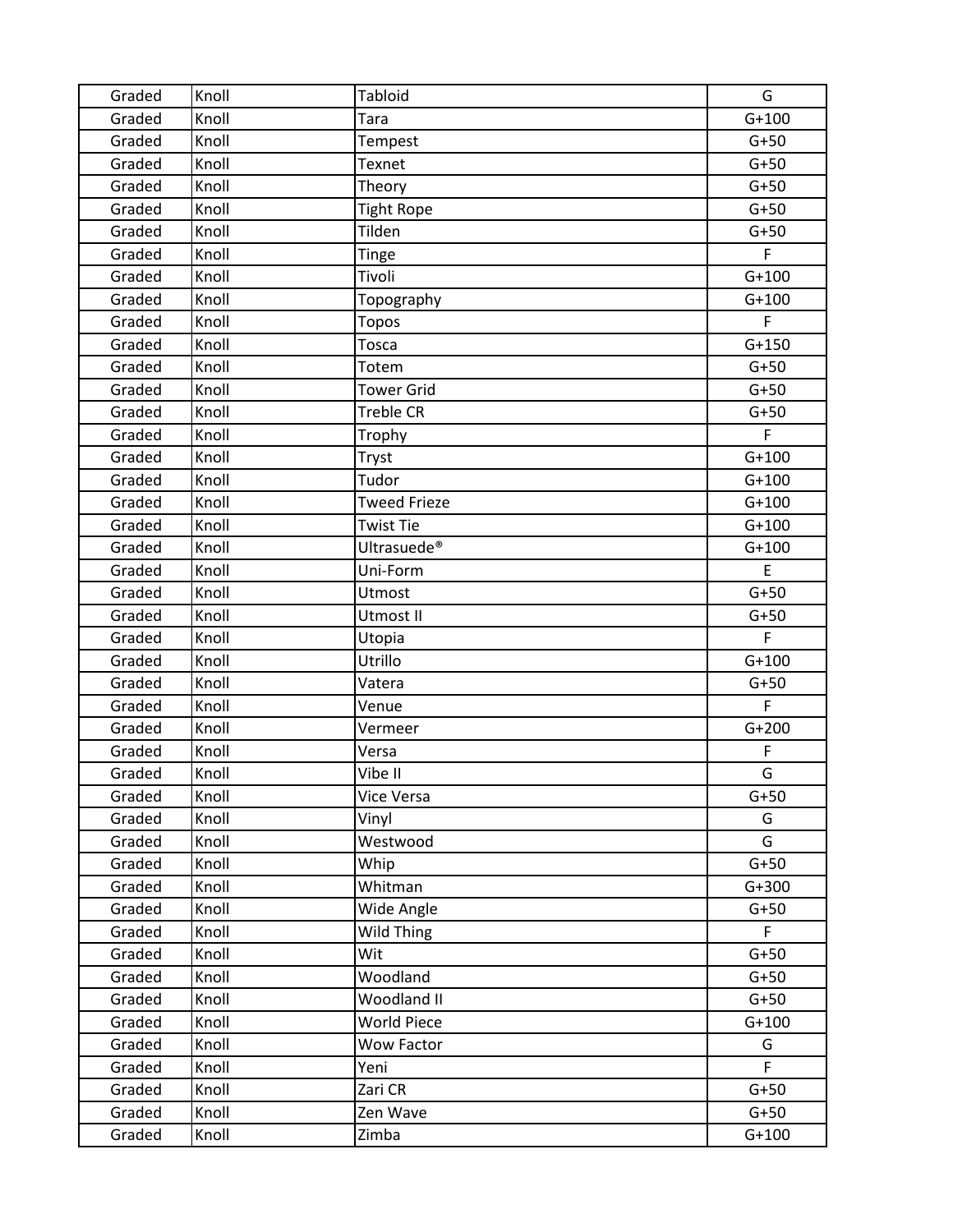| Graded | Knoll          | Zipline             | $G+50$       |
|--------|----------------|---------------------|--------------|
| Graded | Knoll          | Zoom                | $G+50$       |
| Graded | Knoll          | Circle Point        | $G+50$       |
| Graded | Knoll          | Pathway             | $G+50$       |
| Graded | Knoll          | Vast                | F            |
| Graded | Lindsey & Hall | Canyon              | D            |
| Graded | Lindsey & Hall | Classic             | E            |
| Graded | Lindsey & Hall | Persuasion          | D            |
| Graded | Lindsey & Hall | Phoenix             | D            |
| Graded | Lindsey & Hall | Silvertex           | E            |
| Graded | Lindsey & Hall | Verve               | E            |
| Graded | Lindsey & Hall | Vibe                | D            |
| Graded | Luum           | Actuate             | F            |
| Graded | Luum           | Adage               | $G+50$       |
| Graded | Luum           | Amalgam             | $G+50$       |
| Graded | Luum           | Ample               | G            |
| Graded | Luum           | Angulo              | $G+50$       |
| Graded | Luum           | Arc Angle           | $G+100$      |
| Graded | Luum           | Bitstream           | E            |
| Graded | Luum           | <b>Color Fuse</b>   | $G+50$       |
| Graded | Luum           | Complect            | F            |
| Graded | Luum           | Complement          | F            |
| Graded | Luum           | Construct           | $G+50$       |
| Graded | Luum           | Cross Dye           | F            |
| Graded | Luum           | Crossgrain          | F            |
| Graded | Luum           | <b>Cult Classic</b> | $G+50$       |
| Graded | Luum           | Decoy               | F            |
| Graded | Luum           | Digi Tweed          | $\mathsf{F}$ |
| Graded | Luum           | Doyenne             | G            |
| Graded | Luum           | Duo Chrome          | $G+50$       |
| Graded | Luum           | Ecotone             | F            |
| Graded | Luum           | Elastic Wool        | $G+50$       |
| Graded | Luum           | Ephemera            | $G+50$       |
| Graded | Luum           | Equilux             | $G+50$       |
| Graded | Luum           | Filar               | G            |
| Graded | Luum           | <b>Fine Grain</b>   | F            |
| Graded | Luum           | Fleece              | $G+50$       |
| Graded | Luum           | Flex Wool           | $G+50$       |
| Graded | Luum           | Flexagon            | $G+50$       |
| Graded | Luum           | Full Wool           | $G+50$       |
| Graded | Luum           | Fundamentals        | E            |
| Graded | Luum           | Ghat                | $G+50$       |
| Graded | Luum           | <b>Grid State</b>   | G            |
| Graded | Luum           | Haptic              | $G+50$       |
| Graded | Luum           | <b>Heather Felt</b> | $G+100$      |
| Graded | Luum           | <b>Heather Tech</b> | E.           |
| Graded | Luum           | Homage              | $G+50$       |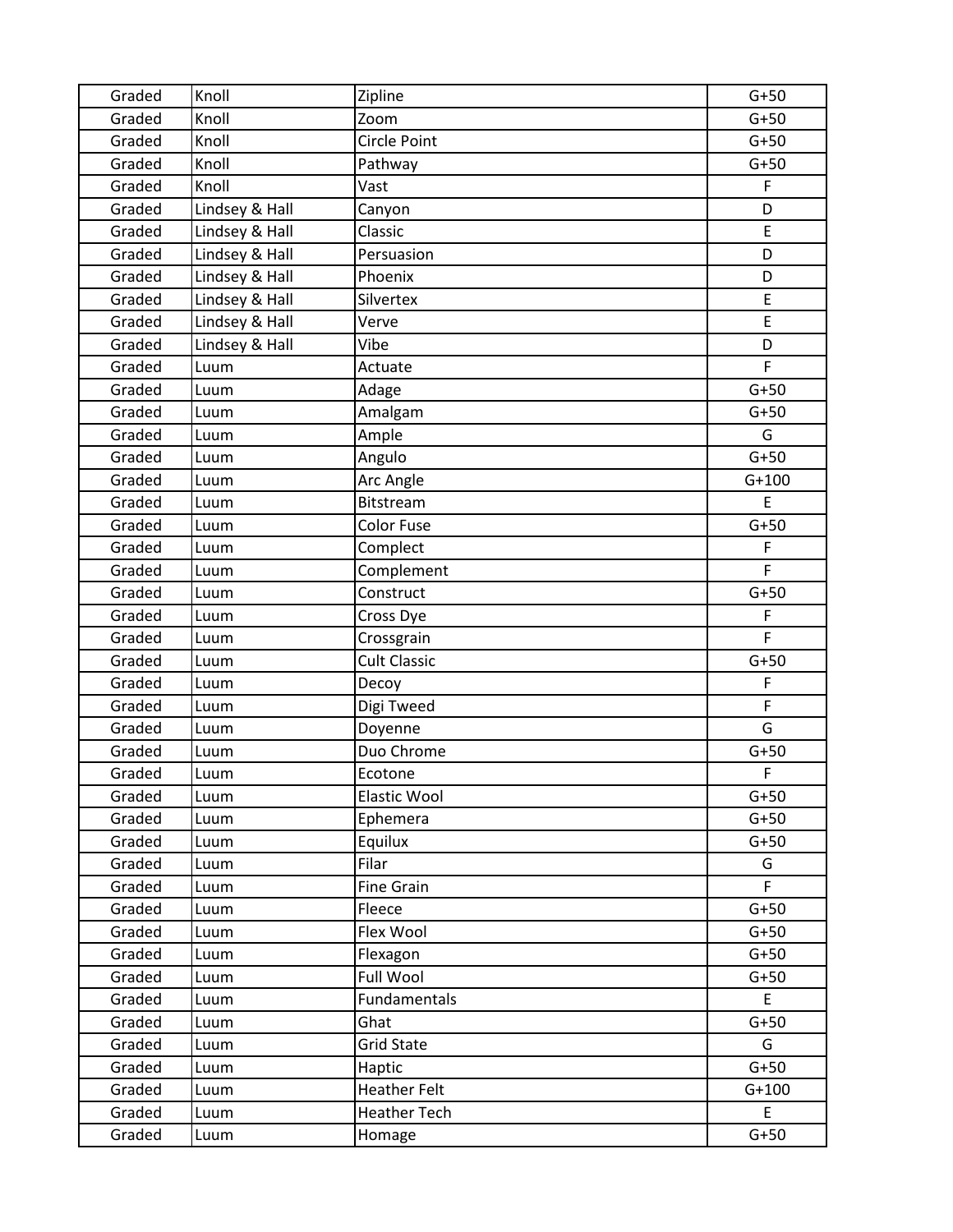| Graded | Luum  | Implex                   | F       |
|--------|-------|--------------------------|---------|
| Graded | Luum  | Interstice               | $G+50$  |
| Graded | Luum  | Intone                   | G       |
| Graded | Luum  | Iterate                  | $G+50$  |
| Graded | Luum  | Knurl                    | $G+50$  |
| Graded | Luum  | Line Language            | $G+50$  |
| Graded | Luum  | Macrotweed               | $G+50$  |
| Graded | Luum  | Magnify                  | F       |
| Graded | Luum  | Marl Cloth               | G       |
| Graded | Luum  | Megapixel                | $G+50$  |
| Graded | Luum  | <b>Melange Check</b>     | $G+50$  |
| Graded | Luum  | Meta Texture             | $G+50$  |
| Graded | Luum  | Miami                    | G       |
| Graded | Luum  | Mitered                  | $G+100$ |
| Graded | Luum  | Modulus                  | $G+50$  |
| Graded | Luum  | Monotex                  | $G+50$  |
| Graded | Luum  | Navigate                 | $G+200$ |
| Graded | Luum  | <b>Oeuvre</b>            | $G+50$  |
| Graded | Luum  | Outpress                 | $G+50$  |
| Graded | Luum  | Percept                  | F.      |
| Graded | Luum  | Perilune                 | $G+50$  |
| Graded | Luum  | Photogram                | $G+50$  |
| Graded | Luum  | Point Set                | $G+50$  |
| Graded | Luum  | Point to Point           | $G+50$  |
| Graded | Luum  | Refraction               | $G+50$  |
| Graded | Luum  | <b>Scale Factor</b>      | $G+100$ |
| Graded | Luum  | Schema                   | $G+100$ |
| Graded | Luum  | Second Nature            | $G+150$ |
| Graded | Luum  | Situ                     | F       |
| Graded | Luum  | Stimuli                  | F       |
| Graded | Luum  | <b>Structured Stripe</b> | $G+50$  |
| Graded | Luum  | Subdivide                | $G+50$  |
| Graded | Luum  | Substance                | $G+50$  |
| Graded | Luum  | Superspun                | G       |
| Graded | Luum  | Synaptic                 | $G+50$  |
| Graded | Luum  | Thangka                  | $G+50$  |
| Graded | Luum  | <b>Tilt Shift Redux</b>  | $G+50$  |
| Graded | Luum  | <b>Top Coat</b>          | $G+50$  |
| Graded | Luum  | <b>Twisted Tweed</b>     | G       |
| Graded | Luum  | <b>Two Tone</b>          | $G+50$  |
| Graded | Luum  | <b>Ultra Durable</b>     | G       |
| Graded | Luum  | Vector                   | $G+50$  |
| Graded | Luum  | Velvet Underground       | $G+50$  |
| Graded | Luum  | Wavefield                | $G+50$  |
| Graded | Luum  | <b>Wool Fleck</b>        | $G+50$  |
| Graded | Mayer | ABBEY                    | F       |
| Graded | Mayer | <b>ACCLAIM</b>           | E       |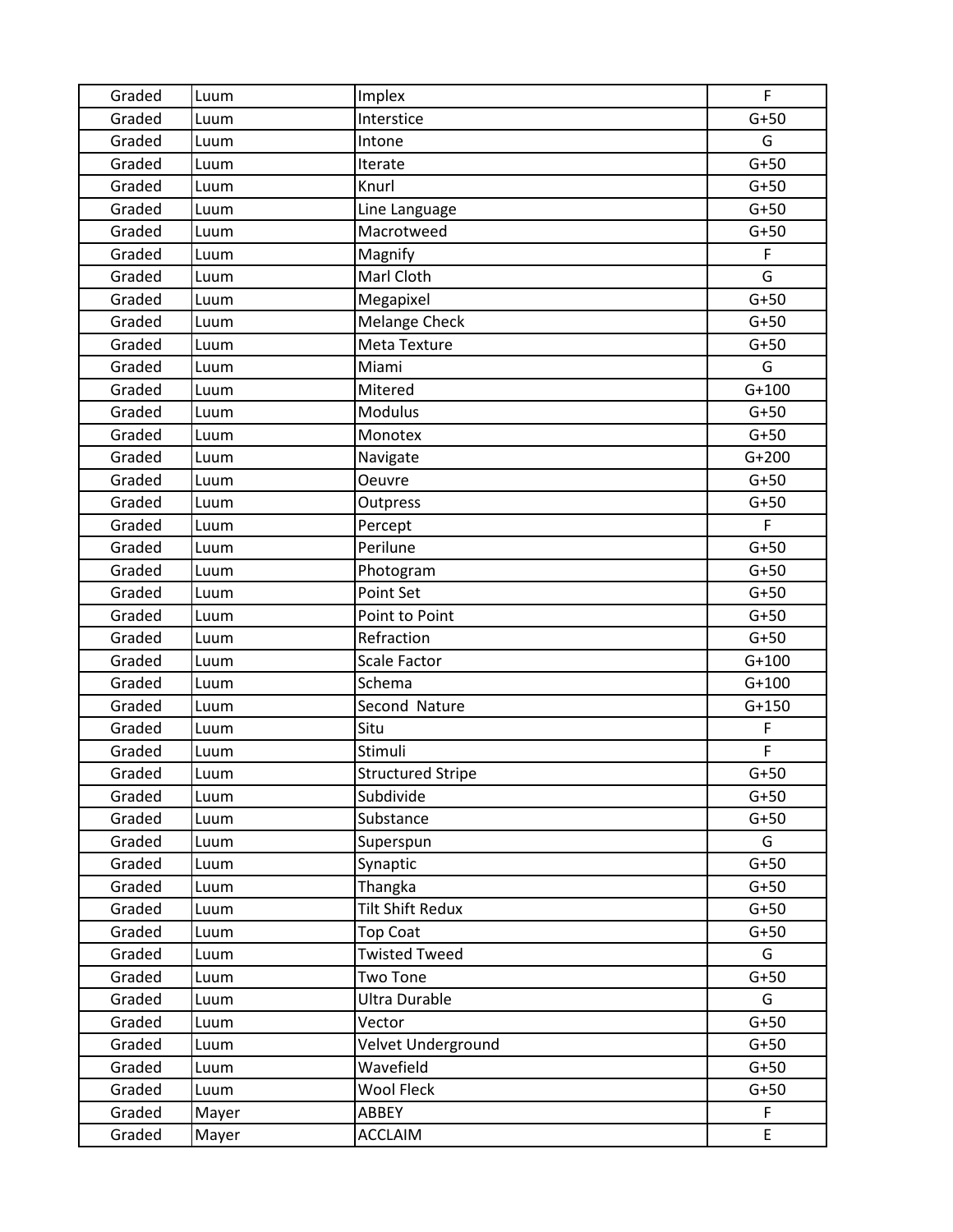| Graded | Mayer | <b>ACUCO</b>           | $G+50$      |
|--------|-------|------------------------|-------------|
| Graded | Mayer | <b>ALIGN</b>           | E           |
| Graded | Mayer | <b>ALL SEASONS</b>     | D           |
| Graded | Mayer | <b>ANKARA</b>          | F           |
| Graded | Mayer | <b>ANTIQUE</b>         | E           |
| Graded | Mayer | <b>APOLLO SILICONE</b> | $G+50$      |
| Graded | Mayer | ARABESQUE              | D           |
| Graded | Mayer | <b>ARCADE</b>          | G           |
| Graded | Mayer | ARISTOCRAT             | D           |
| Graded | Mayer | <b>BALANCE</b>         | F           |
| Graded | Mayer | <b>BALI</b>            | D           |
| Graded | Mayer | <b>BATIK</b>           | E           |
| Graded | Mayer | <b>BOLERO</b>          | F           |
| Graded | Mayer | <b>BORO</b>            | $G+50$      |
| Graded | Mayer | <b>BOTANY</b>          | G           |
| Graded | Mayer | <b>BOTEH</b>           | $G+50$      |
| Graded | Mayer | CARESSA                | E           |
| Graded | Mayer | CAROUSEL               | $G+50$      |
| Graded | Mayer | <b>CATWALK</b>         | E           |
| Graded | Mayer | CHANNEL                | E           |
| Graded | Mayer | <b>CHAPS</b>           | E           |
| Graded | Mayer | <b>CHEQUERS</b>        | F           |
| Graded | Mayer | <b>CIRCUMFERENCE</b>   | $G+50$      |
| Graded | Mayer | <b>CIRQUE</b>          | E           |
| Graded | Mayer | <b>COLLAGE</b>         | $G+50$      |
| Graded | Mayer | COMALAPA               | $G+50$      |
| Graded | Mayer | <b>CONTEMPO</b>        | E           |
| Graded | Mayer | <b>CONTINUUM 10</b>    | D           |
| Graded | Mayer | COSMOPOLITAN           | E           |
| Graded | Mayer | <b>CRAZY QUILT</b>     | $G+50$      |
| Graded | Mayer | <b>CROSS CHECK</b>     | D           |
| Graded | Mayer | <b>CUDDLE UP</b>       | F           |
| Graded | Mayer | <b>CURLICUE</b>        | E           |
| Graded | Mayer | DANDE                  | E           |
| Graded | Mayer | <b>DARNING</b>         | $G+50$      |
| Graded | Mayer | <b>DEBONAIR</b>        | F           |
| Graded | Mayer | <b>DESTINY</b>         | C           |
| Graded | Mayer | DESTINY PLUS NANOGUARD | D           |
| Graded | Mayer | <b>DISCO</b>           | D           |
| Graded | Mayer | <b>DURANGO</b>         | E           |
| Graded | Mayer | <b>DURAWEAVE 10</b>    | $\mathsf C$ |
| Graded | Mayer | <b>ECHO</b>            | F           |
| Graded | Mayer | <b>EDITOR</b>          | F           |
| Graded | Mayer | <b>ELEVATION</b>       | F           |
| Graded | Mayer | ENGRAVE                | D           |
| Graded | Mayer | <b>EPHESUS</b>         | G           |
| Graded | Mayer | <b>ESSENCE</b>         | E           |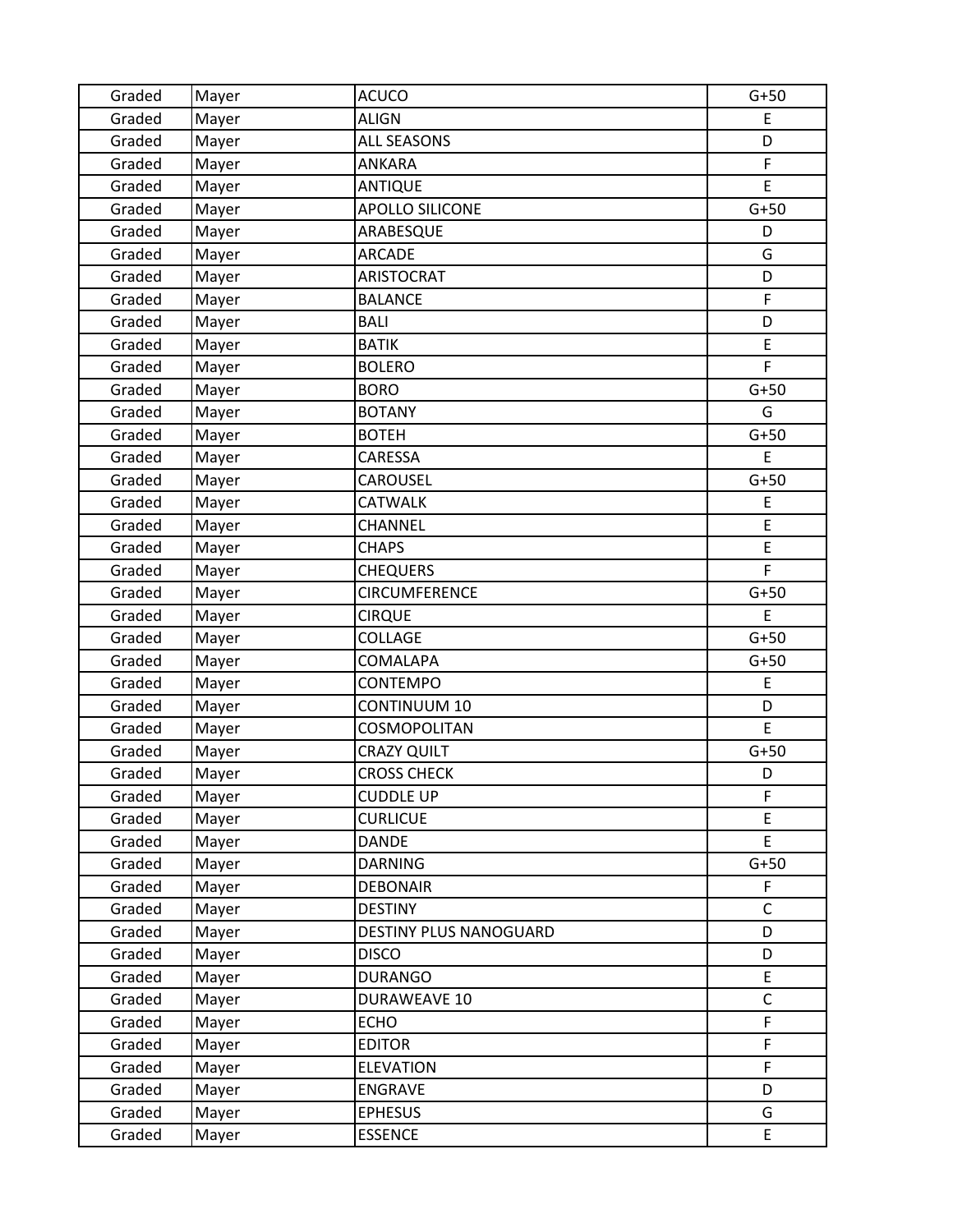| Graded | Mayer | <b>ETCH</b>                   | D           |
|--------|-------|-------------------------------|-------------|
| Graded | Mayer | <b>FANFARE</b>                | $G+50$      |
| Graded | Mayer | <b>FEDORA</b>                 | E           |
| Graded | Mayer | <b>FIJI</b>                   | D           |
| Graded | Mayer | <b>FINALE</b>                 | F           |
| Graded | Mayer | <b>FLORENTINO</b>             | D           |
| Graded | Mayer | <b>FORM</b>                   | G           |
| Graded | Mayer | <b>FORTE</b>                  | $\mathsf C$ |
| Graded | Mayer | <b>FOUNDATION 10</b>          | D           |
| Graded | Mayer | <b>FRETWORK</b>               | $G+50$      |
| Graded | Mayer | <b>FUNCTION</b>               | E           |
| Graded | Mayer | GALA                          | E           |
| Graded | Mayer | <b>GALVESTON</b>              | E           |
| Graded | Mayer | <b>GATSBY</b>                 | E           |
| Graded | Mayer | <b>GEM</b>                    | E           |
| Graded | Mayer | <b>GENESIS</b>                | $\mathsf C$ |
| Graded | Mayer | <b>GENESIS PLUS NANOGUARD</b> | D           |
| Graded | Mayer | <b>GRAVITY</b>                | F           |
| Graded | Mayer | <b>HAARLEM</b>                | $G+50$      |
| Graded | Mayer | <b>HAVANA</b>                 | D           |
| Graded | Mayer | <b>HAVEN</b>                  | E           |
| Graded | Mayer | <b>HEXAGON</b>                | E           |
| Graded | Mayer | <b>HUIPIL</b>                 | $G+50$      |
| Graded | Mayer | <b>ICON</b>                   | E           |
| Graded | Mayer | <b>IMPRINT</b>                | D           |
| Graded | Mayer | <b>INFINITY</b>               | G           |
| Graded | Mayer | <b>INTERLACE</b>              | E           |
| Graded | Mayer | <b>INTRIGUE</b>               | E           |
| Graded | Mayer | <b>JEKYLL &amp; HYDE</b>      | E           |
| Graded | Mayer | <b>JITTERBUG</b>              | D           |
| Graded | Mayer | <b>JIVE</b>                   | D           |
| Graded | Mayer | <b>JOURNEY</b>                | D           |
| Graded | Mayer | <b>KANTHA</b>                 | $G+50$      |
| Graded | Mayer | <b>KENSINGTON</b>             | E           |
| Graded | Mayer | <b>KEY LARGO</b>              | D           |
| Graded | Mayer | <b>LABYRINTH</b>              | $G+50$      |
| Graded | Mayer | LANDSCAPE                     | F           |
| Graded | Mayer | LATITUDE                      | F           |
| Graded | Mayer | LAVISH                        | $\mathsf F$ |
| Graded | Mayer | LEGACY                        | E           |
| Graded | Mayer | <b>LINKS</b>                  | E           |
| Graded | Mayer | <b>LONDON</b>                 | F           |
| Graded | Mayer | LONGHORN                      | F           |
| Graded | Mayer | <b>LONGITUDE</b>              | F           |
| Graded | Mayer | <b>LOTUS</b>                  | $G+50$      |
| Graded | Mayer | MALIBU                        | E           |
| Graded | Mayer | <b>MANDALA</b>                | $G+50$      |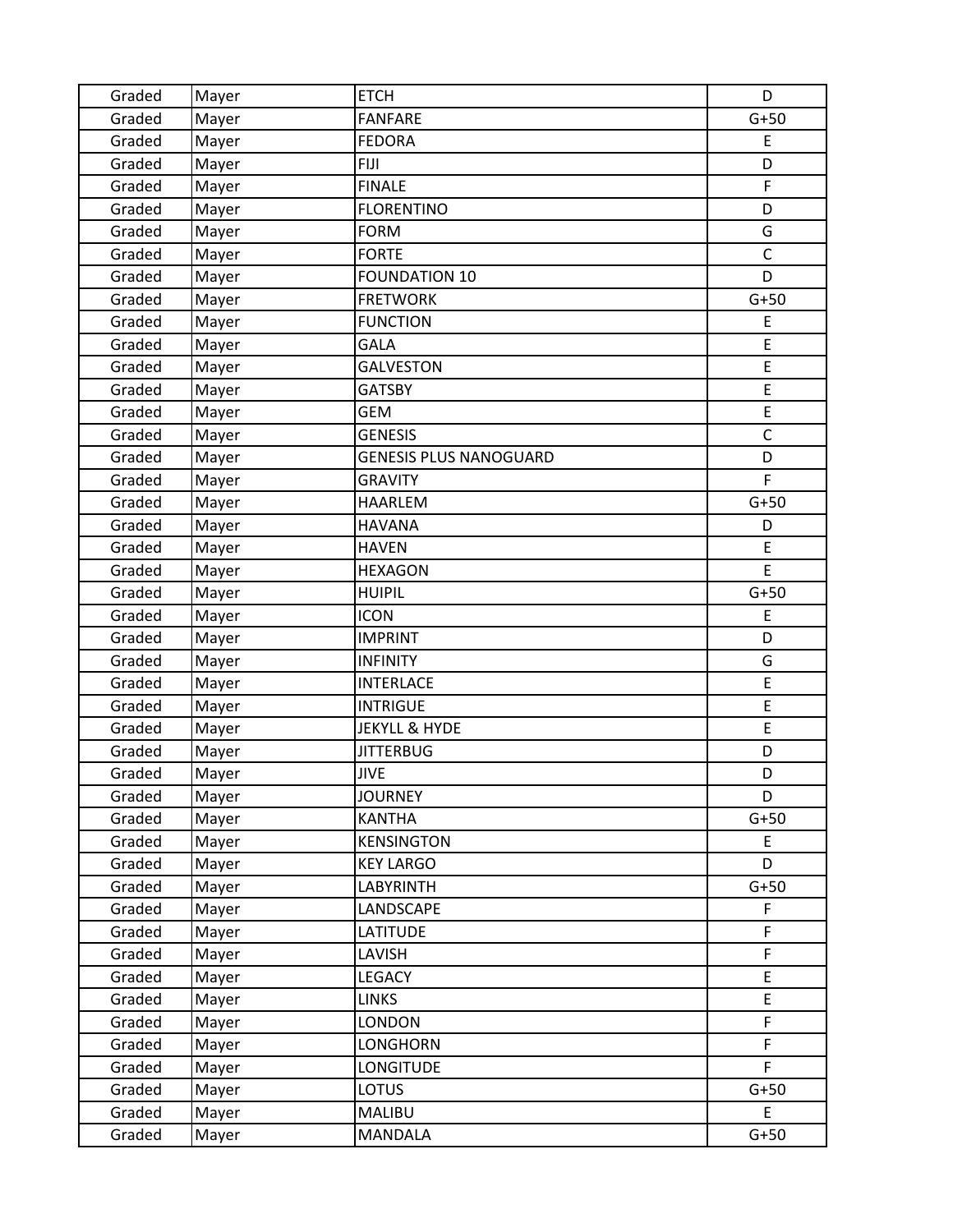| Graded | Mayer | <b>MARATHON</b>       | $\mathsf C$  |
|--------|-------|-----------------------|--------------|
| Graded | Mayer | <b>MARMARA</b>        | F            |
| Graded | Mayer | <b>MATKA</b>          | E            |
| Graded | Mayer | <b>MATTER</b>         | F            |
| Graded | Mayer | <b>MAVERICK</b>       | D            |
| Graded | Mayer | <b>MAYFAIR</b>        | F            |
| Graded | Mayer | <b>MEANDER</b>        | E            |
| Graded | Mayer | <b>METAL STRIPS</b>   | $G+50$       |
| Graded | Mayer | MICRO DOT             | E            |
| Graded | Mayer | <b>MIDWAY</b>         | E            |
| Graded | Mayer | <b>MILAGRO</b>        | $G+50$       |
| Graded | Mayer | <b>MILANO</b>         | E            |
| Graded | Mayer | <b>MINGLE</b>         | E            |
| Graded | Mayer | <b>MODE</b>           | E            |
| Graded | Mayer | <b>MOLECULE</b>       | $G+50$       |
| Graded | Mayer | <b>MOONSCAPE</b>      | D            |
| Graded | Mayer | <b>MOSAIC</b>         | $\mathsf{C}$ |
| Graded | Mayer | MOSAIC PLUS NANOGUARD | D            |
| Graded | Mayer | <b>NEO</b>            | $\mathsf F$  |
| Graded | Mayer | <b>NICHE</b>          | $\mathsf F$  |
| Graded | Mayer | <b>NIRVANA</b>        | $G+50$       |
| Graded | Mayer | <b>NOBLE</b>          | E            |
| Graded | Mayer | <b>NOMAD</b>          | F            |
| Graded | Mayer | <b>NOSTALGIA</b>      | E            |
| Graded | Mayer | NYLON-STAT            | G            |
| Graded | Mayer | <b>ODESSA</b>         | $\mathsf F$  |
| Graded | Mayer | OPTIC <sub>10</sub>   | D            |
| Graded | Mayer | <b>OUTBACK</b>        | E            |
| Graded | Mayer | PALERMO               | F            |
| Graded | Mayer | <b>PATIO</b>          | E            |
| Graded | Mayer | PLAZA                 | F            |
| Graded | Mayer | POLYGON               | E            |
| Graded | Mayer | POSITIVE THOUGHTS     | G            |
| Graded | Mayer | PRISM 10              | D            |
| Graded | Mayer | <b>PUNO</b>           | $G+50$       |
| Graded | Mayer | QUATTRO               | D            |
| Graded | Mayer | RANCHERO              | $\mathsf{C}$ |
| Graded | Mayer | <b>REFLECTOR</b>      | $G+50$       |
| Graded | Mayer | <b>REFUGE</b>         | $\mathsf F$  |
| Graded | Mayer | RELATIVITY            | G            |
| Graded | Mayer | <b>REVERB</b>         | D            |
| Graded | Mayer | <b>RUMBA</b>          | $\mathsf{C}$ |
| Graded | Mayer | SAMBA                 | D            |
| Graded | Mayer | SAORI                 | $G+50$       |
| Graded | Mayer | <b>SCORE</b>          | F            |
| Graded | Mayer | <b>SCOUT</b>          | E            |
| Graded | Mayer | <b>SEQUEL</b>         | D            |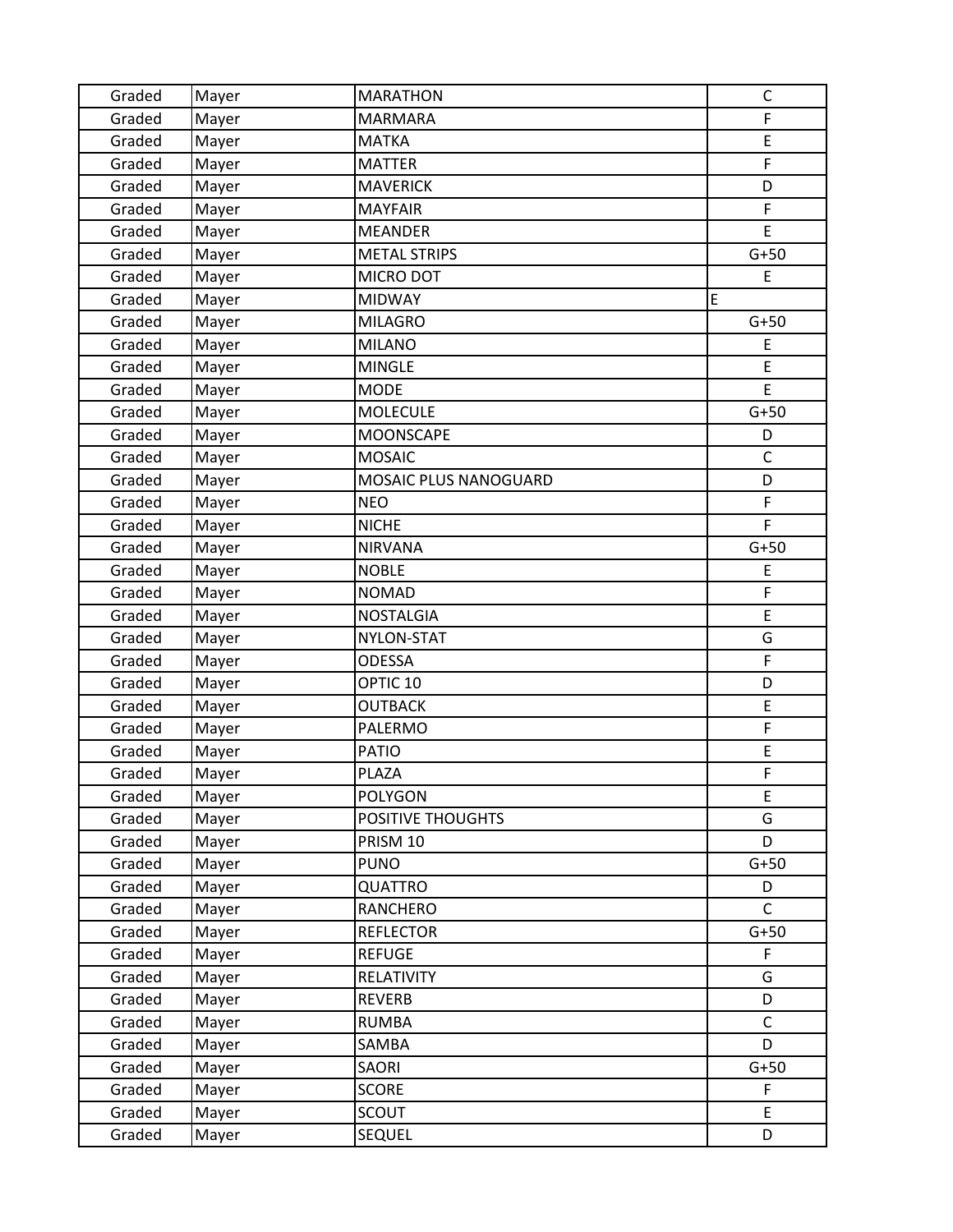| Graded | Mayer | SEQUEL PLUS NANOGUARD   | E       |
|--------|-------|-------------------------|---------|
| Graded | Mayer | <b>SHANTUNG</b>         | E       |
| Graded | Mayer | <b>SIGNS</b>            | $G+50$  |
| Graded | Mayer | SILVERWEAVE             | E       |
| Graded | Mayer | <b>SKETCH</b>           | E       |
| Graded | Mayer | <b>SLICK</b>            | E       |
| Graded | Mayer | <b>SOCIAL NETWORK</b>   | D       |
| Graded | Mayer | SOHO                    | F       |
| Graded | Mayer | <b>SOLEIL</b>           | $G+50$  |
| Graded | Mayer | <b>SOPHISTICATE</b>     | E       |
| Graded | Mayer | <b>SPACER MESH</b>      | E       |
| Graded | Mayer | SPECIAL BLACK - MADRID  | B       |
| Graded | Mayer | SPECIAL BLACK - OXEN    | B       |
| Graded | Mayer | SPECIAL BLACK - SIERRA  | B       |
| Graded | Mayer | SPECIAL BLACK - WALLABY | B       |
| Graded | Mayer | SPLENDOR                | F       |
| Graded | Mayer | <b>SPOKES</b>           | $G+50$  |
| Graded | Mayer | <b>STATIC</b>           | $G+50$  |
| Graded | Mayer | <b>SULA</b>             | $G+50$  |
| Graded | Mayer | <b>SUNA</b>             | $G+50$  |
| Graded | Mayer | <b>SUTRA</b>            | $G+50$  |
| Graded | Mayer | <b>SYDNEY</b>           | D       |
| Graded | Mayer | <b>TANGO</b>            | E       |
| Graded | Mayer | <b>TATTERSALL</b>       | F       |
| Graded | Mayer | <b>TEXTURA</b>          | $G+50$  |
| Graded | Mayer | THEORY 10               | D       |
| Graded | Mayer | <b>TIME LINE</b>        | D       |
| Graded | Mayer | <b>TURNABOUT</b>        | F       |
| Graded | Mayer | VARIANT <sub>10</sub>   | D       |
| Graded | Mayer | <b>VECTOR</b>           | $G+50$  |
| Graded | Mayer | <b>VENETIAN</b>         | $G+50$  |
| Graded | Mayer | VERONA                  | E       |
| Graded | Mayer | <b>VIBRANT</b>          | E       |
| Graded | Mayer | <b>VIEWPOINT</b>        | $G+50$  |
| Graded | Mayer | <b>VILLA</b>            | F       |
| Graded | Mayer | <b>VINTAGE MOHAIR</b>   | $G+100$ |
| Graded | Mayer | <b>VINYL STAT - ESD</b> | F       |
| Graded | Mayer | <b>VOGUE</b>            | E       |
| Graded | Mayer | <b>VOLANTE'</b>         | $G+50$  |
| Graded | Mayer | VOYAGER                 | F       |
| Graded | Mayer | <b>WHIRLIGIG</b>        | $G+50$  |
| Graded | Mayer | <b>WILSON</b>           | $G+50$  |
| Graded | Mayer | <b>WOOL BOUCLE</b>      | $G+50$  |
| Graded | Mayer | XANADU                  | $G+50$  |
| Graded | Mayer | ZAZEN                   | $G+50$  |
| Graded | Mayer | ZEN                     | G       |
| Graded | Mayer | <b>ZIP</b>              | E       |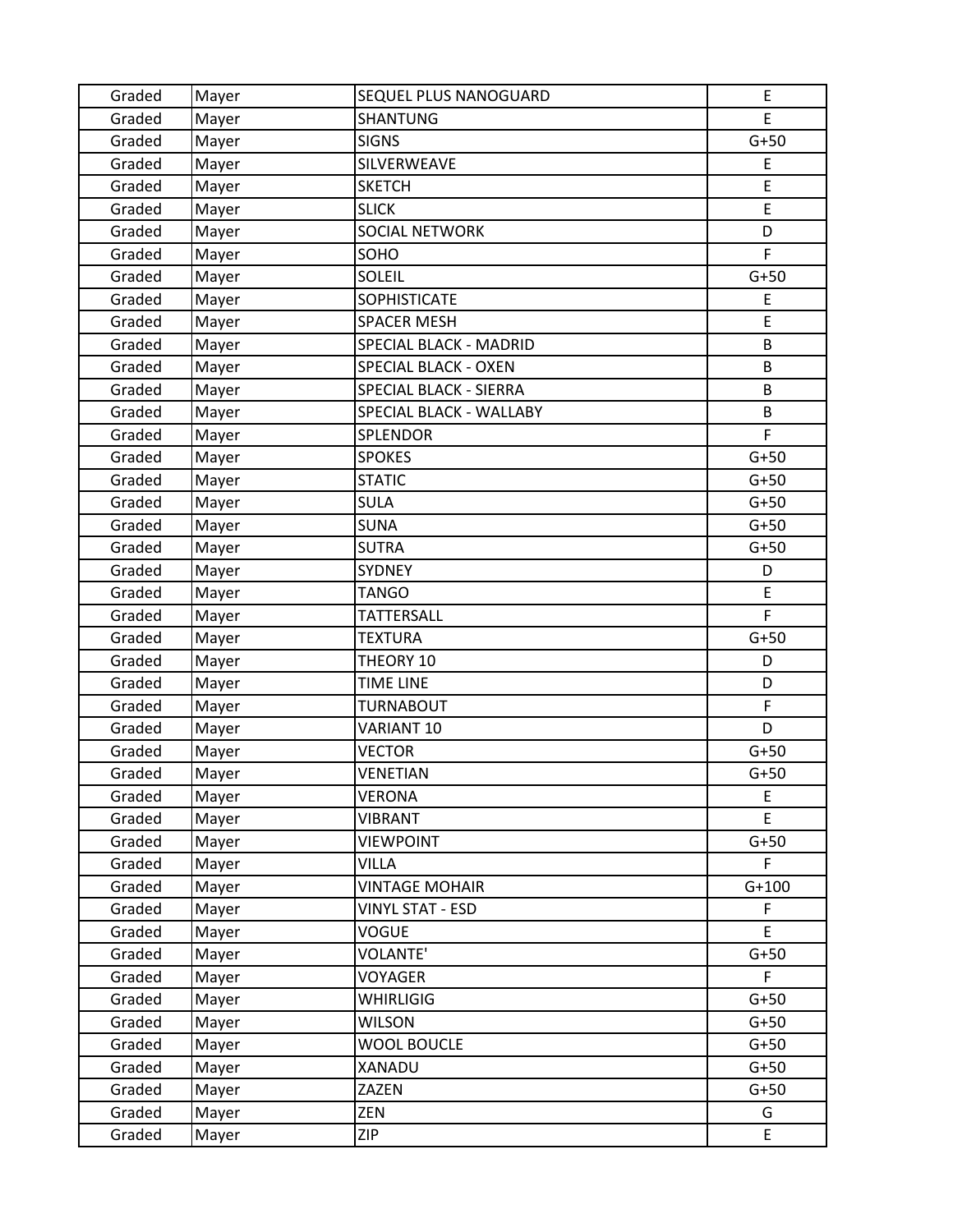| Graded | Momentum | 3D Grid             | $G+50$      |
|--------|----------|---------------------|-------------|
| Graded | Momentum | Ace                 | E           |
| Graded | Momentum | Acoustic            | $G+50$      |
| Graded | Momentum | Acrobat             | F           |
| Graded | Momentum | Agora II            | F           |
| Graded | Momentum | Aldo                | $G+50$      |
| Graded | Momentum | Almanac             | $G+50$      |
| Graded | Momentum | Amenity II          | $G+50$      |
| Graded | Momentum | Amuse               | F           |
| Graded | Momentum | Analog              | $G+50$      |
| Graded | Momentum | Anthology CV        | F           |
| Graded | Momentum | April               | G           |
| Graded | Momentum | Aquavit 536         | $G+50$      |
| Graded | Momentum | Archer              | $G+50$      |
| Graded | Momentum | Archipelago 537     | $G+50$      |
| Graded | Momentum | Ascend              | G           |
| Graded | Momentum | Audubon             | $G+50$      |
| Graded | Momentum | <b>Bandwidth II</b> | $G+50$      |
| Graded | Momentum | <b>Bangle</b>       | D           |
| Graded | Momentum | <b>Banter</b>       | $G+50$      |
| Carded | Momentum | <b>Beeline Epu</b>  | $\mathsf C$ |
| Graded | Momentum | Beep                | E           |
| Graded | Momentum | <b>Beta</b>         | F           |
| Graded | Momentum | <b>Bloko</b>        | $G+50$      |
| Carded | Momentum | Bobby               | C           |
| Graded | Momentum | Boom II             | F           |
| Graded | Momentum | <b>Borders</b>      | $G+50$      |
| Graded | Momentum | <b>Boxcar</b>       | $G+50$      |
| Graded | Momentum | <b>Bravo II</b>     | G           |
| Graded | Momentum | <b>Brink</b>        | $G+50$      |
| Graded | Momentum | <b>Brisk</b>        | $G+50$      |
| Graded | Momentum | <b>Build</b>        | F           |
| Graded | Momentum | Buoy                | $G+50$      |
| Graded | Momentum | <b>Byways</b>       | $G+50$      |
| Graded | Momentum | Cairns              | $G+50$      |
| Graded | Momentum | Camber              | $G+50$      |
| Carded | Momentum | Canter Epu          | C           |
| Graded | Momentum | Carlo               | $G+50$      |
| Graded | Momentum | Cashmere II         | F           |
| Graded | Momentum | Central             | G           |
| Graded | Momentum | Centric             | $G+50$      |
| Graded | Momentum | Channel             | G           |
| Graded | Momentum | Chime CV            | F           |
| Graded | Momentum | Chipper             | $G+50$      |
| Graded | Momentum | Chromatic           | $G+50$      |
| Graded | Momentum | Cityscape           | $G+50$      |
| Graded | Momentum | Civil               | $G+50$      |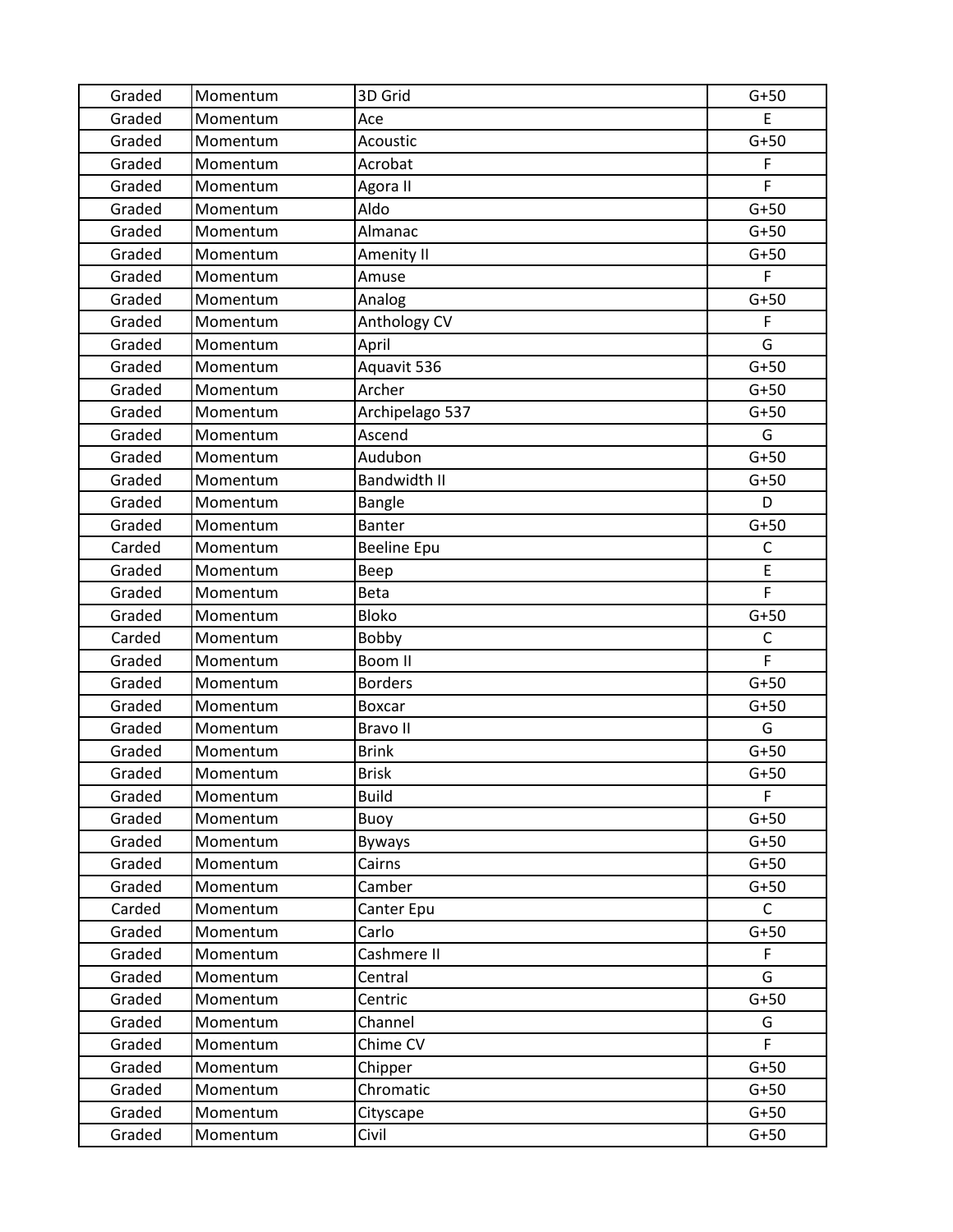| Graded | Momentum | Clang                  | E           |
|--------|----------|------------------------|-------------|
| Graded | Momentum | Climb                  | $G+50$      |
| Graded | Momentum | Collect                | F           |
| Graded | Momentum | Colorwheel             | $G+50$      |
| Carded | Momentum | Cover Cloth            | E           |
| Graded | Momentum | Croquet                | $G+50$      |
| Graded | Momentum | <b>Crossing Colors</b> | $G+50$      |
| Graded | Momentum | Crosswise              | F           |
| Graded | Momentum | Cube                   | $G+50$      |
| Graded | Momentum | Culture                | G           |
| Graded | Momentum | Current                | E           |
| Graded | Momentum | Cutout                 | $G+50$      |
| Graded | Momentum | Cycle                  | F           |
| Graded | Momentum | Dart                   | E           |
| Graded | Momentum | Dash                   | $G+50$      |
| Graded | Momentum | Dayspell               | $G+50$      |
| Graded | Momentum | Decode                 | E           |
| Graded | Momentum | Dexter Epu             | E           |
| Graded | Momentum | Docket                 | $G+50$      |
| Graded | Momentum | Domain                 | G           |
| Graded | Momentum | Dome CV                | E.          |
| Graded | Momentum | <b>Drawing Lines</b>   | $G+50$      |
| Graded | Momentum | <b>Drift</b>           | $G+50$      |
| Graded | Momentum | Ebb                    | $G+50$      |
| Graded | Momentum | Edison                 | $G+50$      |
| Graded | Momentum | Embark                 | G           |
| Carded | Momentum | <b>Endurance Epu</b>   | $\mathsf E$ |
| Carded | Momentum | Eon Epu                | D           |
| Graded | Momentum | Epic                   | D           |
| Graded | Momentum | Essay                  | $G+50$      |
| Graded | Momentum | Etude                  | $G+50$      |
| Graded | Momentum | Evo CV                 | E           |
| Graded | Momentum | Evolve                 | $G+50$      |
| Graded | Momentum | Explore                | $G+50$      |
| Graded | Momentum | Expo                   | D           |
| Carded | Momentum | <b>Faux Felt</b>       | E           |
| Graded | Momentum | Faux MO                | G           |
| Graded | Momentum | Fleet                  | G           |
| Graded | Momentum | Float                  | E           |
| Graded | Momentum | Flock                  | F.          |
| Graded | Momentum | Flow                   | $G+50$      |
| Graded | Momentum | Flux                   | $G+50$      |
| Graded | Momentum | Focal                  | E           |
| Graded | Momentum | Fold                   | $G+50$      |
| Graded | Momentum | Follow CV              | F           |
| Graded | Momentum | Foray                  | F.          |
| Graded | Momentum | Foundation             | $G+50$      |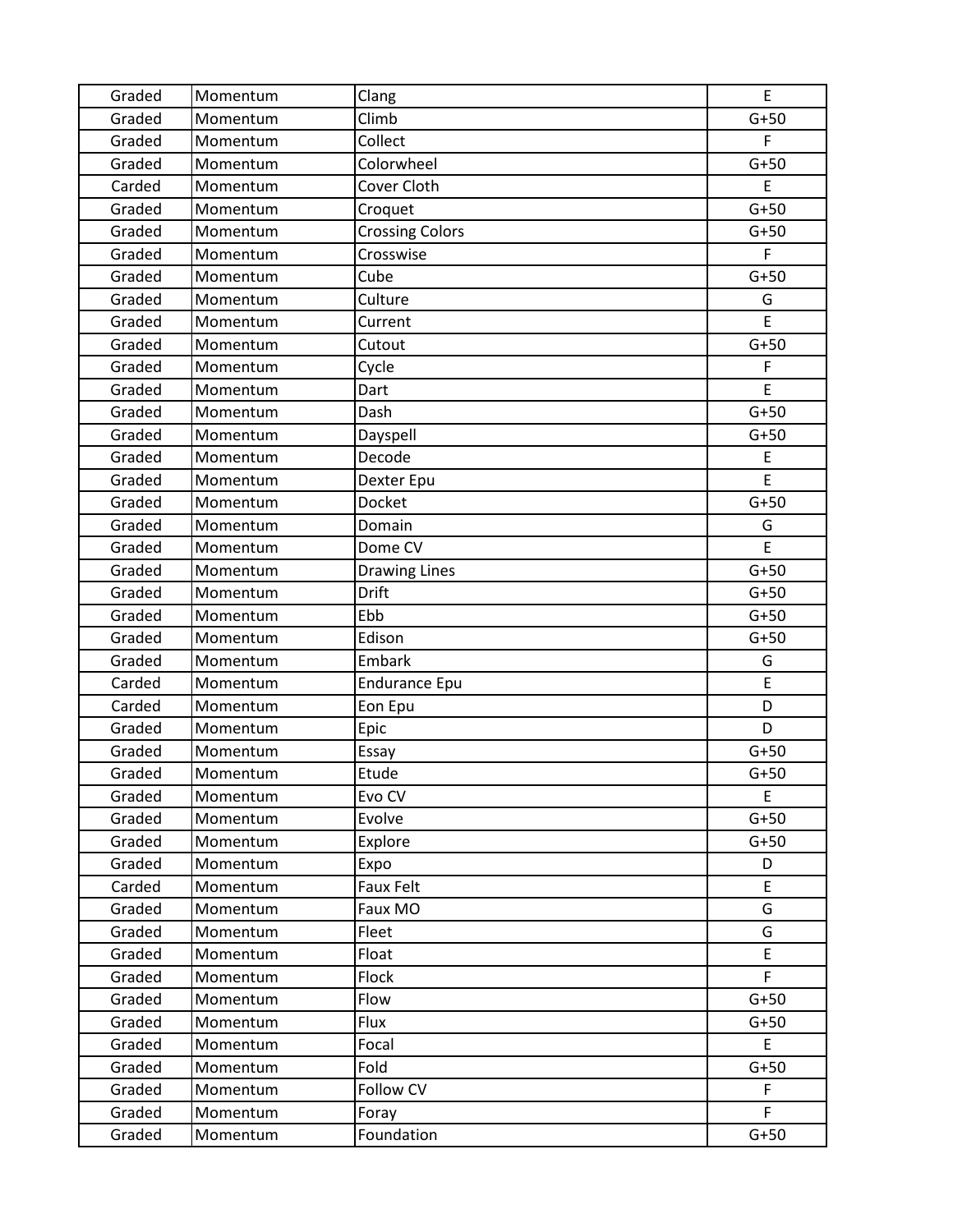| Graded | Momentum | Free            | E            |
|--------|----------|-----------------|--------------|
| Graded | Momentum | Frida CV        | G            |
| Carded | Momentum | Fuse            | $\mathsf C$  |
| Graded | Momentum | Geo             | $G+50$       |
| Graded | Momentum | Glide           | G            |
| Carded | Momentum | Graph           | $\mathsf{C}$ |
| Graded | Momentum | Grid            | E            |
| Graded | Momentum | Groove Epu      | F            |
| Graded | Momentum | Guideline       | $G+50$       |
| Graded | Momentum | Guild           | E            |
| Graded | Momentum | Habit           | E            |
| Graded | Momentum | Halo            | $G+50$       |
| Graded | Momentum | Hearsay         | $G+50$       |
| Graded | Momentum | Highline        | $G+50$       |
| Graded | Momentum | Hitch           | F            |
| Graded | Momentum | Hobnob          | F            |
| Graded | Momentum | Hop             | G            |
| Graded | Momentum | Hue             | E            |
| Graded | Momentum | Hyde CV         | E            |
| Graded | Momentum | Improv CV       | E            |
| Graded | Momentum | Infinity C-Zero | E            |
| Graded | Momentum | Infusion        | $G+50$       |
| Graded | Momentum | Insight         | D            |
| Graded | Momentum | Interim         | $G+50$       |
| Graded | Momentum | Interlock       | $G+50$       |
| Graded | Momentum | Intermix II     | F            |
| Graded | Momentum | lota            | $G+50$       |
| Graded | Momentum | Jackpot CV      | F            |
| Graded | Momentum | Jitney          | $G+50$       |
| Graded | Momentum | Jot             | E            |
| Graded | Momentum | Journal         | $G+50$       |
| Graded | Momentum | Kayak           | $G+50$       |
| Graded | Momentum | Keynote         | F.           |
| Graded | Momentum | Kindred         | $G+50$       |
| Graded | Momentum | Kinney          | F            |
| Graded | Momentum | Kit             | F            |
| Carded | Momentum | Knack           | D            |
| Graded | Momentum | Lasso CV        | F            |
| Graded | Momentum | Lateral         | G            |
| Graded | Momentum | Ledge           | F            |
| Graded | Momentum | Lella           | $G+50$       |
| Graded | Momentum | Leno            | $G+50$       |
| Graded | Momentum | Lens            | E            |
| Graded | Momentum | Level           | $G+50$       |
| Graded | Momentum | Lina            | $G+50$       |
| Graded | Momentum | Linen CV        | F            |
| Graded | Momentum | Lineup          | E            |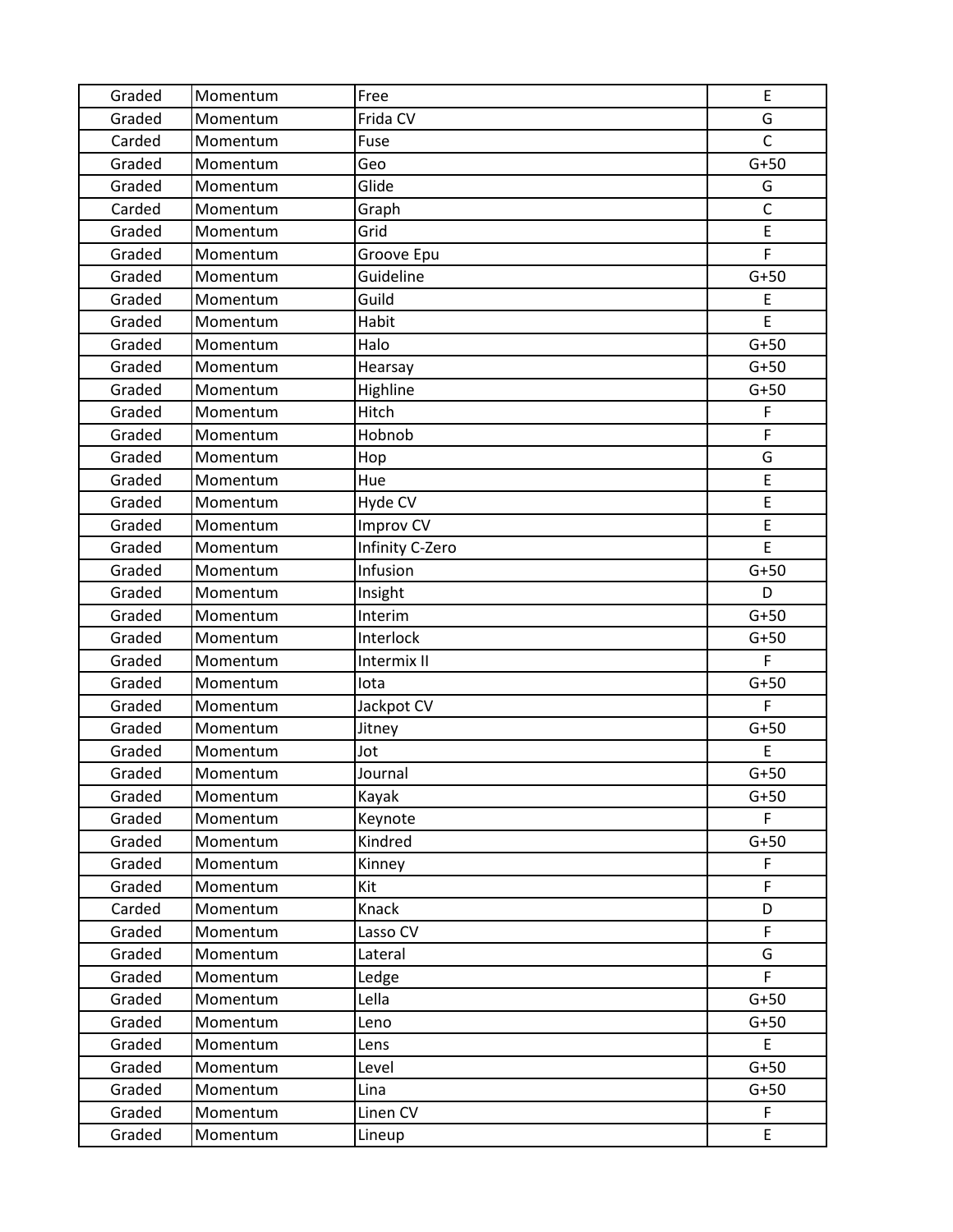| Graded | Momentum | Lloyd                   | $G+50$       |
|--------|----------|-------------------------|--------------|
| Graded | Momentum | Lore                    | $G+50$       |
| Graded | Momentum | Lucio                   | $G+100$      |
| Graded | Momentum | Ludwig                  | $G+50$       |
| Graded | Momentum | Lugano                  | E            |
| Graded | Momentum | Mandala                 | G            |
| Graded | Momentum | <b>Mapping Ideas</b>    | $G+50$       |
| Graded | Momentum | Marathon C-Zero         | E            |
| Graded | Momentum | Marcel                  | $G+50$       |
| Graded | Momentum | Memory                  | $G+50$       |
| Graded | Momentum | Mezzanine               | $G+50$       |
| Graded | Momentum | Mikro                   | $G+50$       |
| Graded | Momentum | Millennium C-Zero       | E            |
| Graded | Momentum | Mixology CV             | E            |
| Graded | Momentum | Mogul Epu               | F            |
| Graded | Momentum | Nagoya                  | $G+50$       |
| Graded | Momentum | Nifty                   | F            |
| Graded | Momentum | Nimble                  | $G+50$       |
| Graded | Momentum | Note CV                 | E            |
| Graded | Momentum | Oath                    | G            |
| Graded | Momentum | Odyssey C-Zero          | E            |
| Graded | Momentum | Origin                  | B            |
| Graded | Momentum | Otto                    | E            |
| Graded | Momentum | Overpass                | G            |
| Graded | Momentum | <b>Painting Strokes</b> | $G+50$       |
| Graded | Momentum | Panorama                | $G+50$       |
| Graded | Momentum | Pantheon                | $G+50$       |
| Graded | Momentum | Parable                 | $G+50$       |
| Carded | Momentum | Parenthesis             | $\mathsf{C}$ |
| Graded | Momentum | Pax                     | $G+50$       |
| Graded | Momentum | Perk                    | D            |
| Graded | Momentum | Phase                   | $G+50$       |
| Graded | Momentum | Photon                  | $G+50$       |
| Graded | Momentum | Phrase                  | $G+50$       |
| Graded | Momentum | Pierre                  | $G+50$       |
| Graded | Momentum | Ping                    | F            |
| Graded | Momentum | Pip                     | F            |
| Graded | Momentum | Pique                   | E            |
| Graded | Momentum | Places Spaces Faces     | $G+50$       |
| Graded | Momentum | Plan                    | F            |
| Graded | Momentum | Platform                | G            |
| Graded | Momentum | Poetic CV               | E            |
| Graded | Momentum | Point                   | E            |
| Graded | Momentum | Polka                   | $G+50$       |
| Graded | Momentum | Pop UP                  | $G+50$       |
| Graded | Momentum | Printwork Epu           | F.           |
| Graded | Momentum | Propel                  | $G+50$       |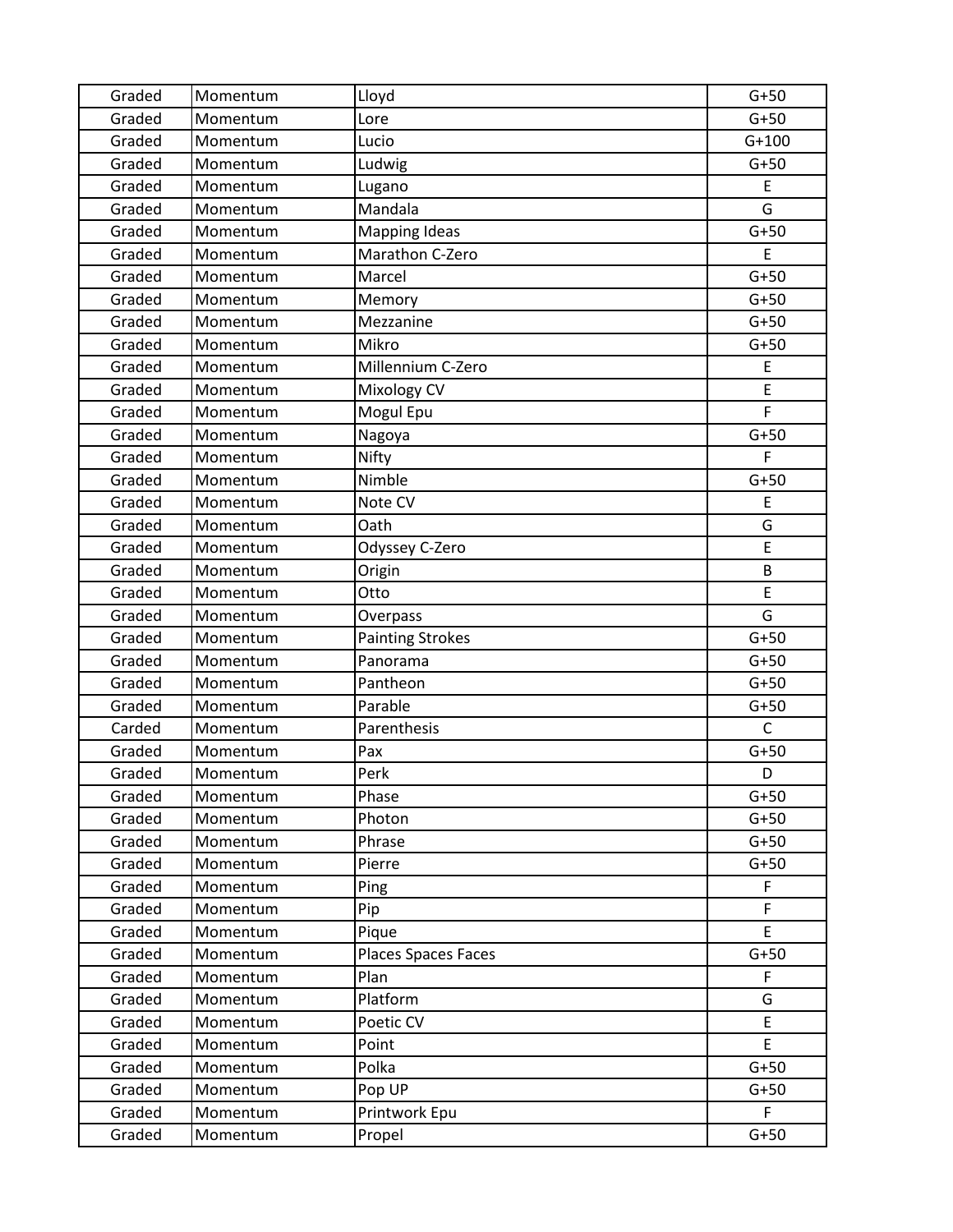| Graded | Momentum | Propensity II           | E           |
|--------|----------|-------------------------|-------------|
| Graded | Momentum | Proximity               | $G+50$      |
| Graded | Momentum | Pursue                  | $G+50$      |
| Graded | Momentum | Quince                  | $G+50$      |
| Graded | Momentum | Raft                    | $G+50$      |
| Graded | Momentum | Rein II                 | F           |
| Graded | Momentum | Reverb                  | $G+50$      |
| Graded | Momentum | Revolve                 | $G+50$      |
| Graded | Momentum | Riga                    | $G+50$      |
| Graded | Momentum | Ring                    | $G+50$      |
| Graded | Momentum | <b>Ringer CV</b>        | F           |
| Graded | Momentum | Rise                    | E           |
| Graded | Momentum | Rivet                   | E           |
| Graded | Momentum | Rombu                   | $G+50$      |
| Graded | Momentum | Ronda                   | $G+50$      |
| Graded | Momentum | Roster                  | $G+50$      |
| Graded | Momentum | Row                     | F           |
| Graded | Momentum | Rubato                  | $G+50$      |
| Graded | Momentum | Rush Hour               | $G+50$      |
| Graded | Momentum | Sail                    | $G+50$      |
| Graded | Momentum | Sanya CV                | $\mathsf F$ |
| Graded | Momentum | Score                   | G           |
| Graded | Momentum | Scrabble                | E           |
| Graded | Momentum | Seacoast 538            | $G+50$      |
| Graded | Momentum | Sensory CV              | E           |
| Graded | Momentum | Shuttle                 | G           |
| Graded | Momentum | Sidestep                | $G+50$      |
| Carded | Momentum | Silica                  | G           |
| Graded | Momentum | Silica Andy             | $G+50$      |
| Graded | Momentum | Silica Arc              | $G+50$      |
| Graded | Momentum | Silica Bauble           | $G+50$      |
| Graded | Momentum | Silica Blend            | G           |
| Graded | Momentum | Silica Bracket          | $G+50$      |
| Graded | Momentum | Silica Bubbler          | $G+50$      |
| Graded | Momentum | Silica Checker          | $G+50$      |
| Graded | Momentum | Silica Chopsticks       | $G+50$      |
| Graded | Momentum | Silica Compass          | $G+50$      |
| Graded | Momentum | Silica Cusp             | $G+50$      |
| Graded | Momentum | Silica Deflect          | $G+50$      |
| Graded | Momentum | Silica Effloresce       | $G+50$      |
| Graded | Momentum | Silica Etc.             | $G+50$      |
| Graded | Momentum | Silica Etch             | $G+50$      |
| Graded | Momentum | <b>Silica Excursion</b> | $G+50$      |
| Graded | Momentum | Silica Fiona            | $G+50$      |
| Graded | Momentum | Silica Flick            | $G+50$      |
| Graded | Momentum | Silica Fresco           | $G+50$      |
| Graded | Momentum | Silica Fritz            | $G+50$      |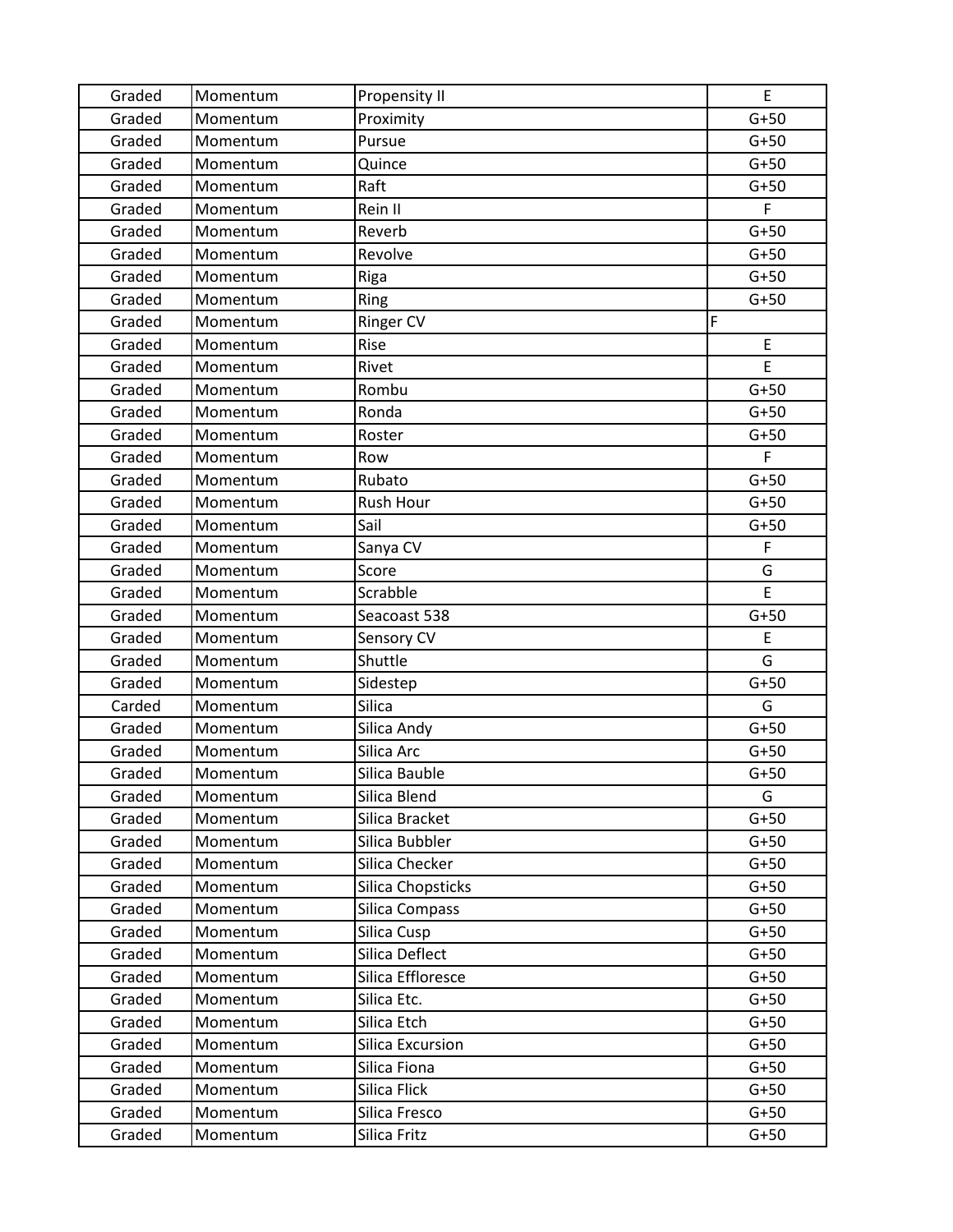| Graded | Momentum | Silica Gidget         | $G+50$       |
|--------|----------|-----------------------|--------------|
| Graded | Momentum | Silica Hiatus         | $G+50$       |
| Graded | Momentum | Silica Hoop           | $G+50$       |
| Graded | Momentum | Silica Jig            | $G+50$       |
| Graded | Momentum | Silica Kip            | $G+50$       |
| Carded | Momentum | Silica Leather        | G            |
| Graded | Momentum | Silica Likely         | $G+50$       |
| Graded | Momentum | Silica Motive         | $G+50$       |
| Graded | Momentum | Silica Reach          | $G+50$       |
| Graded | Momentum | Silica Roam           | $G+50$       |
| Graded | Momentum | Silica Scout          | $G+50$       |
| Graded | Momentum | Silica Spoke          | $G+50$       |
| Graded | Momentum | Silica Strata         | $G+50$       |
| Carded | Momentum | Silica Stride         | G            |
| Graded | Momentum | Silica Suede          | G            |
| Graded | Momentum | Silica Tao            | $G+50$       |
| Graded | Momentum | Silica Tech           | $G+50$       |
| Graded | Momentum | Silica Thatch         | $G+50$       |
| Graded | Momentum | Silica Today Here Now | $G+50$       |
| Graded | Momentum | Silica Triad          | $G+50$       |
| Graded | Momentum | Silica Waltz          | $G+50$       |
| Graded | Momentum | Silica Wifi           | $G+50$       |
| Graded | Momentum | Site Line             | $G+50$       |
| Graded | Momentum | Sketching Air         | $G+50$       |
| Graded | Momentum | Skip                  | E            |
| Carded | Momentum | Slice                 | $\mathsf{C}$ |
| Graded | Momentum | <b>Small Talk</b>     | $G+50$       |
| Graded | Momentum | Solace                | F            |
| Carded | Momentum | Solitaire             | E            |
| Graded | Momentum | Speakeasy CV          | F            |
| Graded | Momentum | Spontaneous           | $G+50$       |
| Graded | Momentum | Sport                 | F            |
| Graded | Momentum | Spunk CV              | F            |
| Graded | Momentum | Starboard             | $G+50$       |
| Graded | Momentum | Story                 | $G+50$       |
| Graded | Momentum | Stroll                | E            |
| Graded | Momentum | Strum                 | $G+50$       |
| Graded | Momentum | Strut                 | F            |
| Graded | Momentum | Subdivide             | $G+50$       |
| Graded | Momentum | Sunny                 | G            |
| Graded | Momentum | Swim                  | E            |
| Graded | Momentum | Synergy               | G            |
| Graded | Momentum | Syntax                | E            |
| Graded | Momentum | Tack                  | E            |
| Graded | Momentum | Tactic                | $G+50$       |
| Graded | Momentum | Tag                   | $G+50$       |
| Graded | Momentum | Tanner                | E            |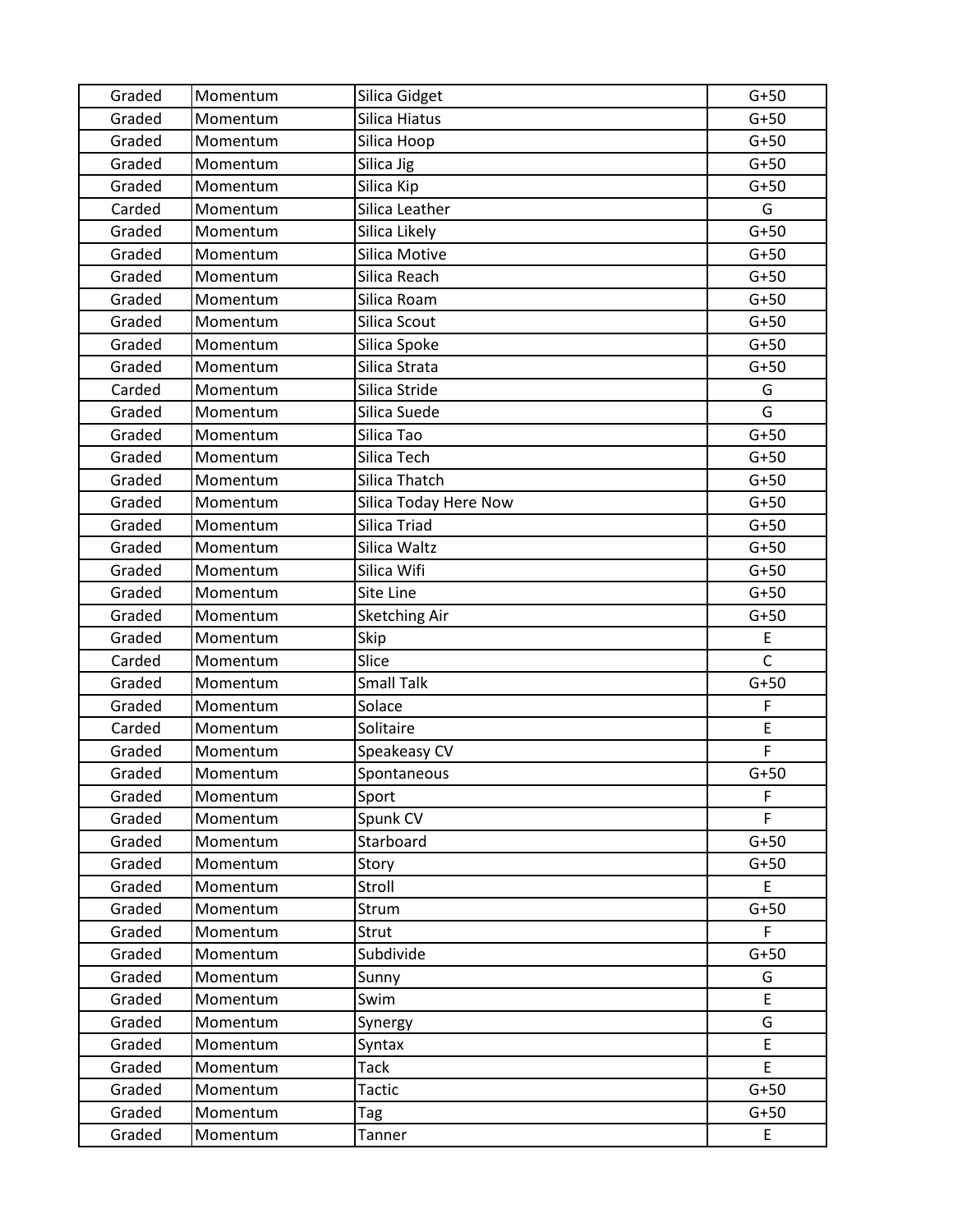| Graded | Momentum | <b>Tech Weave</b>       | $G+100$       |
|--------|----------|-------------------------|---------------|
| Graded | Momentum | Tesla                   | $G+50$        |
| Graded | Momentum | Tilt                    | G             |
| Graded | Momentum | Toggle                  | E             |
| Graded | Momentum | Traction                | $G+50$        |
| Graded | Momentum | <b>Tradition C-Zero</b> | E             |
| Graded | Momentum | Trapeze                 | $G+50$        |
| Graded | Momentum | <b>Trefoil</b>          | G             |
| Graded | Momentum | Tribeca CV              | F             |
| Graded | Momentum | <b>Trilogy</b>          | G             |
| Graded | Momentum | <b>Trivia</b>           | $G+50$        |
| Graded | Momentum | <b>Tufted</b>           | $G+50$        |
| Graded | Momentum | Turin                   | $G+50$        |
| Graded | Momentum | Uplift                  | $G+50$        |
| Graded | Momentum | Vanguard CV             | F             |
| Graded | Momentum | Velocity                | F             |
| Graded | Momentum | Via                     | E             |
| Graded | Momentum | Viva II                 | G             |
| Graded | Momentum | Vox                     | E             |
| Graded | Momentum | Wander                  | $G+50$        |
| Graded | Momentum | Waver                   | G             |
| Graded | Momentum | <b>Weaving Palettes</b> | $G+50$        |
| Graded | Momentum | Well Well Well          | $G+50$        |
| Graded | Momentum | Whim                    | $G+50$        |
| Graded | Momentum | Whit Epu                | F             |
| Graded | Momentum | Why Why Why             | $G+50$        |
| Graded | Momentum | Widget                  | D             |
| Graded | Momentum | Zipped                  | $G+50$        |
| Graded | Maharam  | A Band Apart            | $G+200$       |
| Graded | Maharam  | Abacus                  | $G+50$        |
| Graded | Maharam  | Agency                  | $G+200$       |
| Graded | Maharam  | Albemarle               | $G+100$       |
| Graded | Maharam  | Alpaca Epingle          | $G+200$       |
| Graded | Maharam  | Alpaca Velvet           | $G+200$       |
| Graded | Maharam  | Ample                   | $G+50$        |
| Graded | Maharam  | Amulet                  | $G+50$        |
| Graded | Maharam  | Anagram                 | $G+50$        |
| Graded | Maharam  | Angles                  | $G+150$       |
| Graded | Maharam  | Apt                     | $G+50$        |
| Graded | Maharam  | Arabesque               | $G+100$       |
| Graded | Maharam  | Arcade                  | $G+50$        |
| Graded | Maharam  | Aria                    | $G+100$<br>F. |
| Graded | Maharam  | Article                 |               |
| Graded | Maharam  | <b>Assembled Check</b>  | $G+200$       |
| Graded | Maharam  | Balm                    | D             |
| Graded | Maharam  | <b>Bander</b>           | $G+100$       |
| Graded | Maharam  | <b>Bask</b>             | D             |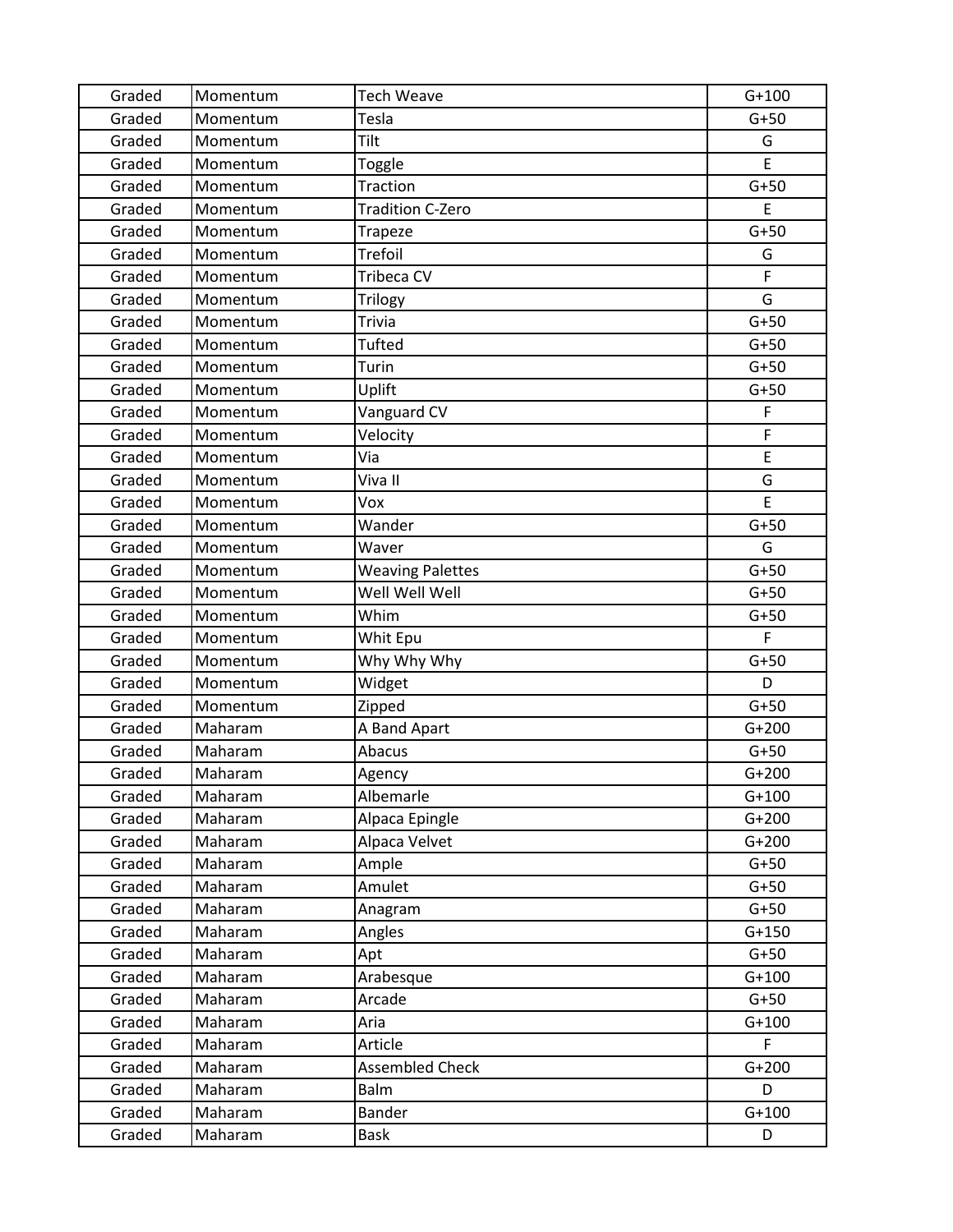| Graded | Maharam | <b>Bavaria</b>          | $G+300$ |
|--------|---------|-------------------------|---------|
| Graded | Maharam | <b>Bavaria Stripe</b>   | $G+150$ |
| Graded | Maharam | Beacon                  | $G+50$  |
| Graded | Maharam | <b>Beck</b>             | $G+50$  |
| Graded | Maharam | Beryl                   | $G+50$  |
| Graded | Maharam | <b>Bespoke Stripe</b>   | $G+150$ |
| Graded | Maharam | <b>Big Stripe</b>       | $G+150$ |
| Graded | Maharam | <b>Bind</b>             | $G+100$ |
| Graded | Maharam | <b>Blended Stripe</b>   | $G+150$ |
| Graded | Maharam | <b>Bluff</b>            | G       |
| Graded | Maharam | Blumen                  | $G+150$ |
| Graded | Maharam | Bond                    | $G+50$  |
| Graded | Maharam | <b>Borders</b>          | $G+300$ |
| Graded | Maharam | Boundary                | G       |
| Graded | Maharam | Boundary                | G       |
| Graded | Maharam | <b>Bright Angle</b>     | $G+50$  |
| Graded | Maharam | <b>Bright Cube</b>      | $G+50$  |
| Graded | Maharam | <b>Bright Grid</b>      | $G+50$  |
| Graded | Maharam | <b>Brim</b>             | $G+50$  |
| Graded | Maharam | <b>Brindle</b>          | F       |
| Graded | Maharam | <b>Brio</b>             | $G+50$  |
| Graded | Maharam | <b>Brush</b>            | E       |
| Graded | Maharam | <b>Brushed Camel</b>    | $G+250$ |
| Graded | Maharam | <b>Brushed Cashmere</b> | $G+550$ |
| Graded | Maharam | <b>Brushed Merino</b>   | $G+250$ |
| Graded | Maharam | <b>Buffer</b>           | G       |
| Graded | Maharam | <b>Bureau</b>           | F       |
| Graded | Maharam | <b>Bushel</b>           | $G+50$  |
| Graded | Maharam | Campana                 | $G+50$  |
| Graded | Maharam | Candor                  | G       |
| Graded | Maharam | Caper                   | F       |
| Graded | Maharam | Cashmere Ripple         | $G+650$ |
| Graded | Maharam | Chalet                  | $G+50$  |
| Graded | Maharam | Chasm                   | $G+50$  |
| Graded | Maharam | Chassis                 | $G+50$  |
| Graded | Maharam | Checker                 | $G+100$ |
| Graded | Maharam | <b>Checker Split</b>    | $G+100$ |
| Graded | Maharam | Chime                   | G       |
| Graded | Maharam | Chroma                  | $G+250$ |
| Graded | Maharam | Circles                 | $G+100$ |
| Graded | Maharam | Circles                 | $G+100$ |
| Graded | Maharam | Circuit                 | $G+50$  |
| Graded | Maharam | Clamber                 | $G+50$  |
| Graded | Maharam | Coach Cloth             | $G+100$ |
| Graded | Maharam | Coast                   | G       |
| Graded | Maharam | Coin                    | G       |
| Graded | Maharam | Coin Crypton            | $G+50$  |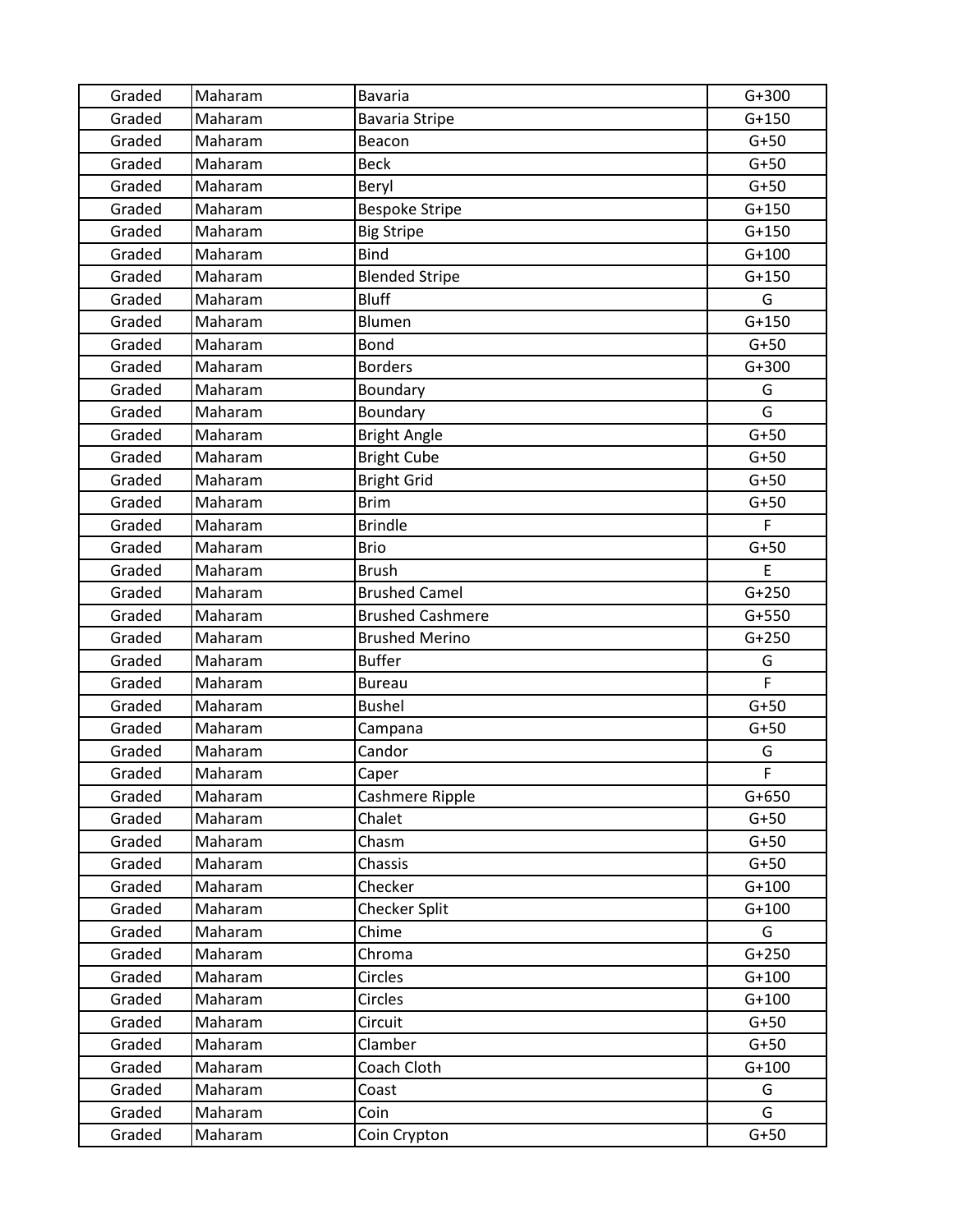| Graded | Maharam | Colorfield                | $G+200$ |
|--------|---------|---------------------------|---------|
| Graded | Maharam | Column                    | $G+50$  |
| Graded | Maharam | Compartment               | $G+200$ |
| Graded | Maharam | Compound                  | $G+50$  |
| Graded | Maharam | Conduit                   | F       |
| Graded | Maharam | Confetti                  | $G+100$ |
| Graded | Maharam | Cosset                    | $G+50$  |
| Graded | Maharam | <b>Cotton Velvet</b>      | $G+100$ |
| Graded | Maharam | Cove                      | $G+100$ |
| Graded | Maharam | Crew                      | $G+50$  |
| Graded | Maharam | Crisp                     | F       |
| Graded | Maharam | Croft                     | $G+150$ |
| Graded | Maharam | Crosspatch                | $G+100$ |
| Graded | Maharam | Crush                     | $G+50$  |
| Graded | Maharam | Cursive                   | $G+50$  |
| Graded | Maharam | Cycle                     | G       |
| Graded | Maharam | Darning Sampler           | $G+50$  |
| Graded | Maharam | Darning Sampler Large     | $G+50$  |
| Graded | Maharam | Darning Sampler Plaid     | $G+100$ |
| Graded | Maharam | <b>Deconstructed Rose</b> | $G+200$ |
| Graded | Maharam | Design 9297               | $G+150$ |
| Graded | Maharam | Dingbats                  | $G+100$ |
| Graded | Maharam | Dot Pattern               | $G+100$ |
| Graded | Maharam | Dots                      | $G+100$ |
| Graded | Maharam | Double Triangles          | $G+100$ |
| Graded | Maharam | <b>Draft</b>              | E       |
| Graded | Maharam | Drape                     | $G+50$  |
| Graded | Maharam | Dwell                     | F       |
| Graded | Maharam | Eden                      | $G+200$ |
| Graded | Maharam | Edges                     | $G+100$ |
| Graded | Maharam | <b>Ellipsis</b>           | $G+50$  |
| Graded | Maharam | Elm                       | F       |
| Graded | Maharam | Embed                     | $G+50$  |
| Graded | Maharam | Emit                      | F       |
| Graded | Maharam | Enmesh                    | G       |
| Graded | Maharam | Entwine                   | $G+50$  |
| Graded | Maharam | <b>Epingle Stripe</b>     | $G+150$ |
| Graded | Maharam | Equate                    | $G+50$  |
| Graded | Maharam | Etch                      | $G+100$ |
| Graded | Maharam | <b>Exaggerated Plaid</b>  | $G+100$ |
| Graded | Maharam | Facets                    | $G+100$ |
| Graded | Maharam | Fathom                    | G       |
| Graded | Maharam | Feature                   | $G+50$  |
| Graded | Maharam | Festoon                   | $G+50$  |
| Graded | Maharam | Field                     | F       |
| Graded | Maharam | Firma                     | $G+50$  |
| Graded | Maharam | Flint                     | $G+50$  |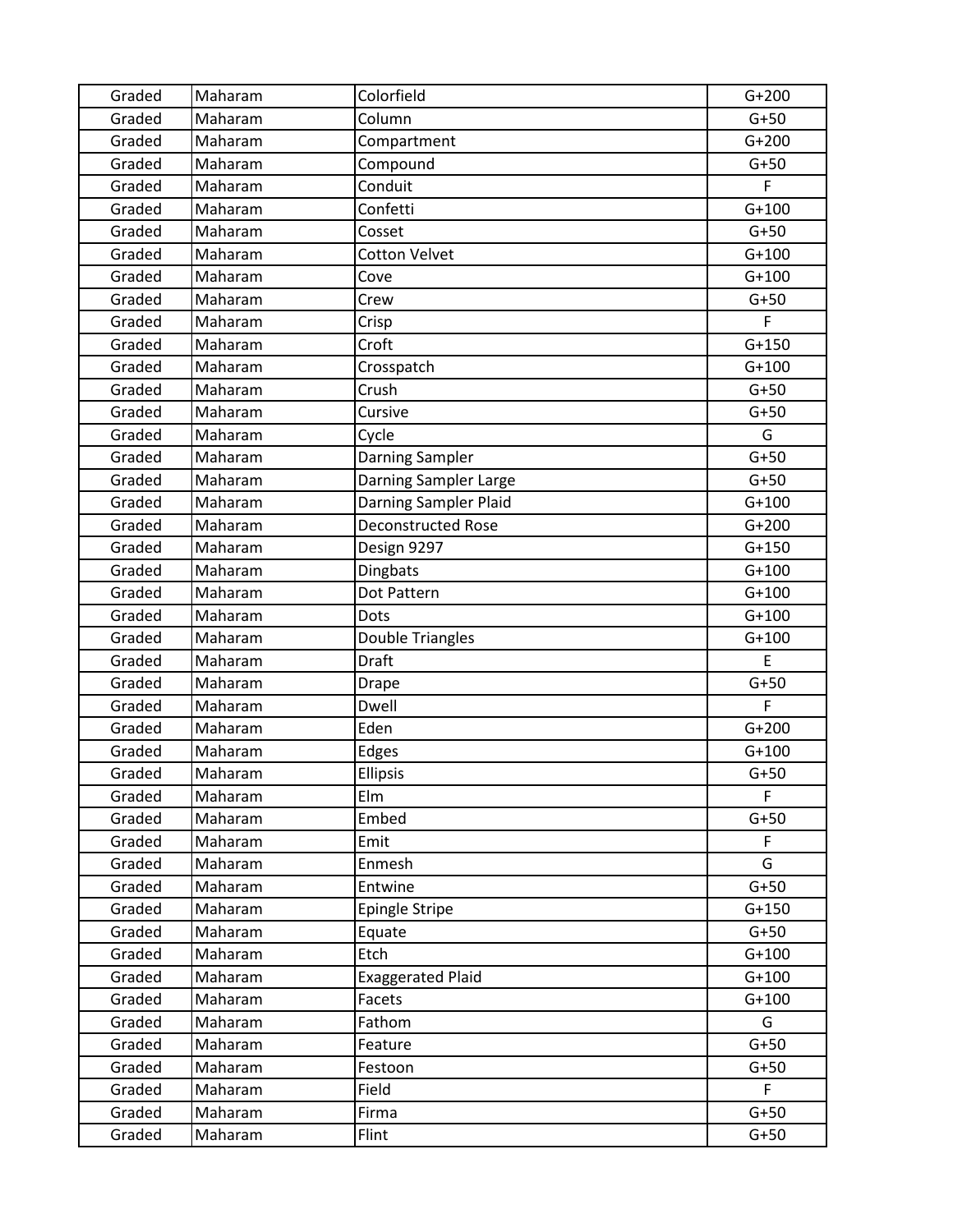| Graded | Maharam | Flock                  | F           |
|--------|---------|------------------------|-------------|
| Graded | Maharam | Fluent Crypton         | $G+50$      |
| Graded | Maharam | Flurry                 | $G+100$     |
| Graded | Maharam | <b>Fluted Silk</b>     | $G+100$     |
| Graded | Maharam | Flutter                | $G+150$     |
| Graded | Maharam | Fold                   | $G+50$      |
| Graded | Maharam | Foliage                | $G+200$     |
| Graded | Maharam | Fore                   | $G+100$     |
| Graded | Maharam | Frequency              | G           |
| Graded | Maharam | Fruit                  | $G+100$     |
| Graded | Maharam | Gallant                | G           |
| Graded | Maharam | Garden                 | $G+50$      |
| Graded | Maharam | Gemma                  | $G+50$      |
| Graded | Maharam | Gemma Multi            | $G+50$      |
| Graded | Maharam | Geometri               | $G+100$     |
| Graded | Maharam | Gild                   | $G+50$      |
| Graded | Maharam | Glaze                  | $G+100$     |
| Graded | Maharam | Glen                   | $\mathsf F$ |
| Graded | Maharam | Grid                   | $G+200$     |
| Graded | Maharam | Grove                  | $G+50$      |
| Graded | Maharam | Gust                   | G           |
| Graded | Maharam | Hearth                 | $G+50$      |
| Graded | Maharam | Herringbone Stripe     | $G+150$     |
| Graded | Maharam | Hewn                   | $G+50$      |
| Graded | Maharam | Horsehair Basket       | $G+500$     |
| Graded | Maharam | <b>Horsehair Check</b> | $G+550$     |
| Graded | Maharam | Horsehair Striae       | $G+400$     |
| Graded | Maharam | Houndstooth            | $G+100$     |
| Graded | Maharam | Hours                  | $G+300$     |
| Graded | Maharam | Huddle                 | $G+150$     |
| Graded | Maharam | Hue                    | E           |
| Graded | Maharam | Idle                   | $G+100$     |
| Graded | Maharam | Imbue                  | $G+50$      |
| Graded | Maharam | Industry               | $G+200$     |
| Graded | Maharam | Inlay                  | $G+100$     |
| Graded | Maharam | Insignia               | $G+50$      |
| Graded | Maharam | Instill                | G           |
| Graded | Maharam | Jacobs Coat            | $G+150$     |
| Graded | Maharam | Jasper                 | $G+50$      |
| Graded | Maharam | Keen                   | G           |
| Graded | Maharam | Lanalux                | $G+300$     |
| Graded | Maharam | Lariat                 | F.          |
| Graded | Maharam | Layers Garden          | $G+150$     |
| Graded | Maharam | Layers Garden Double   | $G+350$     |
| Graded | Maharam | Layers Park            | $G+150$     |
| Graded | Maharam | Layers Park Double     | $G+350$     |
| Graded | Maharam | Layers Vineyard Large  | $G+150$     |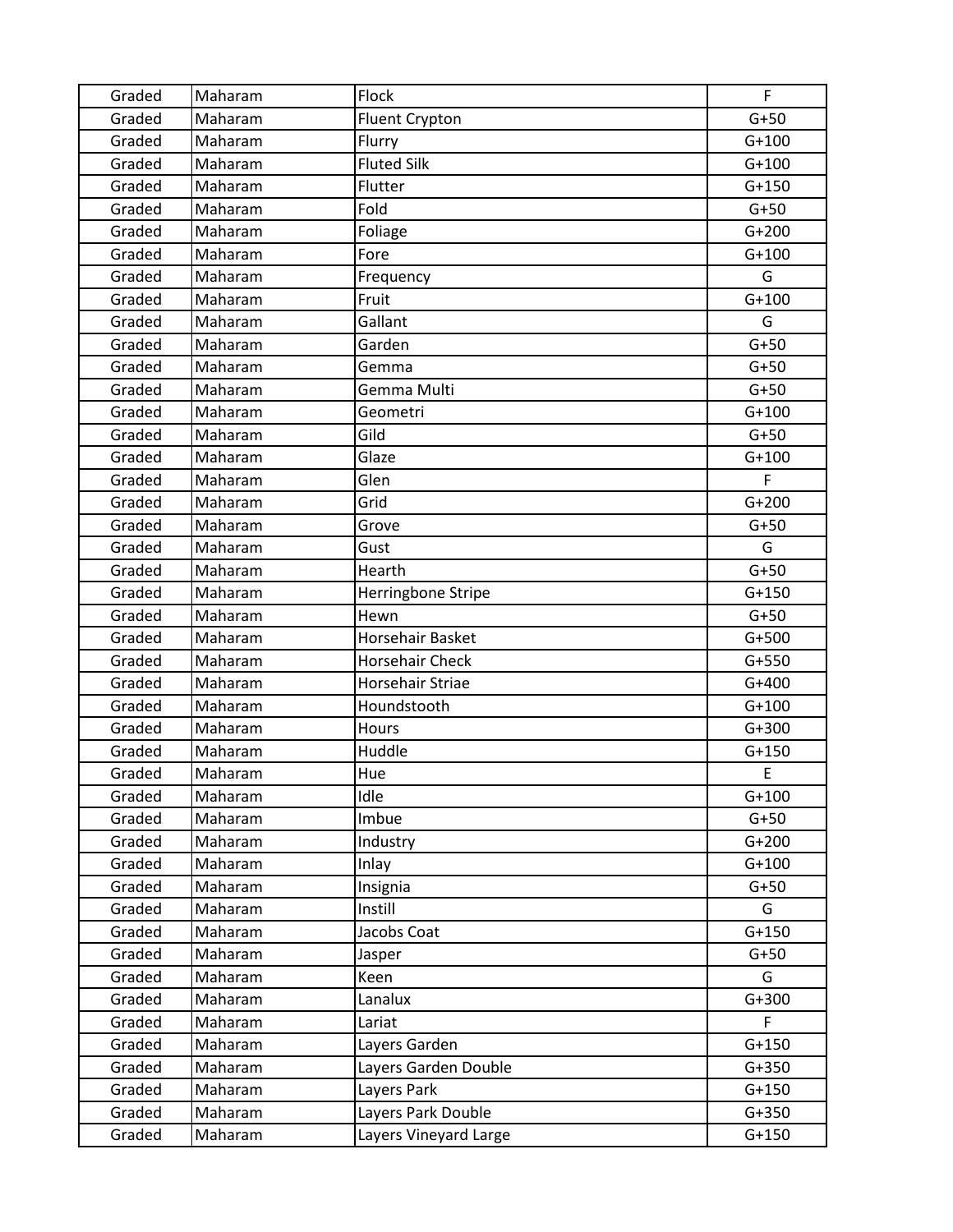| Graded | Maharam | Layers Vineyard Small  | $G+150$     |
|--------|---------|------------------------|-------------|
| Graded | Maharam | League                 | F           |
| Graded | Maharam | Lean                   | G           |
| Graded | Maharam | Ledger                 | G           |
| Graded | Maharam | Lens                   | G           |
| Graded | Maharam | Levity                 | G           |
| Graded | Maharam | Lift                   | $G+50$      |
| Graded | Maharam | Limn                   | $G+50$      |
| Graded | Maharam | Linden                 | $G+50$      |
| Graded | Maharam | Lineage                | G           |
| Graded | Maharam | Linen Basket           | $G+150$     |
| Graded | Maharam | Link                   | $G+50$      |
| Graded | Maharam | Lithe                  | $G+50$      |
| Graded | Maharam | Loam                   | E           |
| Graded | Maharam | Loop                   | G           |
| Graded | Maharam | Luce                   | $G+50$      |
| Graded | Maharam | Lumen                  | F           |
| Graded | Maharam | Lunar                  | $\mathsf F$ |
| Carded | Maharam | Manner                 | D           |
| Graded | Maharam | Mantle                 | F           |
| Graded | Maharam | <b>Massive Paisley</b> | $G+200$     |
| Graded | Maharam | Mechanism              | $G+50$      |
| Graded | Maharam | Medium                 | F           |
| Graded | Maharam | Mela                   | $G+100$     |
| Graded | Maharam | <b>Melange Tweed</b>   | $G+100$     |
| Carded | Maharam | Meld                   | D           |
| Graded | Maharam | Merit                  | F           |
| Graded | Maharam | Mesh                   | $G+50$      |
| Carded | Maharam | Messenger              | D           |
| Graded | Maharam | Metaphor               | E           |
| Carded | Maharam | Metric                 | D           |
| Graded | Maharam | Mexidot                | $G+50$      |
| Graded | Maharam | Micro                  | G           |
| Graded | Maharam | Mikado                 | $G+100$     |
| Graded | Maharam | Milestone              | F           |
| Graded | Maharam | Millerstripe           | $G+150$     |
| Graded | Maharam | Mimic                  | $G+50$      |
| Graded | Maharam | Mingled Plaid          | $G+150$     |
| Graded | Maharam | Minicheck              | $G+100$     |
| Graded | Maharam | Mister                 | $G+50$      |
| Graded | Maharam | Mode                   | F.          |
| Graded | Maharam | <b>Mohair Extreme</b>  | $G+300$     |
| Graded | Maharam | Mohair Supreme         | $G+150$     |
| Graded | Maharam | Monk's Wool            | $G+150$     |
| Graded | Maharam | Monsoon                | $G+50$      |
| Graded | Maharam | Motley                 | G           |
| Graded | Maharam | Multiply               | F           |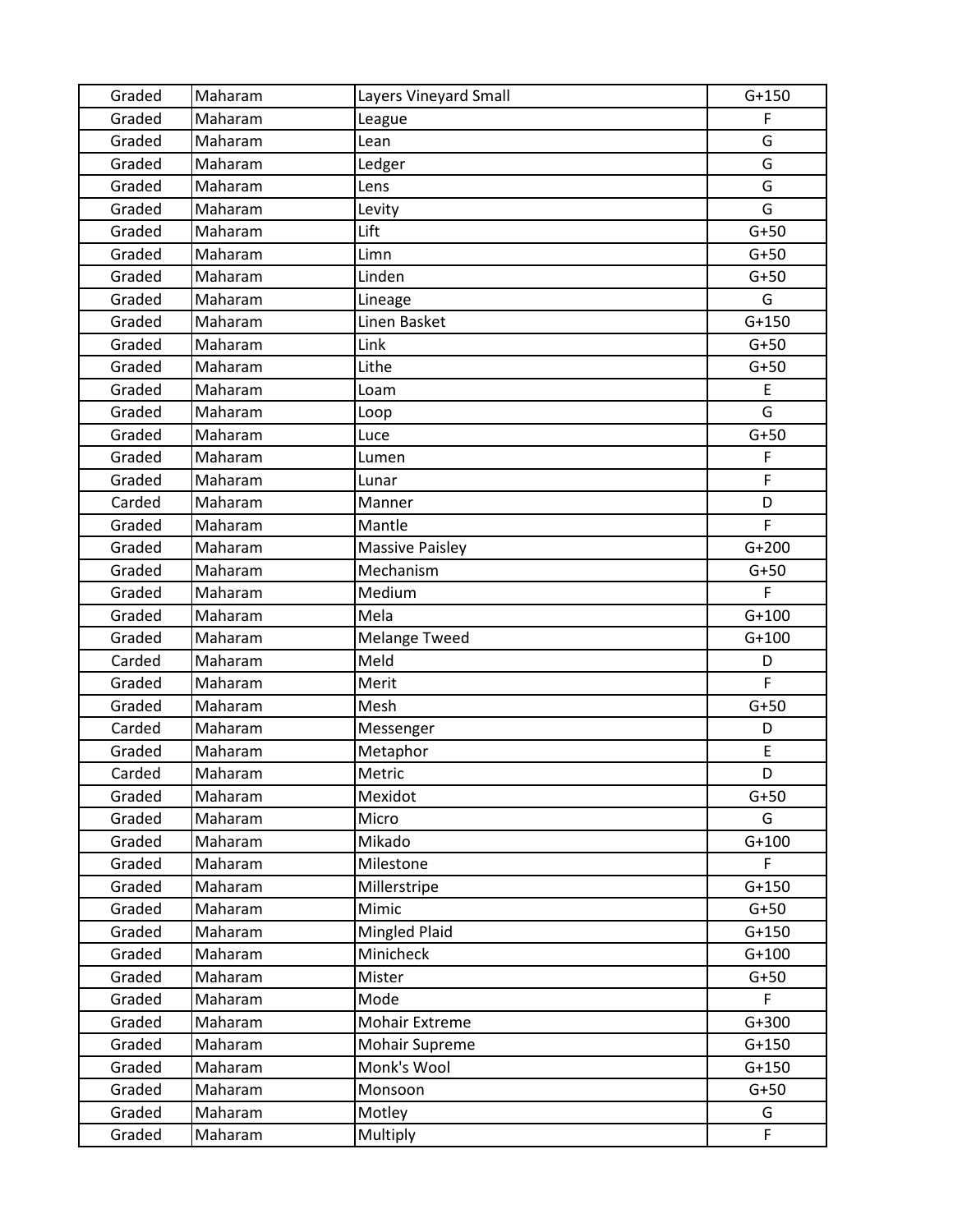| Carded | Maharam | Murmur                    | D            |
|--------|---------|---------------------------|--------------|
| Carded | Maharam | Muse                      | D            |
| Graded | Maharam | <b>Names</b>              | $G+100$      |
| Graded | Maharam | <b>Nestle</b>             | $G+100$      |
| Graded | Maharam | <b>Nico</b>               | F            |
| Graded | Maharam | Nimble                    | $G+50$       |
| Graded | Maharam | <b>Note</b>               | F.           |
| Graded | Maharam | Offset                    | $G+50$       |
| Graded | Maharam | Optik                     | $G+100$      |
| Graded | Maharam | Orakelblume               | $G+150$      |
| Graded | Maharam | Orbit                     | F            |
| Graded | Maharam | <b>Ottoman Stripe</b>     | $G+150$      |
| Graded | Maharam | <b>Overlapping Stripe</b> | $G+100$      |
| Graded | Maharam | Pace                      | $\mathsf{C}$ |
| Graded | Maharam | <b>Painted Stripe</b>     | $G+100$      |
| Graded | Maharam | Paisley Brocade           | $G+150$      |
| Graded | Maharam | Palio                     | $G+100$      |
| Graded | Maharam | Pallet                    | F            |
| Graded | Maharam | Parallel                  | F            |
| Graded | Maharam | <b>Parched Silk</b>       | $G+100$      |
| Graded | Maharam | Pare                      | $G+50$       |
| Graded | Maharam | Passel                    | $G+150$      |
| Graded | Maharam | Pasture                   | $G+200$      |
| Graded | Maharam | Pebble Wool               | $G+150$      |
| Graded | Maharam | Pebble Wool Multi         | $G+150$      |
| Graded | Maharam | Pepitas                   | $G+50$       |
| Graded | Maharam | Pepper                    | G            |
| Graded | Maharam | Perspective               | $G+100$      |
| Graded | Maharam | Petra                     | $G+50$       |
| Graded | Maharam | Pick                      | F            |
| Graded | Maharam | Pick Crypton              | $G+50$       |
| Graded | Maharam | Pinnacle                  | $G+50$       |
| Graded | Maharam | Pitch                     | G            |
| Graded | Maharam | Plait                     | G            |
| Graded | Maharam | Plume                     | $G+100$      |
| Graded | Maharam | Pocket                    | $G+50$       |
| Graded | Maharam | Point                     | $G+100$      |
| Graded | Maharam | Press                     | D            |
| Graded | Maharam | Pressed Linen             | $G+150$      |
| Graded | Maharam | <b>Pressed Plaid</b>      | $G+150$      |
| Graded | Maharam | Prime                     | $G+50$       |
| Graded | Maharam | Prompt                    | G            |
| Graded | Maharam | Province                  | $G+50$       |
| Graded | Maharam | Quatrefoil                | $G+100$      |
| Graded | Maharam | Quay                      | G            |
| Graded | Maharam | Quell                     | $G+100$      |
| Graded | Maharam | Queue                     | G            |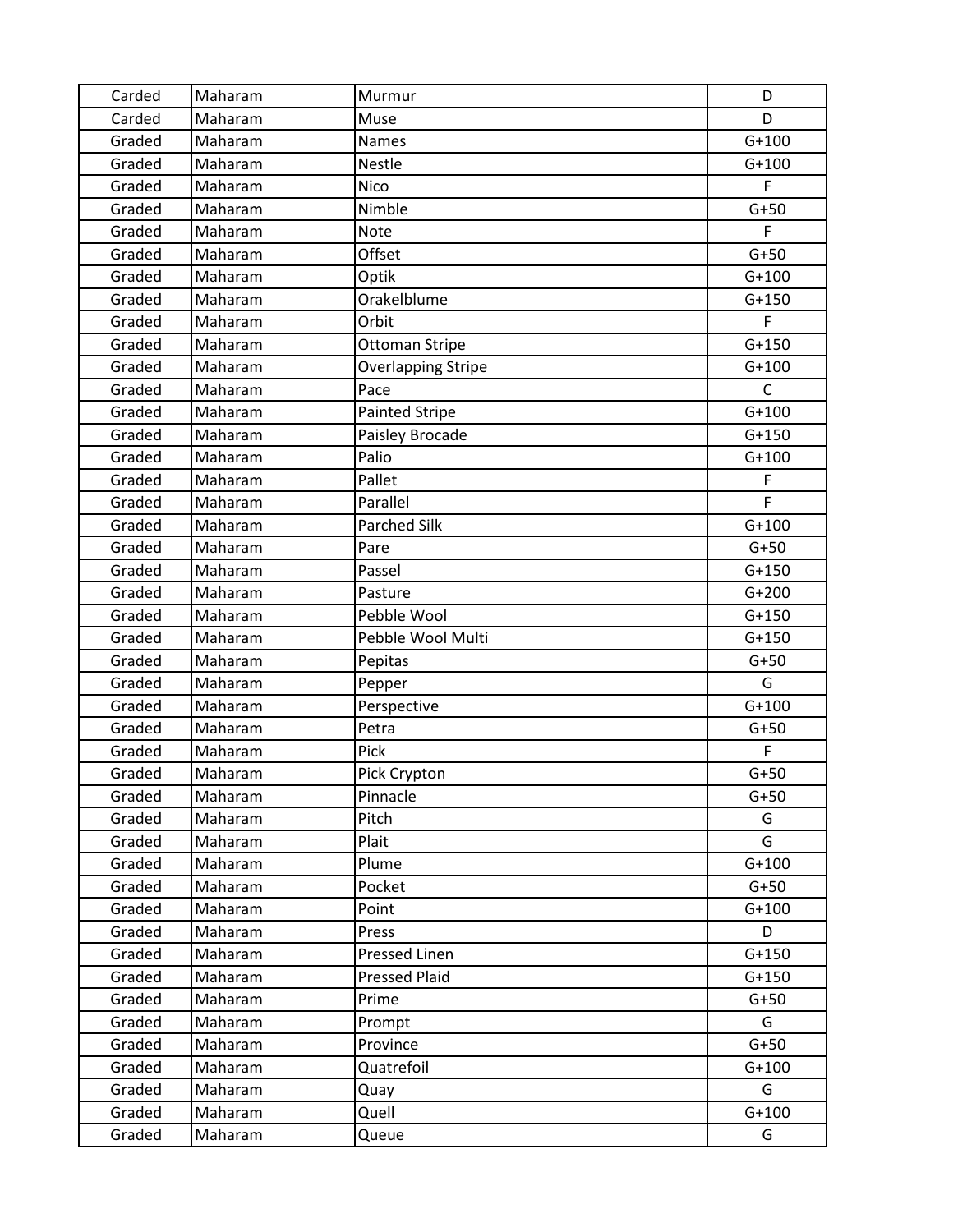| Graded | Maharam | Rail                        | $G+50$  |
|--------|---------|-----------------------------|---------|
| Graded | Maharam | Range                       | $G+50$  |
| Graded | Maharam | Reef                        | $G+50$  |
| Graded | Maharam | Regatta                     | $G+50$  |
| Graded | Maharam | Relay                       | $G+100$ |
| Graded | Maharam | <b>Repeat Classic</b>       | $G+500$ |
| Graded | Maharam | <b>Repeat Classic Print</b> | $G+550$ |
| Graded | Maharam | Repeat Classic Stripe       | $G+150$ |
| Graded | Maharam | <b>Repeat Dot</b>           | $G+400$ |
| Graded | Maharam | <b>Repeat Dot Print</b>     | $G+450$ |
| Graded | Maharam | <b>Repeat Dot Ring</b>      | $G+150$ |
| Graded | Maharam | Rill                        | G       |
| Graded | Maharam | Roam                        | $G+150$ |
| Graded | Maharam | Roman                       | $G+50$  |
| Graded | Maharam | Roster                      | F       |
| Graded | Maharam | Route                       | G       |
| Graded | Maharam | Rule                        | $G+50$  |
| Graded | Maharam | Runner                      | $G+50$  |
| Graded | Maharam | Runner Standard             | G       |
| Graded | Maharam | Scape                       | $G+50$  |
| Graded | Maharam | Scuba                       | G       |
| Graded | Maharam | Scute                       | G       |
| Graded | Maharam | Scuttle                     | G       |
| Graded | Maharam | Seal                        | D       |
| Graded | Maharam | Segmented Stripe            | $G+100$ |
| Graded | Maharam | Sendal                      | $G+50$  |
| Graded | Maharam | Sequence                    | $G+50$  |
| Graded | Maharam | Sequential Stripe           | $G+150$ |
| Graded | Maharam | Serried                     | $G+50$  |
| Graded | Maharam | Shadow                      | $G+50$  |
| Graded | Maharam | Sharkskin 2                 | $G+50$  |
| Graded | Maharam | Sheen                       | $G+50$  |
| Graded | Maharam | Shift                       | $G+50$  |
| Graded | Maharam | Sift                        | $G+100$ |
| Graded | Maharam | Silk Canvas                 | $G+100$ |
| Graded | Maharam | Slumber                     | $G+100$ |
| Graded | Maharam | Small Dot Pattern           | $G+100$ |
| Graded | Maharam | Soft Tweed                  | $G+100$ |
| Graded | Maharam | Songbird                    | $G+150$ |
| Graded | Maharam | Sort                        | G       |
| Graded | Maharam | Source                      | E       |
| Graded | Maharam | Span                        | $G+50$  |
| Graded | Maharam | Spare                       | $G+100$ |
| Graded | Maharam | Spindle                     | $G+100$ |
| Graded | Maharam | Spiral                      | F       |
| Graded | Maharam | Splay                       | G       |
| Graded | Maharam | Spry                        | G       |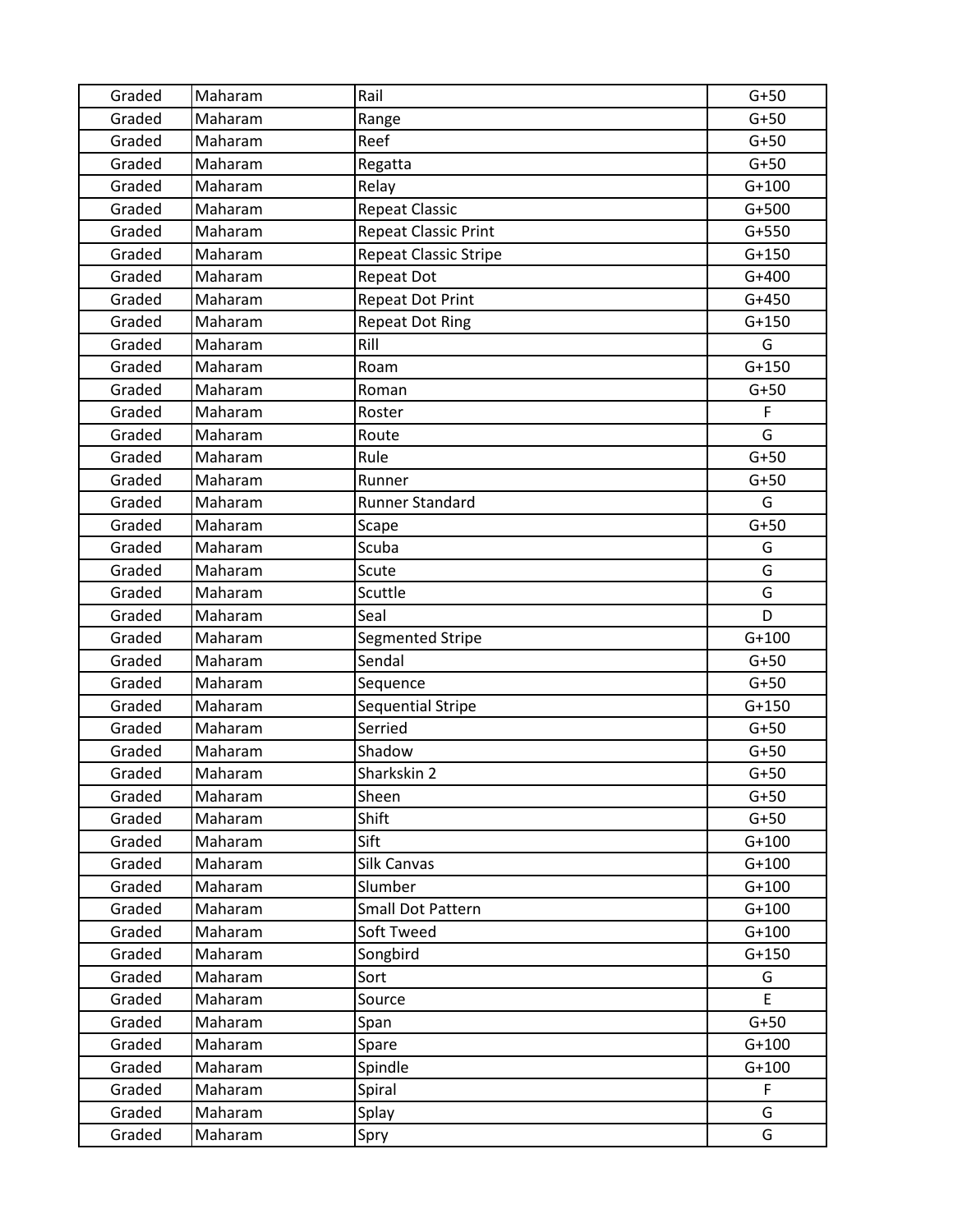| Graded | Maharam | <b>Stark</b>          | E            |
|--------|---------|-----------------------|--------------|
| Graded | Maharam | Stature               | G            |
| Graded | Maharam | <b>Steady Crypton</b> | $G+50$       |
| Graded | Maharam | Steep                 | D            |
| Graded | Maharam | Stow                  | $\mathsf{C}$ |
| Graded | Maharam | <b>Stripes</b>        | $G+150$      |
| Graded | Maharam | Strum                 | $G+50$       |
| Graded | Maharam | Study                 | $G+50$       |
| Graded | Maharam | Sudden                | $G+50$       |
| Graded | Maharam | Sundry                | $G+50$       |
| Graded | Maharam | Superweave            | $G+200$      |
| Graded | Maharam | Swathe                | $G+50$       |
| Graded | Maharam | Switch                | $G+50$       |
| Graded | Maharam | Swivel                | $G+50$       |
| Graded | Maharam | Tangram               | $G+100$      |
| Graded | Maharam | <b>Taper</b>          | $G+50$       |
| Graded | Maharam | <b>Taut Linen</b>     | $G+100$      |
| Graded | Maharam | Teatro                | $G+50$       |
| Graded | Maharam | Tempera               | $G+50$       |
| Graded | Maharam | Tend                  | $G+50$       |
| Graded | Maharam | Terra                 | $G+100$      |
| Graded | Maharam | The Firm              | $G+200$      |
| Graded | Maharam | The Story of My Life  | $G+100$      |
| Graded | Maharam | <b>Tinge</b>          | D            |
| Graded | Maharam | Toostripe             | $G+150$      |
| Graded | Maharam | Tracery               | $G+50$       |
| Graded | Maharam | <b>Trait</b>          | $G+50$       |
| Graded | Maharam | Transmit              | E.           |
| Graded | Maharam | <b>Trellis</b>        | $G+50$       |
| Graded | Maharam | <b>Tress</b>          | $G+100$      |
| Graded | Maharam | Trio                  | $G+50$       |
| Graded | Maharam | Trundle               | F            |
| Graded | Maharam | Tuft                  | E            |
| Graded | Maharam | Turret                | F            |
| Graded | Maharam | Unisol                | $G+100$      |
| Graded | Maharam | Valor                 | $G+100$      |
| Graded | Maharam | Vases                 | $G+50$       |
| Graded | Maharam | Veer                  | G            |
| Graded | Maharam | Velvet Stripe         | $G+150$      |
| Graded | Maharam | Vineyard              | $G+50$       |
| Graded | Maharam | Voyage                | $G+100$      |
| Graded | Maharam | Washi                 | $G+100$      |
| Graded | Maharam | Waver                 | $G+50$       |
| Graded | Maharam | Wend                  | G            |
| Graded | Maharam | Wide Corduroy         | $G+100$      |
| Graded | Maharam | Willow                | G            |
| Graded | Maharam | <b>Wool Check</b>     | $G+100$      |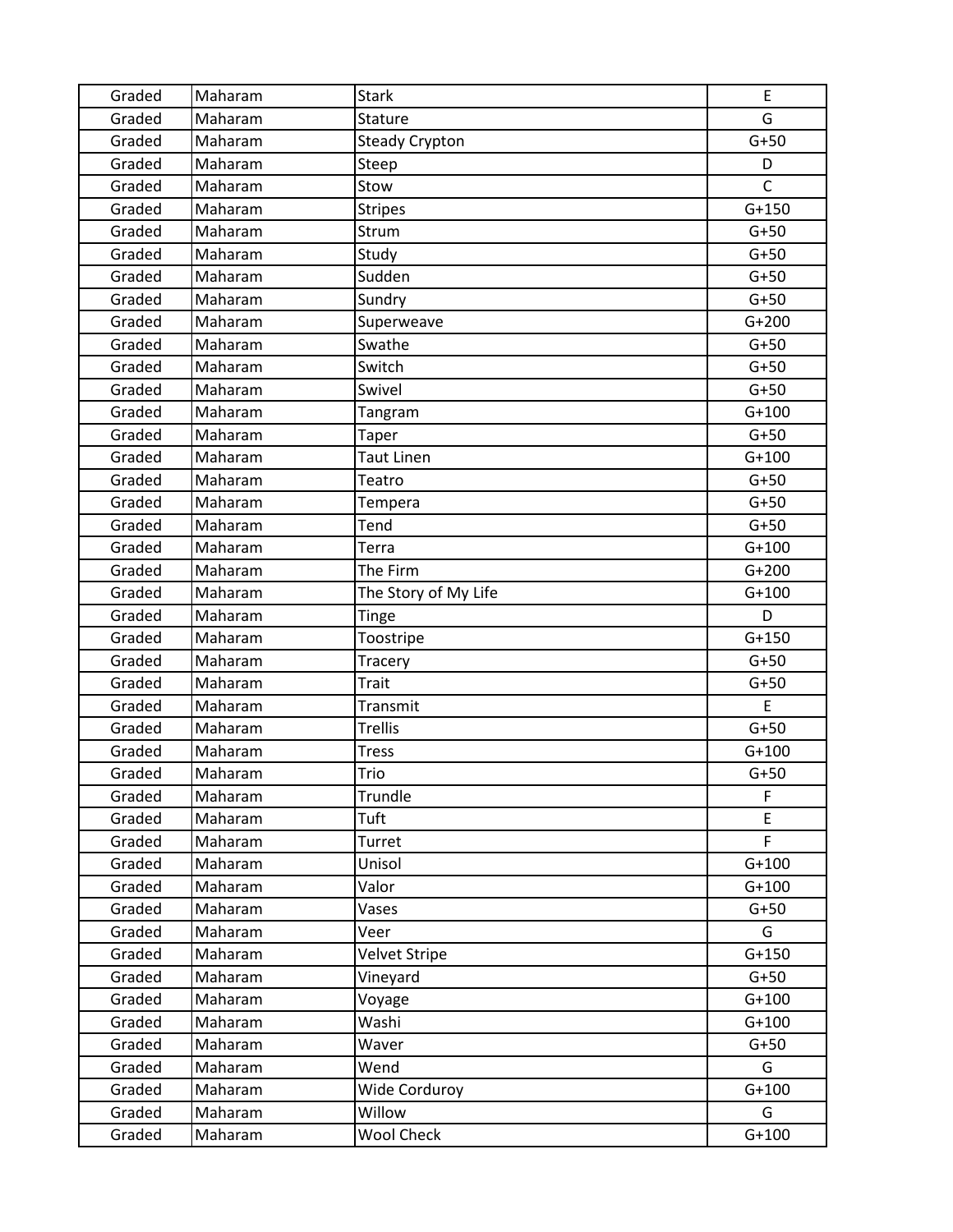| Graded | Maharam | Wool Rib           | $G+100$ |
|--------|---------|--------------------|---------|
| Graded | Maharam | <b>Wool Striae</b> | $G+150$ |
| Graded | Maharam | Wool Velvet        | $G+150$ |
| Graded | Pallas  | <b>ALEA</b>        | G       |
| Graded | Pallas  | <b>ALLURE</b>      | $G+50$  |
| Graded | Pallas  | <b>APHRODITE</b>   | F.      |
| Graded | Pallas  | <b>ARC</b>         | $G+50$  |
| Graded | Pallas  | ARJUNA             | E       |
| Graded | Pallas  | <b>ARTEMIS</b>     | $G+50$  |
| Graded | Pallas  | <b>ASYMMETRIC</b>  | G       |
| Graded | Pallas  | <b>BALLAD</b>      | $G+50$  |
| Graded | Pallas  | <b>BASKET</b>      | G       |
| Graded | Pallas  | <b>BEDFORD</b>     | G       |
| Graded | Pallas  | <b>BRIO</b>        | $G+50$  |
| Graded | Pallas  | <b>BROGUE</b>      | G       |
| Graded | Pallas  | <b>BURNISH</b>     | G       |
| Graded | Pallas  | <b>CHIC</b>        | $G+50$  |
| Graded | Pallas  | COCO               | G       |
| Graded | Pallas  | <b>CONSTRUCT</b>   | $G+50$  |
| Graded | Pallas  | <b>DEFLECTION</b>  | F       |
| Graded | Pallas  | <b>DEJA VU</b>     | F       |
| Graded | Pallas  | DEMI               | $G+50$  |
| Graded | Pallas  | <b>EDGE</b>        | $G+50$  |
| Graded | Pallas  | <b>ESSENCE</b>     | G       |
| Graded | Pallas  | <b>ETCH</b>        | G       |
| Graded | Pallas  | <b>ETHOS</b>       | G       |
| Graded | Pallas  | <b>FLOW</b>        | G       |
| Graded | Pallas  | <b>FLUX</b>        | $G+50$  |
| Graded | Pallas  | <b>FRIEZE</b>      | F.      |
| Graded | Pallas  | <b>FUSE</b>        | $G+50$  |
| Graded | Pallas  | <b>GLAM</b>        | G       |
| Graded | Pallas  | <b>GLITZ</b>       | F       |
| Graded | Pallas  | <b>HARMONY</b>     | $G+50$  |
| Graded | Pallas  | <b>HOLY COW</b>    | G       |
| Graded | Pallas  | <b>LULL</b>        | $G+50$  |
| Graded | Pallas  | <b>LYRIC</b>       | G       |
| Graded | Pallas  | <b>MERGE</b>       | F       |
| Graded | Pallas  | <b>MESH</b>        | G       |
| Graded | Pallas  | <b>MIX</b>         | $G+50$  |
| Graded | Pallas  | <b>MOD</b>         | $G+50$  |
| Graded | Pallas  | <b>NAP</b>         | E       |
| Graded | Pallas  | <b>NEO</b>         | $G+50$  |
| Graded | Pallas  | <b>ODE</b>         | $G+50$  |
| Graded | Pallas  | OOH LA LANA        | G       |
| Graded | Pallas  | <b>PANACHE</b>     | E.      |
| Graded | Pallas  | PINCH PLEAT        | G       |
| Graded | Pallas  | <b>POPCORN</b>     | F.      |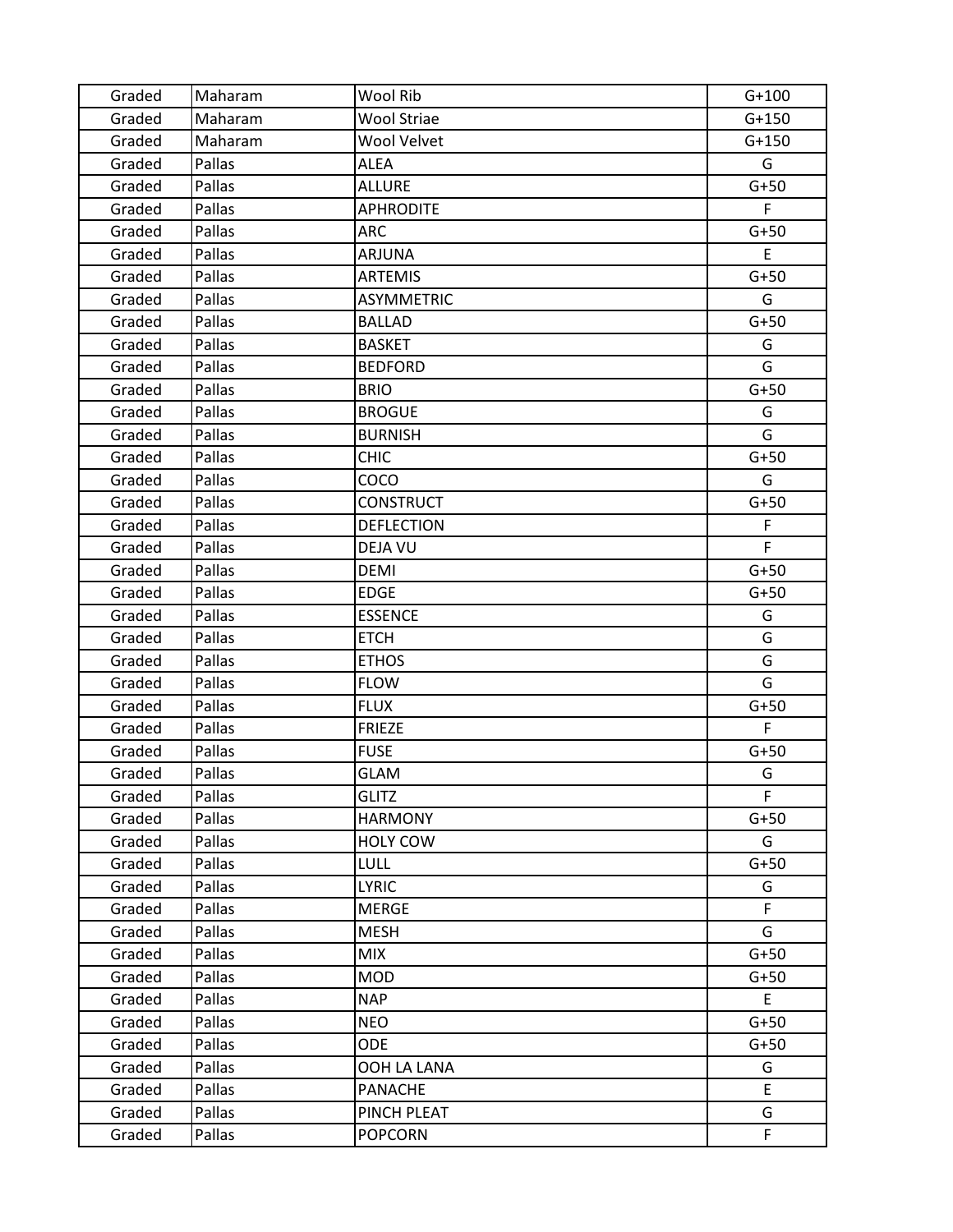| Graded | Pallas              | <b>POSH</b>                            | G      |
|--------|---------------------|----------------------------------------|--------|
| Graded | Pallas              | <b>PROSE</b>                           | $G+50$ |
| Graded | Pallas              | <b>ROVE</b>                            | G      |
| Graded | Pallas              | SANDSTONE                              | F      |
| Graded | Pallas              | <b>SELVEDGE</b>                        | G      |
| Graded | Pallas              | <b>SHERLOCK</b>                        | $G+50$ |
| Graded | Pallas              | <b>SHIFT</b>                           | $G+50$ |
| Graded | Pallas              | <b>SONNET</b>                          | $G+50$ |
| Graded | Pallas              | <b>STIPPLING</b>                       | $G+50$ |
| Graded | Pallas              | <b>STITCH</b>                          | G      |
| Graded | Pallas              | SWAY                                   | G      |
| Graded | Pallas              | <b>TARTAN</b>                          | $G+50$ |
| Graded | Pallas              | TECH                                   | F      |
| Graded | Pallas              | <b>TRAPUNTO</b>                        | $G+50$ |
| Graded | Pallas              | <b>UTOPIA</b>                          | G      |
| Graded | Pallas              | <b>VEER</b>                            | G      |
| Graded | <b>Ultrafabrics</b> | <b>Brisa</b>                           | F      |
| Graded | <b>Ultrafabrics</b> | <b>Brisa Distressed</b>                | F      |
| Graded | <b>Ultrafabrics</b> | Brisa Distressed Indoor/Outdoor        | $G+50$ |
| Graded | <b>Ultrafabrics</b> | <b>Brisa Forecast</b>                  | $G+50$ |
| Graded | <b>Ultrafabrics</b> | <b>Brisa Fresco</b>                    | G      |
| Graded | <b>Ultrafabrics</b> | Brisa Indoor/Outdoor                   | $G+50$ |
| Graded | <b>Ultrafabrics</b> | <b>Brisa Mokume</b>                    | F      |
| Graded | <b>Ultrafabrics</b> | Coast                                  | $G+50$ |
| Graded | <b>Ultrafabrics</b> | Impasto                                | E      |
| Graded | <b>Ultrafabrics</b> | Lino                                   | E.     |
| Graded | <b>Ultrafabrics</b> | Montage                                | E      |
| Graded | <b>Ultrafabrics</b> | Spectra                                | $G+50$ |
| Graded | <b>Ultrafabrics</b> | Ultraleather                           | F      |
| Graded | <b>Ultrafabrics</b> | <b>Ultraleather Anti-Static</b>        | $G+50$ |
| Graded | <b>Ultrafabrics</b> | Ultraleather Cora Indoor/Outdoor       | $G+50$ |
| Graded | <b>Ultrafabrics</b> | Ultraleather Distressed Indoor/Outdoor | $G+50$ |
| Graded | <b>Ultrafabrics</b> | <b>Ultraleather Fusion</b>             | F.     |
| Graded | <b>Ultrafabrics</b> | <b>Ultraleather Fusion Shimmer</b>     | $G+50$ |
| Graded | <b>Ultrafabrics</b> | <b>Ultraleather Geom</b>               | F.     |
| Graded | <b>Ultrafabrics</b> | <b>Ultraleather Pearlized</b>          | F.     |
| Graded | <b>Ultrafabrics</b> | Ultraleather Pebble Indoor/Outdoor     | $G+50$ |
| Graded | <b>Ultrafabrics</b> | <b>Ultraleather Pony</b>               | $G+50$ |
| Graded | <b>Ultrafabrics</b> | <b>Ultraleather Pro</b>                | F      |
| Graded | <b>Ultrafabrics</b> | <b>Ultraleather Promessa</b>           | F      |
| Graded | <b>Ultrafabrics</b> | Ultraleather Pumice Indoor/Outdoor     | $G+50$ |
| Graded | <b>Ultrafabrics</b> | <b>Ultraleather Reef Pro</b>           | G      |
| Graded | Ultrafabrics        | <b>Ultraleather Tottori</b>            | F.     |
| Graded | <b>Ultrafabrics</b> | <b>Ultraleather Volar Bio</b>          | $G+50$ |
| Graded | <b>Ultrafabrics</b> | <b>Ultratech Dwell</b>                 | $G+50$ |
| Graded | <b>Ultrafabrics</b> | <b>Ultratech Eco Tech</b>              | $G+50$ |
| Graded | <b>Ultrafabrics</b> | <b>Ultratech Helix</b>                 | F.     |